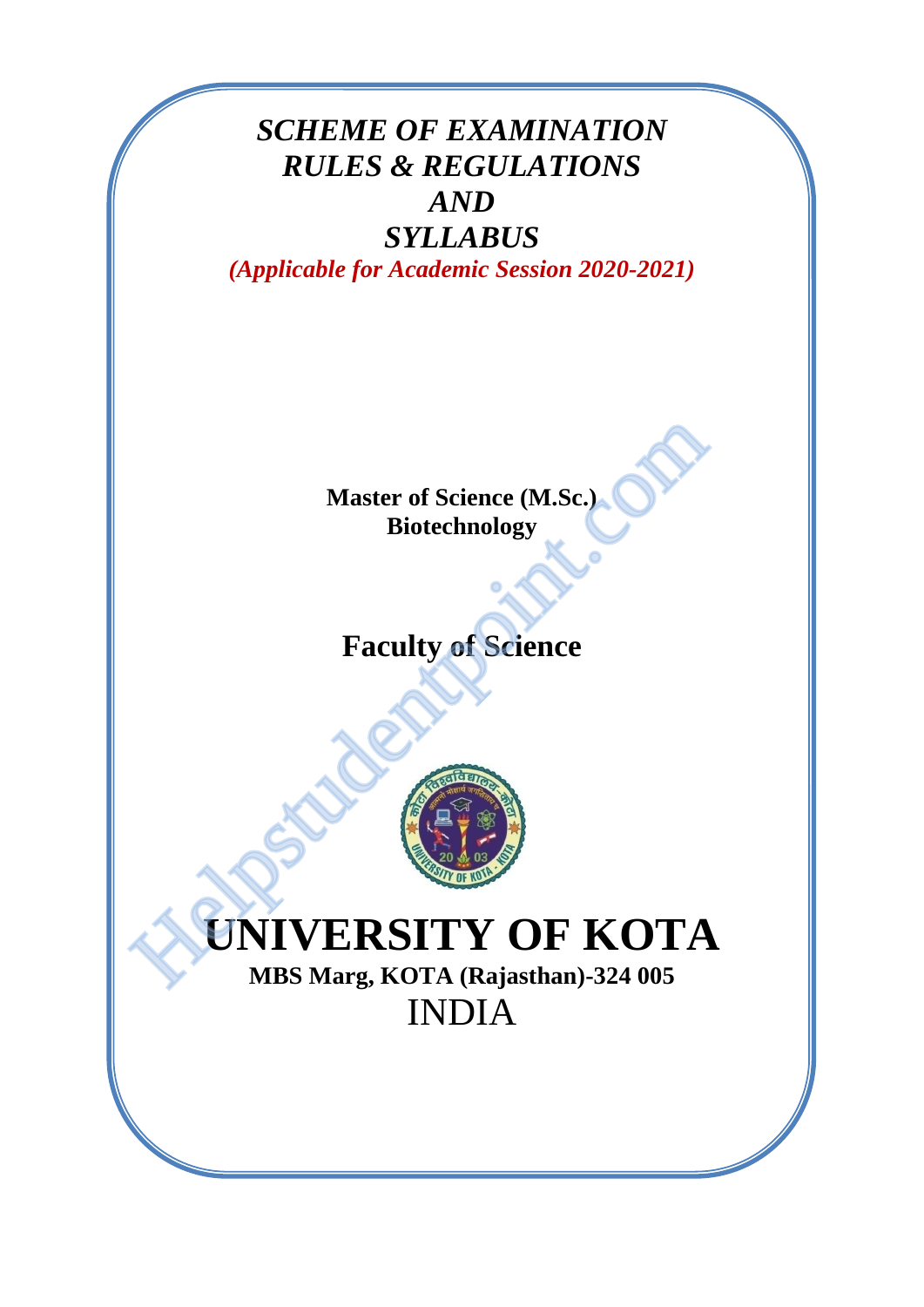## **CONTENTS**

| S.  | <b>Particulars</b>                                                        | Page |
|-----|---------------------------------------------------------------------------|------|
| No. |                                                                           | No.  |
| 1.  | Scheme of Examinations                                                    |      |
| 2.  | Objectives of the Course                                                  |      |
| 3.  | Duration of the Course                                                    |      |
| 4.  | Eligibility for Admission                                                 |      |
|     | In M.Sc. First Semester<br>$\bullet$                                      |      |
|     | In M.Sc. Third Semester                                                   |      |
| 5.  | Minimum Marks Required in Qualifying Examination                          |      |
| 7.  | <b>Course Structure</b>                                                   |      |
| 8.  | Course Number, Course Code or ID and Nomenclature                         |      |
| 9.  | Maximum Marks and Credit Points                                           |      |
| 10. | Attendance                                                                |      |
| 11. | <b>Teaching Methodologies</b>                                             |      |
| 12. | <b>Assessment Pattern</b>                                                 |      |
|     | • Continuous or Internal or Mid Term Assessment                           |      |
|     | Semester or External or End Term Assessment                               |      |
| 13. | <b>Question Paper Pattern</b>                                             |      |
|     | Continuous or Internal or Mid Term Assessment                             |      |
|     | First Continuous or Internal or Mid Term Assessment<br>٠                  |      |
|     | Second Continuous or Internal or Mid Term Assessment<br>٠                 |      |
|     | Third Continuous or Internal or Mid Term Assessment<br>٠                  |      |
|     | Semester or External or End Term Assessment                               |      |
|     | Section-A: One compulsory question (ten short answer type questions)<br>٠ |      |
|     | Section-B: Five questions (long answer type, one from each unit)<br>٠     |      |
|     | Section-C: Three questions (long answer type, attempt any three)<br>٠     |      |
| 14. | <b>Practical Examinations</b>                                             |      |
|     | <b>Duration of Examination</b>                                            |      |
|     | Distribution of Maximum Marks                                             |      |
| 15. | Minimum Pass Marks and Rules regarding Determination of Results           |      |
| 16. | <b>Classification of Successful Candidates</b>                            |      |
| 17. | Syllabus                                                                  |      |
|     | M.Sc. Biotechnology-First Semester                                        |      |
|     | M.Sc. Biotechnology-Second Semester                                       |      |
|     | M.Sc. Biotechnology-Third Semester                                        |      |
|     | M.Sc. Biotechnology-Fourth Semester                                       |      |
| 18. | <b>Sample Question Paper</b>                                              |      |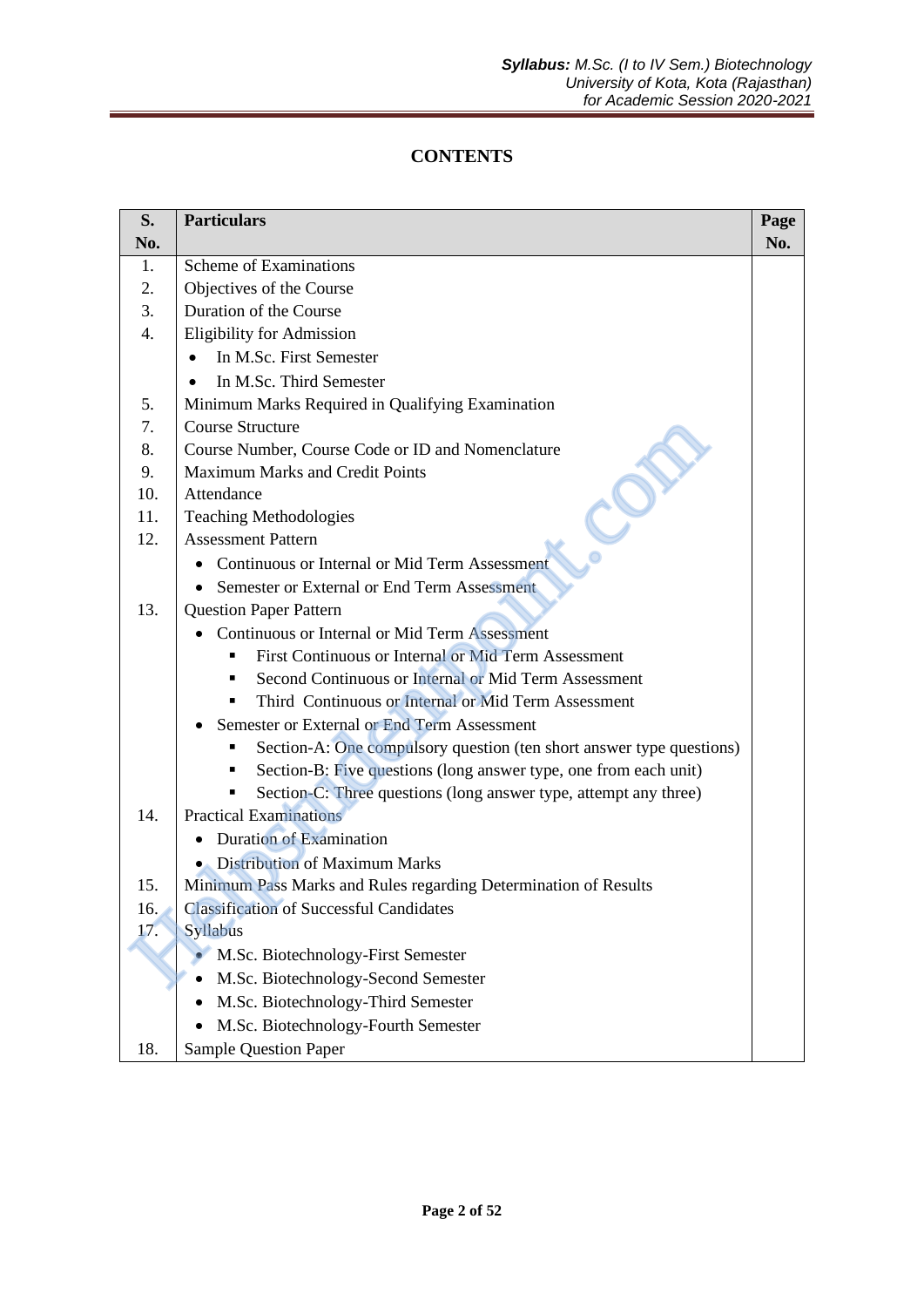# **University of Kota, Kota**

## **M.Sc. Biotechnology**

**Semester wise Consolidated Common Scheme of Examinations for the Academic Sessions 2020-2021**

| Year /              | Number, Code or ID and Nomenclature of Paper<br><b>Distribution of Assessment Marks</b><br><b>Duration</b> |               |                                             |                 |                 |                          |                              |                                               |                          |                   |                  |              |                 |
|---------------------|------------------------------------------------------------------------------------------------------------|---------------|---------------------------------------------|-----------------|-----------------|--------------------------|------------------------------|-----------------------------------------------|--------------------------|-------------------|------------------|--------------|-----------------|
| <b>Semester</b>     | <b>Number</b>                                                                                              | Code / ID of  | <b>Nomenclature of Paper</b>                | of Exam.        |                 |                          | Teaching Hrs / Week & Credit | <b>Continuous or</b><br>Semester or           |                          |                   | <b>Total</b>     |              |                 |
|                     | of Paper                                                                                                   | Paper         |                                             | (in Hrs.)       | points          |                          | <b>Internal</b>              |                                               | <b>External</b>          |                   |                  |              |                 |
|                     |                                                                                                            |               |                                             |                 |                 |                          |                              |                                               | Assessment               | <b>Assessment</b> |                  |              |                 |
|                     |                                                                                                            |               |                                             |                 |                 |                          |                              |                                               | (30%)                    | (70%)             |                  |              |                 |
|                     |                                                                                                            |               |                                             |                 | <b>Teaching</b> |                          | <b>Credit Points</b>         | Max.                                          | Min. Pass                | Max.              | Min.             | Max.         | Min. Pass       |
|                     |                                                                                                            |               |                                             |                 | Th.             | Pr.                      |                              | <b>Mark</b>                                   | <b>Marks</b>             | <b>Marks</b>      | Pass             | <b>Mark</b>  | <b>Marks</b>    |
|                     |                                                                                                            |               |                                             |                 |                 |                          |                              | S                                             |                          |                   | <b>Marks</b>     | $\mathbf{s}$ |                 |
|                     | Paper-1.1                                                                                                  | <b>BT-511</b> | Cell Biology and Enzyme Technology          | $\mathfrak{Z}$  | $\overline{4}$  |                          | $\overline{4}$               | 30                                            | 12                       | 70                | 28               | 100          | 40              |
|                     | Paper-1.2                                                                                                  | BT-512        | General Microbiology                        | $\overline{3}$  | $\overline{4}$  | $\sim$                   | $\overline{4}$               | 30                                            | 12                       | $\overline{70}$   | $\overline{28}$  | 100          | 40              |
|                     | Paper-1.3                                                                                                  | <b>BT-513</b> | Bio-Instrumentation                         | $\overline{3}$  | $\overline{4}$  |                          | $\overline{4}$               | $\overline{30}$                               | 12                       | 70                | 28               | 100          | 40              |
| 1st Year            | Paper-1.4                                                                                                  | <b>BT-514</b> | <b>Fundaments of Biochemistry</b>           | $\mathfrak{Z}$  | $\overline{4}$  |                          | $\overline{4}$               | $\overline{30}$                               | $\overline{12}$          | 70                | 28               | 100          | $\overline{40}$ |
| <b>I</b> Semester   | Paper-1.5                                                                                                  | BT-515        | Lab Course-I                                | 6               | $\overline{a}$  | $\mathbf{Q}$             | $\overline{9}$               | $-$                                           | $-$                      | 100               | $\overline{50}$  | 100          | 50              |
|                     | Paper-<br>1.6                                                                                              | BT-516        | Lab Course-II                               | 6               |                 | $\mathbf Q$              |                              |                                               |                          | 100               | 50               | 100          | 50              |
|                     |                                                                                                            |               | <b>Total (I Semester)</b>                   | 24              | 34              |                          |                              | 120                                           | 48                       | 480               | 212              | 600          | 260             |
|                     | Paper-2.1                                                                                                  | <b>BT-521</b> | Fundamentals of Molecular Biology           | $\mathfrak{Z}$  | $\overline{4}$  | $\sim$                   | $\overline{\mathcal{A}}$     | 30                                            | 12                       | $\overline{70}$   | $\overline{28}$  | 100          | 40              |
|                     |                                                                                                            |               | Fermentation Technology, Biosafety and      | $\overline{3}$  | $\overline{4}$  | $\overline{a}$           | $\overline{4}$               | 30                                            | 12                       | 70                | 28               | 100          | 40              |
|                     | Paper-2.2                                                                                                  | <b>BT-522</b> | <b>IPR</b>                                  |                 |                 |                          |                              |                                               |                          |                   |                  |              |                 |
| 1st Year            | Paper-2.3                                                                                                  | <b>BT-523</b> | Immunology and Immunotechnology             | $\mathfrak{Z}$  | $\overline{4}$  | 소                        | $\overline{4}$               | 30                                            | 12                       | 70                | 28               | 100          | 40              |
| <b>II</b> Semester  | Paper-2.4                                                                                                  | <b>BT-524</b> | Genetic Engineering and its Applications    | $\overline{3}$  | $\overline{4}$  |                          | $\overline{4}$               | 30                                            | 12                       | 70                | 28               | 100          | $\overline{40}$ |
|                     | Paper-2.5                                                                                                  | <b>BT-525</b> | Lab Course-III                              | 6               |                 | 9                        | 9                            |                                               |                          | 100               | $\overline{50}$  | 100          | 50              |
|                     | Paper-2.6                                                                                                  | BT-526        | Lab Course-IV                               | 6               |                 | $\mathbf{Q}$             |                              |                                               |                          | 100               | 50               | 100          | 50              |
|                     |                                                                                                            |               | <b>Total (II Semester)</b>                  | $\overline{24}$ | 34              |                          |                              | <b>120</b>                                    | 48                       | 480               | $\overline{212}$ | 600          | 260             |
|                     | Paper-3.1                                                                                                  | <b>BT-631</b> | Basic and Applied Animal Biotechnology      | $\overline{3}$  | $\overline{4}$  | $\overline{\phantom{a}}$ | $\overline{4}$               | 30                                            | 12                       | 70                | 28               | 100          | 40              |
|                     | Paper-3.2                                                                                                  | BT-632        | Basic and Applied Plant Biotechnology       | $\overline{3}$  | $\overline{4}$  |                          | $\overline{4}$               | 30                                            | 12                       | 70                | $\overline{28}$  | 100          | 40              |
|                     | Paper-3.3                                                                                                  | BT-633        | <b>Environmental Biotechnology</b>          | $\overline{3}$  | $\overline{4}$  |                          | $\overline{4}$               | $\overline{30}$                               | $\overline{12}$          | 70                | 28               | 100          | 40              |
| 2nd Year            | Paper-3.4                                                                                                  | BT-634        | Medical Biotechnology                       | $\overline{3}$  | $\overline{4}$  |                          | $\overline{4}$               | $\overline{30}$                               | 12                       | $\overline{70}$   | 28               | 100          | 40              |
| <b>III</b> Semester | Paper-3.5                                                                                                  | BT-635        | Lab Course-V                                | 6               | $\overline{a}$  | 9                        | 8                            | $\mathord{\hspace{1pt}\text{--}\hspace{1pt}}$ | $\overline{\phantom{a}}$ | 100               | 50               | 100          | 50              |
|                     | Paper-3.6                                                                                                  | BT-636        | Lab Course-VI                               | 6               |                 | 9                        |                              |                                               |                          | 100               | $\overline{50}$  | 100          | 50              |
|                     |                                                                                                            |               | <b>Total (III Semester)</b>                 | $\overline{24}$ |                 | 34                       |                              | 120                                           | 48                       | 480               | 212              | 600          | 260             |
|                     | Paper-4.1                                                                                                  | <b>BT-641</b> | <b>Industrial BioProcess Technology</b>     | $\mathfrak{Z}$  | $\overline{4}$  | $\sim$                   | $\overline{4}$               | 30                                            | 12                       | 70                | $28\,$           | 100          | 40              |
|                     | Paper-4.2                                                                                                  | <b>BT-642</b> | Biostatistics, Bioinformatics and Research  | $\overline{3}$  | $\overline{4}$  |                          | $\overline{4}$               | $\overline{30}$                               | 12                       | $\overline{70}$   | 28               | 100          | 40              |
| 2nd Year            |                                                                                                            |               | Methodology                                 |                 |                 |                          |                              |                                               |                          |                   |                  |              |                 |
|                     | Paper-4.3                                                                                                  | BT-643        | Dissertation                                | $\mathfrak{Z}$  |                 |                          | $\overline{4}$               | $\overline{\phantom{a}}$                      |                          | 200               | 100              | 200          | 100             |
| <b>IV Semester</b>  | Paper-4.4                                                                                                  | <b>BT-644</b> | Lab Course-VII                              | 6               |                 | 9                        | $\overline{4}$               | $\overline{\phantom{a}}$                      |                          | 100               | $\overline{50}$  | 100          | 50              |
|                     | Paper-4.5                                                                                                  | BT-645        | Comprehensive Viva Voce                     | $\,8\,$         | $\sim$          |                          | 8                            | $\overline{\phantom{a}}$                      | $\mathbf{u}$             | 100               | $\overline{50}$  | 100          | 50              |
|                     |                                                                                                            |               | <b>Total (IV Semester)</b>                  | 16              |                 | ${\bf 17}$               |                              | 60                                            | 24                       | 540               | 256              | 600          | 280             |
|                     |                                                                                                            |               | Grand Total $(I + II + III + IV)$ Semester) | 88              |                 | 119                      |                              | 420                                           | 168                      | 1980              | $\overline{892}$ | 2400         | 1060            |
|                     |                                                                                                            |               |                                             |                 |                 |                          |                              |                                               |                          |                   |                  |              |                 |
|                     |                                                                                                            |               |                                             |                 |                 |                          |                              |                                               |                          |                   |                  |              |                 |
|                     |                                                                                                            |               |                                             |                 |                 |                          |                              |                                               |                          |                   |                  |              |                 |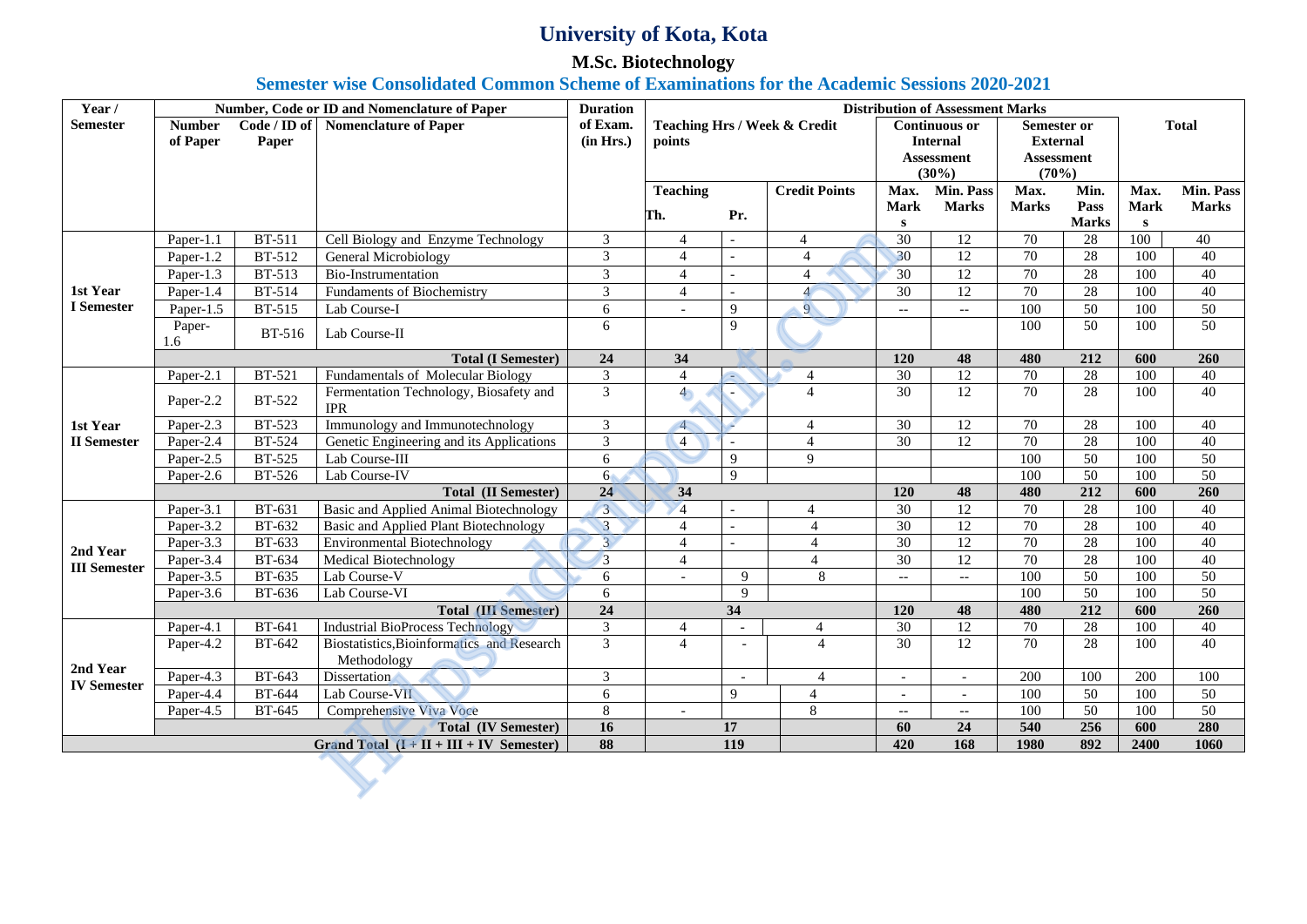#### **Objectives of the Course:**

Biotechnology is the broad area of biology involving living systems and organisms to develop or make products, or "any technological application that uses biological systems, living organisms, or derivatives thereof, to make or modify products or processes for specific use". M.Sc. Biotechnology programme is to promote education and research in biotechnology and provide academic and professional excellence for immediate productivity in industrial, governmental, or clinical settings for an ultimate benefit of society and environment.

#### **Duration of the Course:**

The course for the degree of Master of Science in Biotechnology shall consist of two academic years / sessions divided in to four equal semesters. The first academic year / session will comprise first and second semesters. The second academic year / session will comprise of the third and fourth semesters. Each semester shall comprise normally 90 working days. The course shall run on the regular basis.

#### **Eligibility for Admission in M.Sc. First Semester:**

- ❖ A candidate who has passed any one of the following examination from any University recognized by the UGC shall be permitted to take admission in M.Sc. First Semester to award M.Sc. degree in Biotechnology from this University after completion of a course of study of two academic years divided in the four semester scheme of examination: **Example 1991**<br> **Example 1991**<br> **Example 1991**<br> **A** candidate who has passed any one of the following examination from a recognized by the UGC shall be permitted to take admission in M.Sc. First award M.Sc. degree in Biot
	- ❖ B.Sc. (Pass / Hons) under biological science stream with subjects: Biotechnology, Microbiology, Biochemistry, Biology, Chemistry, Botany, Zoology, Genetics, Environmental Sciences, Bioinformatics, Pharmaceutical Science, etc. or
	- ❖ Bachelor of Science and Education (B.Sc.-B.Ed.) with subject biology, chemistry, botany, zoology.
	- ❖ B.Tech. Biotechnology
- ❖ Foreign students who are residing in India and are studying in Indian universities are also eligible to seek admission in this course after due screening.
- ❖ An applicant for the M.Sc. Biotechnology examination, prosecuting a regular course of study leading to the Master of Science in Biotechnology, shall not be permitted for doing any service or for giving any other regular examination simultaneously to earn a degree.
- ❖ No person shall be admitted to M.Sc. Biotechnology if he/she has already passed M.Sc. Biotechnology or equivalent examination of any University or statutory body. However, this restriction shall not be applicable to diploma / certificate holders.
- ❖ The candidate who has passed any part of M.Sc. Biotechnology programme of any University or statutory body will not be admitted to M.Sc. Biotechnology programme of this University on migration basis.

#### **Minimum Marks required in Qualifying Examination:**

- ❖ Qualifying examination passed from any recognised University which is situated in Rajasthan State:
	- General Category  $= 55\%$ .
	- $SC / ST / OBC / SBC$  or MBC  $= Min$ . Pass Marks
- ❖ Qualifying examination passed from any recognised University which is situated at outside the Rajasthan State:
	- All Categories  $= 60\%$ .
- ❖ **Eligibility for Admission in M.Sc. Third Semester:**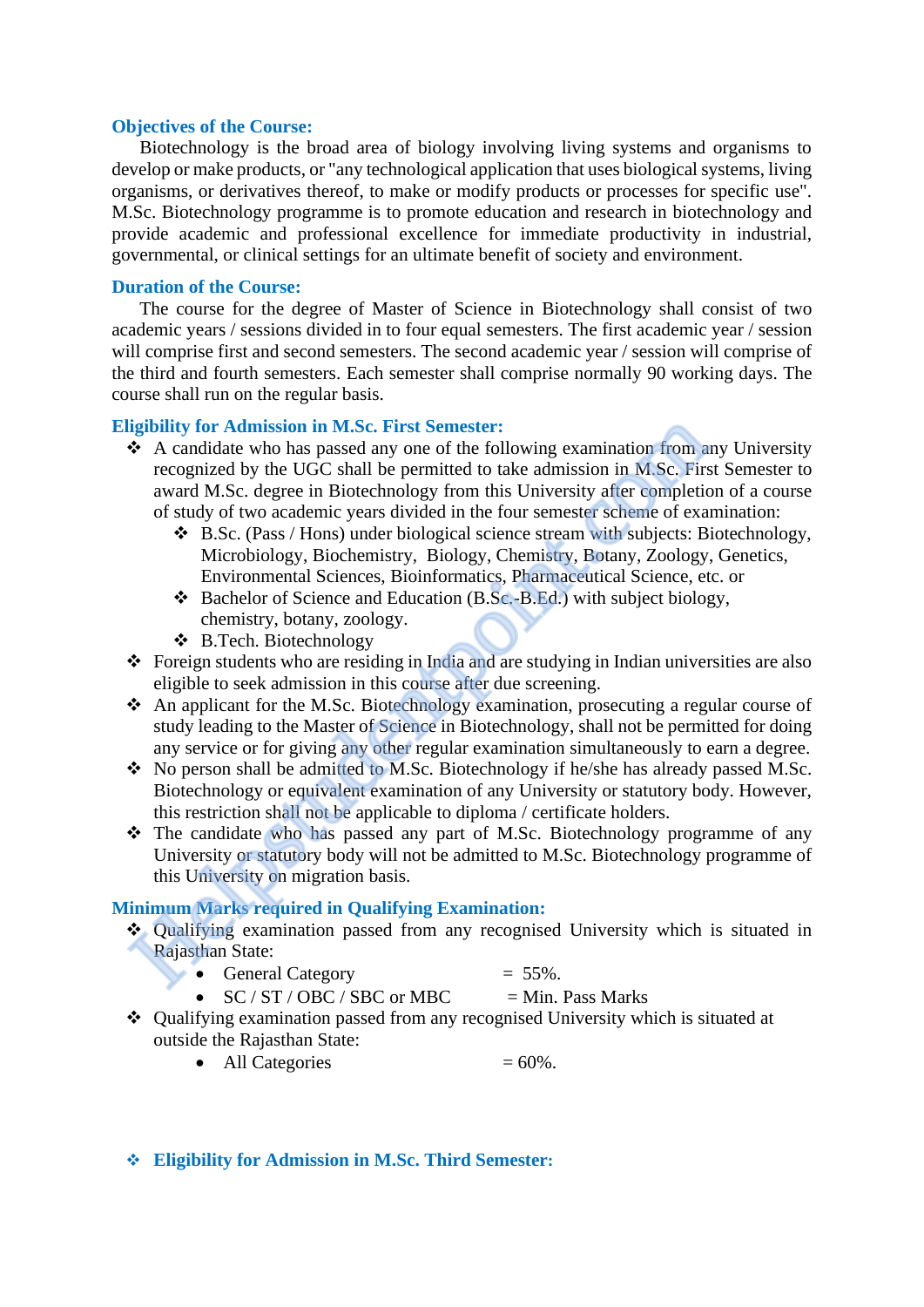A candidate may be promoted in the next academic session (in odd semester *i.e.* III semester) if he/she has cleared collectively at least 50% of the papers of both semesters (*i.e.* semester I & II) of previous academic session with 50% of the aggregate marks. The candidate who does not fulfill the above condition will remain as an ex-student and will re-appear in the due papers examinations along with next odd/even semester examinations.

A candidate who has passed B.Ed. examination as a regular course of study after completing first and second semester examinations from this University shall also be eligible to take admission in third semester examination as a regular candidate.

#### **Course Structure:**

The Master of Science in Biotechnology programme will consist of core and advanced courses of theory as well as practical which are compulsory for the students. Each semester consist of four theory papers, one practical paper and one seminar / personality development / skill development activity. Dissertation(s), project work(s), training(s), field work(s), industrial visit(s), *etc.* (which is/are approved by the concerned Department) may be performed / executed by the students in the government / public / private organization(s), institution(s), industry(ies), firm(s), enterprise(s), *etc.* for advanced learning and more practical exposures.

## **Course Number, Course Code or ID and Nomenclature:**

Number of the course has been given in the Arabic number as Paper-1.1, Paper-1.2, and Paper-1.3 and so on. In the Paper-1.2, 1 represents the semester number and 2 represent the paper number. To give a code to a particular course, following sequence has been adopted:

"*Abbreviation of the programme in upper case*  $+ n<sup>th</sup>$  *number of year of study*  $+ n<sup>th</sup>$  *number of semester of the programme + course number in Arabic number"* 

According to the above sequence, code of paper-IV of the first semester of postgraduate Microbiology programme shall be as "BT-514". It is noted that the 5 represents here the fifth year of study because it is considered that the student has completed four years of study during his / her undergraduate programme *e.g.* B.Sc. pass course with three or B.Sc. Hons course with three / four years or B.Sc.-B.Ed. / B.Sc.-Tech. / B.Tech. *etc.* with four years. Therefore, the figure 5 represents the fifth year of study. ill development activity. Dissertation(s), project work(s), training(s), field work<br>sit(s), *etc.* (which is/are approved by the concerned Department() may be performed<br>the students in the government / public / private or

Nomenclature of the particular course has been given according to the nature or type of contents included in the Unit-I to Unit-V of course of study.

## **Maximum Marks and Credit Points:**

Maximum marks of a theory and practical paper will be decided on the basis of their contact hours per week and subsequently their credit points. One teaching or tutorial hour per week will be equal to 01 credit point and will carry 25 maximum marks. Therefore, 4 teaching hours per week will be equal to 4 credit points and will carry 100 maximum marks for each theory paper / course. For calculating of credit points for practical papers, two contact hours per week for laboratory or practical work will be equal to one contact hour per week of theory paper and will carry 01 credit point. Therefore, 18 contact hours per week for practical work or laboratory work will be equal to 9 contact hours per week of theory paper and will carry 9 credit points. Therefore, 9 credit points per week for practical / laboratory work will carry 225 maximum marks.

## **Attendance:**

Every teaching faculty, handling a course, shall be responsible for the maintenance of Attendance Register for candidates who have registered for the course. The teacher of the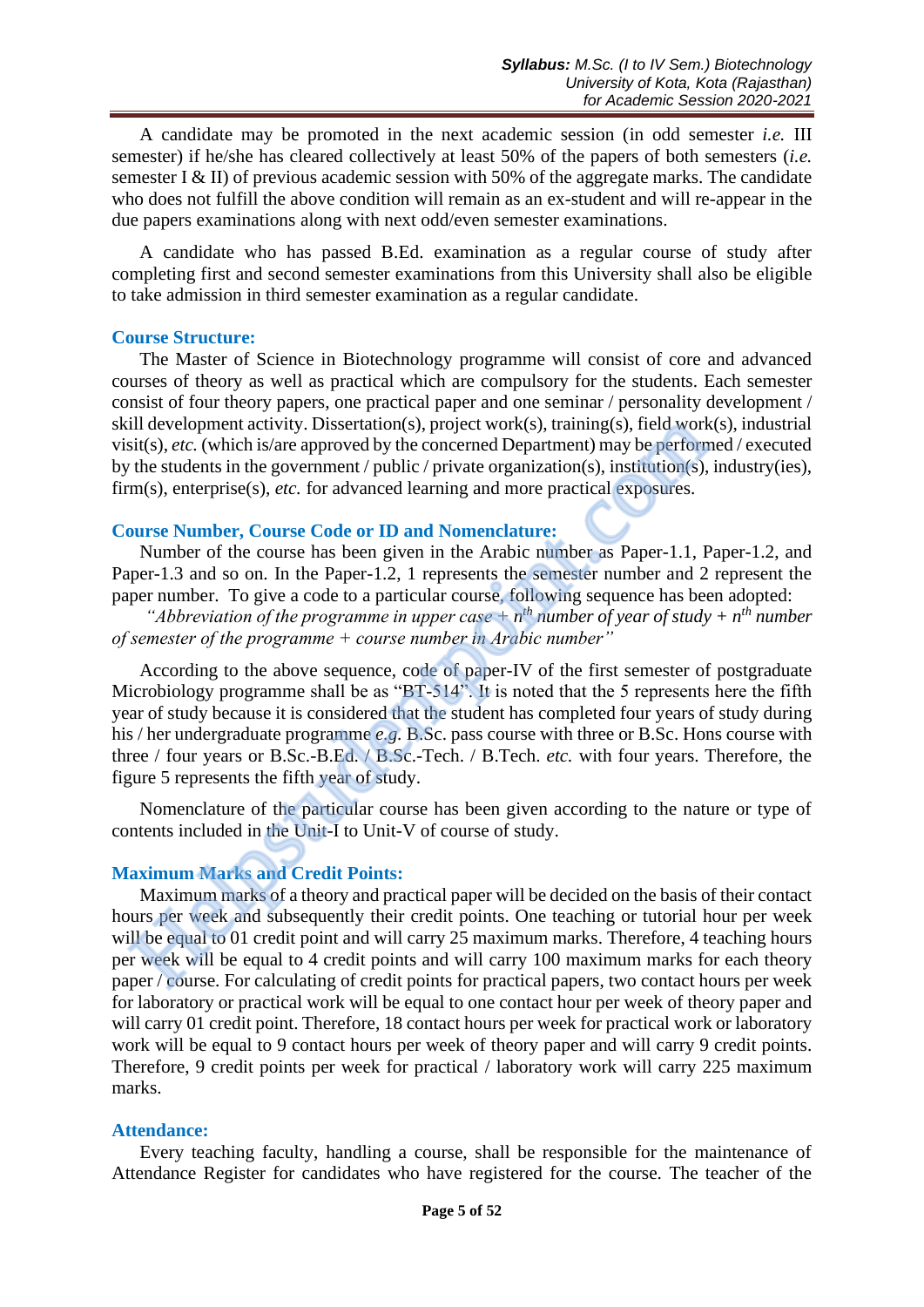course must intimate the Head of the Department at least seven calendar days before the last instruction day in the semester about the attendance particulars of all students. Each student should earn 75% attendance in the courses of the particular semester failing which he or she will not be permitted to sit in the end semester examinations. However, it shall be open to the authorities to grant exemption to a candidate who has failed to obtain the prescribed 75% attendance for valid reasons and such exemptions should not under any circumstance be granted for attendance below 65%.

## **Teaching Methodologies:**

The classroom teaching would be through conventional lectures or use of OHP or power point presentations (PPT). The lecture would be such that the student should participate actively in the discussion. Student seminars would be conducted and scientific discussions would be arranged to improve their communicative skill. In the laboratory, instruction would be given for the experiments followed by demonstration and finally the students have to do the experiments individually. For the students of slow learners, special attention would be given.

## **Assessment Pattern:**

The assessment of the students shall be divided into two parts in which first part is continuous assessment or internal assessment or mid-term assessment (30% weightage of the maximum marks) and second part is semester assessment or external assessment or end-term assessment (70% weightage of the maximum marks). Assessment pattern and distribution of maximum marks is summarized as given below:

## **(i) Continuous or Internal or Mid Term Assessment:**

- (a) The continuous or internal or mid-term assessment (30% weightage of the maximum marks) for each theory paper shall be taken by the faculty members of the respective Departments during each semester. There will be three internal assessment tests (*i.e.* first internal assessment test or first mid-term test and second internal assessment test or second mid-term test and third internal assessment test ) each of 10% weightage of maximum marks of each theory paper. Each internal assessment shall be of one hour duration for theory paper and shall be taken according to academic calendar which will be notified by the Department / University. periments individually. For the students of slow learners, special attention works<br>sessment Pattern:<br>The assessment of the students shall be divided into two parts in which<br>trinuous assessment or internal assessment or mi
	- (b) For practical papers, there will be no continuous or internal or mid-term assessment. There will be only one external or semester or end-term assessment (100% weightage of maximum marks).
	- (c) A student who remains absent (defaulter) or fails or wants to improve the marks in the internal assessment may be permitted to appear in the desired paper(s) (only one time) in the same semester with the permission of the concern Head of the Department. A defaulter / improvement fee of Rupees 250/- per paper shall be taken from such candidates. Duly forwarded application of such candidates by the teacher concerned shall be submitted to Head of the Department who may permit the candidate to appear in the internal assessment after production of satisfactory evidence about the reason of his/her absence in the test(s) and deposition of the defaulter / improvement fee. A record of such candidates shall be kept in the Department.
	- (d) Regular attendance of the student shall be considered in the internal assessment. Some marks for regularity shall be given to the student(s) who is/are taken classes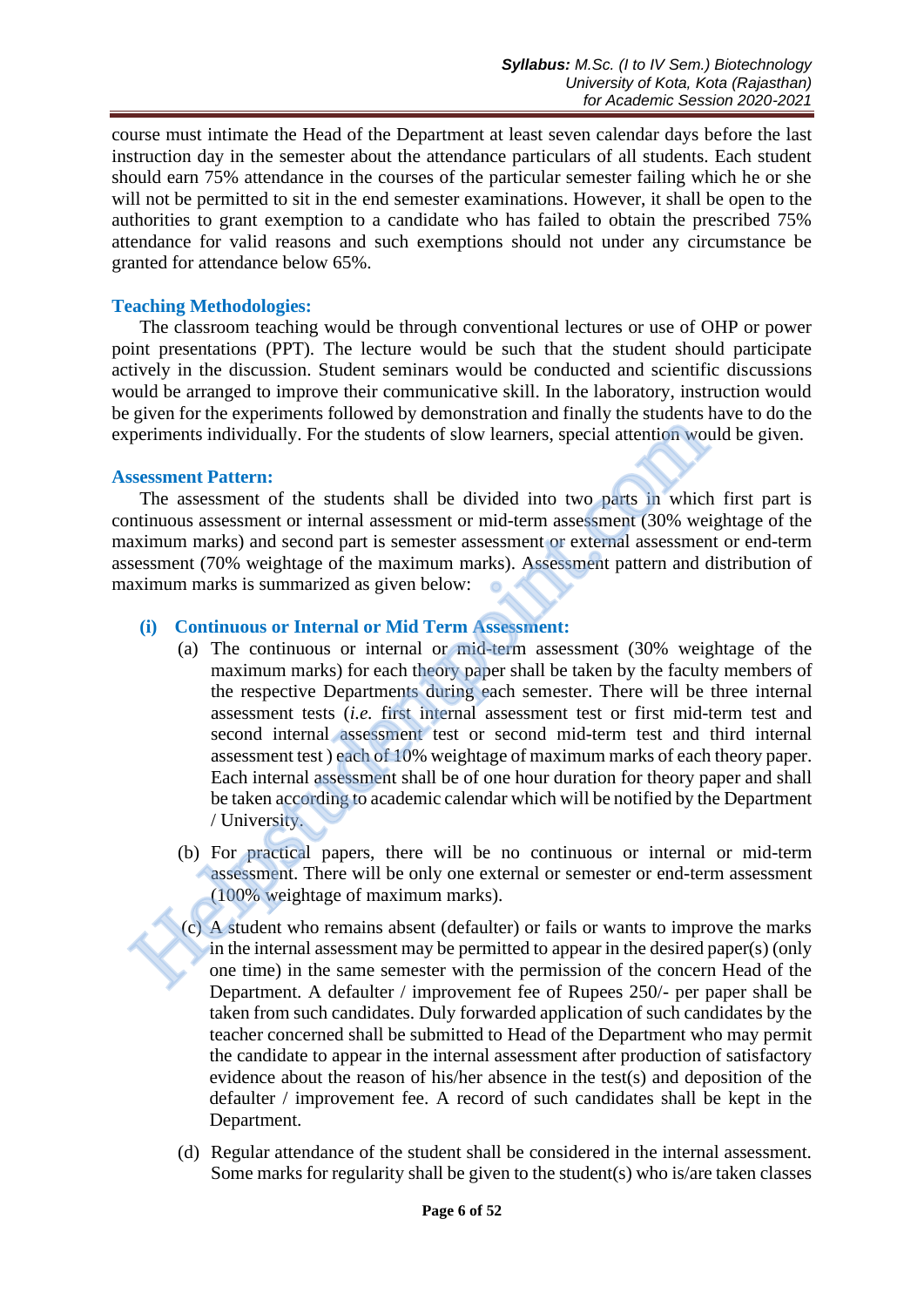regularly from the 5% weightage of the maximum marks. The 5% weightage of the maximum marks of regularity shall be taken from the weightage given for second internal assessment (10% weightage of maximum marks). After excluding the 5% weightage of regularity, the second internal assessment shall be of 10% weightage of maximum marks. If the attendance / regularity factor is similar for all the students, then it may be merged with the weightage of second internal assessment test (class test, home assignment, quiz, seminar, *etc.*) and then second internal assessment test shall be of 15% weightage of maximum marks.

- (e) Paper wise consolidated marks for each theory paper and dissertation / seminar (*i.e.* total marks obtained during various modes of internal assessment) obtained by the students (out of the 30% weightage of the maximum marks of the each paper) shall be forwarded (in two copies) by the Head of the Department to the Controller of Examinations of the University within a week from the date of last internal assessment test for incorporation in the tabulation register.
- (f) The consolidated marks obtained by the students be also made known to them before being communicated by the concerned Head of the Department to the University for final incorporation in the tabulation register. If any discrepancies are discovered or pointed out by the students, the same shall be looked into by the concerned faculty member and corrections made wherever necessary. The decision of the Head of the Department before the communication of marks to the University shall be final. No corrections shall be made in the internal assessment marks after the declaration of the result by the University. internal assessment test for incorporation in the tabulation register.<br>
(f) The consolidated marks obtained by the students be also made kt<br>
before being communicated by the concerned Head of the Depar<br>
University for fina
	- (g) Consolidated marks of internal assessment obtained out of the 30% weightage of maximum marks of each theory paper which will be communicated to the University shall be in whole number and not in fraction. Marks awarded for the various internal assessments in each paper shall be added up and then round off to the next whole number to avoid any fraction.
	- (h) All test copies and other material related to the internal assessment shall also be sent to the Controller of Examinations of the University to keep in record as per the University guidelines.
	- (i) The concerned Head of the Department shall be responsible for proper conduct of internal assessment tests and for communication of the consolidated marks to the University within the prescribed time.
	- (j) The Head of the Department shall keep a record of the marks and also notify the same to the candidates immediately so that if any candidate is not satisfied with the award in any test or seasonal work, he / she should represent the matter to the higher authority.

## **(ii) Semester or External or End Term Assessment:**

- (a) The semester or external or end-term assessment (70% weightage of the maximum marks) shall be three hours duration to each theory paper and twelve hours duration (spread over two days with 6 hours per day) for each practical paper and shall be taken by the University at the end of each semester.
- (b) The syllabus for each theory paper is divided into five independent units and question paper for each theory will be divided into three sections as mentioned below: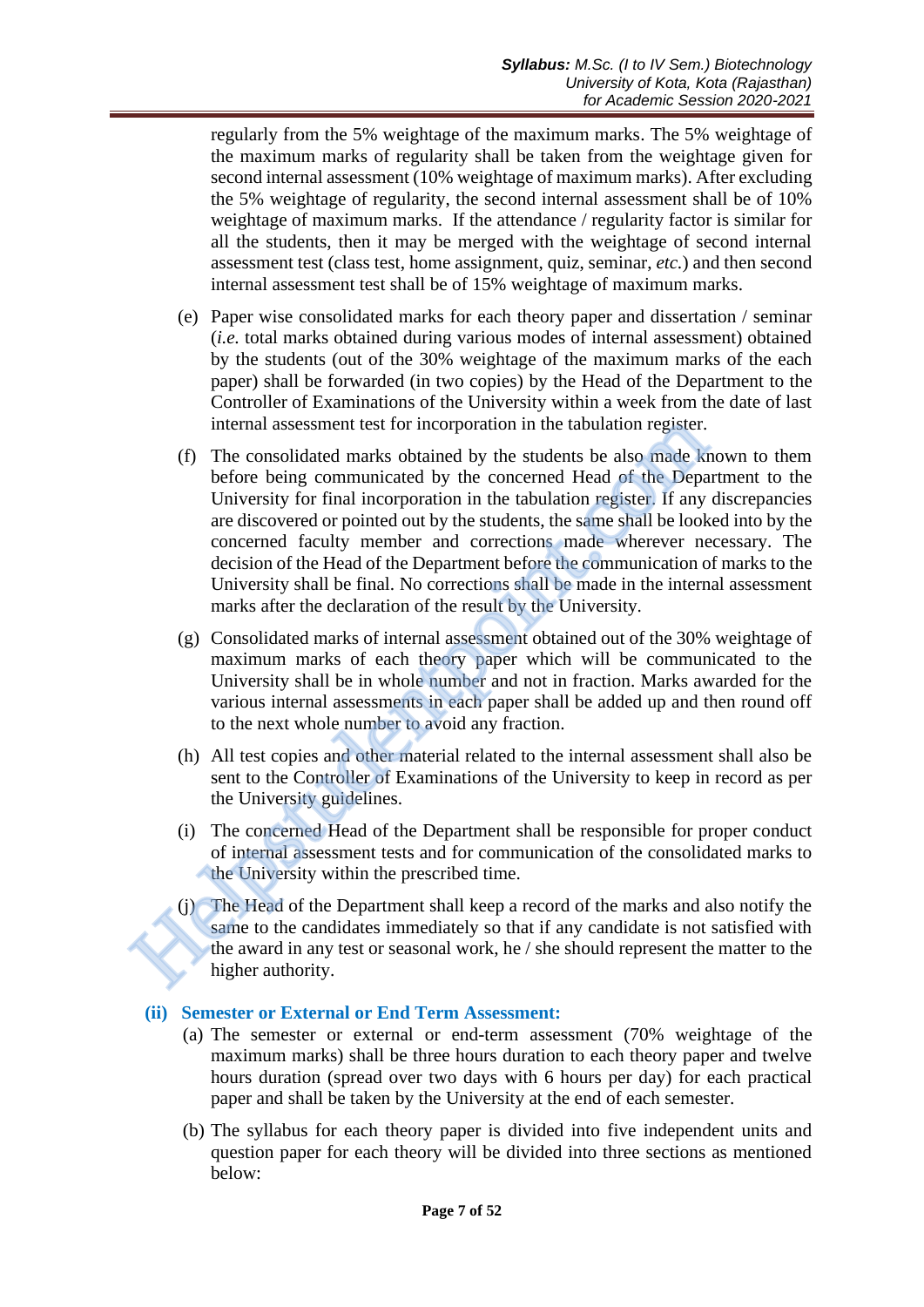- *Section-A will carry 10 marks with one compulsory question comprising ten short answer type questions (maximum 20 words answer) taking two questions from each unit. Each question shall be of one mark.*
- **Section-B** will carry 30 marks with equally divided into five long answer *type questions (answer about in 250 words). Paper setter shall be advised to set two questions from each unit and students are instructed to attempt five questions by selecting one question from each unit.*
- **Section-C** will carry 30 marks with equally divided into three long answer *type questions (answer about in 500 words). Paper setter shall be advised to design total five questions by setting one question from each unit. Students are instructed to attempt any three questions.*
- (c) The syllabus of practical paper is divided according to main streams of Microbiology. Marks shall be awarded on the basis of major & minor experiments,spotting, viva-voce, practical record, regularity factor, lab skills, maintain cleanness of workplace, *etc*.

## **Question Paper Pattern:**

- **(A) Continuous or Internal or Mid Term Assessment:** 
	- 30% weightage of Maximum Marks (30 Marks out of 100 Maximum Marks).
	- **(i) First Continuous or Internal or Mid Term Assessment:**

| Address |  |
|---------|--|

#### **First Internal Assessment Test 20… - 20….**

|           |                               |                                                       | experiments, spotting, viva-voce, practical record, regularity factor, l             |                   |
|-----------|-------------------------------|-------------------------------------------------------|--------------------------------------------------------------------------------------|-------------------|
|           |                               | maintain cleanness of workplace, etc.                 |                                                                                      |                   |
|           | <b>uestion Paper Pattern:</b> |                                                       |                                                                                      |                   |
| $\lambda$ |                               | <b>Continuous or Internal or Mid Term Assessment:</b> |                                                                                      |                   |
|           |                               |                                                       | 30% weightage of Maximum Marks (30 Marks out of 100 Maximum Marks).                  |                   |
|           |                               |                                                       | (i) First Continuous or Internal or Mid Term Assessment:                             |                   |
|           |                               |                                                       | <b>Format</b>                                                                        |                   |
|           |                               |                                                       |                                                                                      |                   |
|           |                               |                                                       | College / University                                                                 |                   |
|           |                               |                                                       | Address                                                                              |                   |
|           |                               |                                                       |                                                                                      |                   |
|           |                               |                                                       | First Internal Assessment Test 20 - 20                                               |                   |
|           | <b>Class</b>                  |                                                       | <b>Max. Marks</b>                                                                    | <b>: 10 Marks</b> |
|           | <b>Semester</b>               |                                                       | <b>Duration of Exam.</b>                                                             |                   |
|           | <b>Subject</b>                |                                                       | <b>Date of Examination</b>                                                           |                   |
|           | Paper                         |                                                       | <b>Name of Teacher</b>                                                               |                   |
|           |                               |                                                       | <b>Note:</b> All questions are compulsory and marks are given at the end of the each |                   |
|           |                               |                                                       | Two or three sub-divisions may be given in the question.                             |                   |
|           |                               |                                                       |                                                                                      |                   |
|           |                               |                                                       | <b>or</b>                                                                            |                   |
|           |                               |                                                       |                                                                                      |                   |
|           |                               |                                                       |                                                                                      |                   |

**Note:** All questions are compulsory and marks are given at the end of the each question. Two or three sub-divisions may be given in the question.

| or |         |
|----|---------|
|    | 4 Marks |
|    |         |
| or |         |
|    |         |
|    | 3 Marks |
|    |         |
| or |         |
|    |         |
|    | 3 Marks |

**(ii) Second Continuous or Internal or Mid Term Assessment:**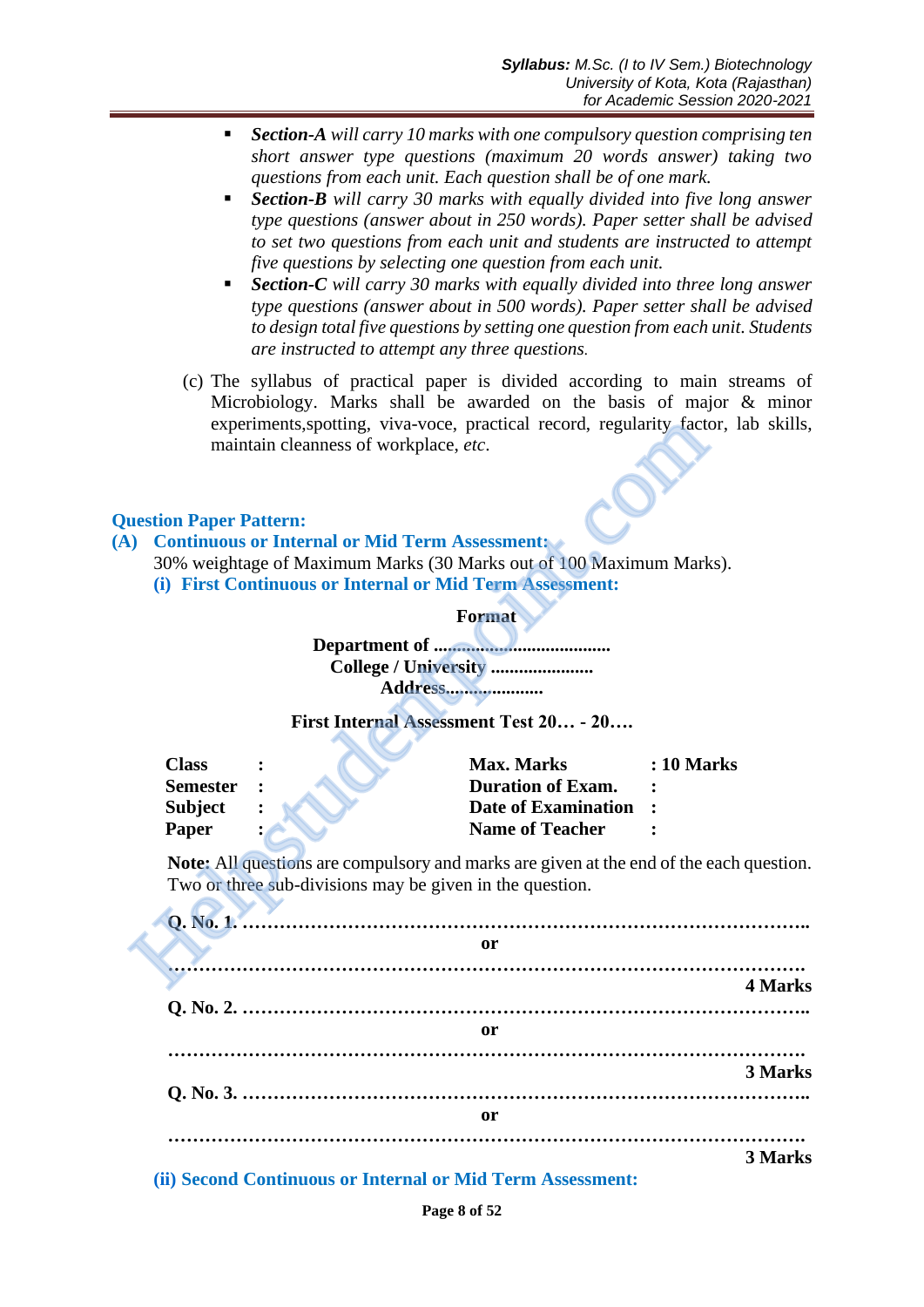#### **(a) Attendance:**

Marks shall be given by the faculty member in each paper according to its weightage.

#### **5% weightage of Maximum Marks**

*Note:* 

*If the attendance / regularity factor is similar for all the students, then it may be merged with the weightage of second internal assessment test (class test, assignment, quiz, etc.).*

**(b) Seminar / Presentation**

#### **5% or 10% weightage of Maximum Marks**

#### **Format**

|                                             | <b>Format</b>                                                                    |                   |
|---------------------------------------------|----------------------------------------------------------------------------------|-------------------|
|                                             | Department of                                                                    |                   |
|                                             |                                                                                  |                   |
|                                             | <b>Address</b>                                                                   |                   |
|                                             | Second Internal Assessment Test 20 - 20                                          |                   |
| <b>Class</b>                                | <b>Max. Marks</b>                                                                | <b>: 10 Marks</b> |
| <b>Semester</b>                             | <b>Duration of Exam.</b>                                                         |                   |
| <b>Subject</b>                              | <b>Date of Examination</b>                                                       |                   |
| <b>Topic/Paper</b>                          | <b>Name of Teacher</b>                                                           |                   |
| minar / Presentation<br>ased on Curriculum) |                                                                                  |                   |
|                                             | Format                                                                           |                   |
|                                             |                                                                                  |                   |
|                                             | College / University<br><b>Address</b><br>Third Internal Assessment Test 20 - 20 |                   |
| <b>Class</b>                                | <b>Max. Marks</b>                                                                | : 10 Marks        |

**Seminar / Presentation (Based on Curriculum)**

#### **Format**

**Class : Max. Marks : 10 Marks**

**Semester : Duration of Exam. : Subject : Date of Examination : Topic/Paper : Name of Teacher :**

## **(a) Assignment:**

(May be divided in parts or questions or may not be. It will be depending on the nature of assignment).

#### **10% weightage of Maximum Marks**

**or**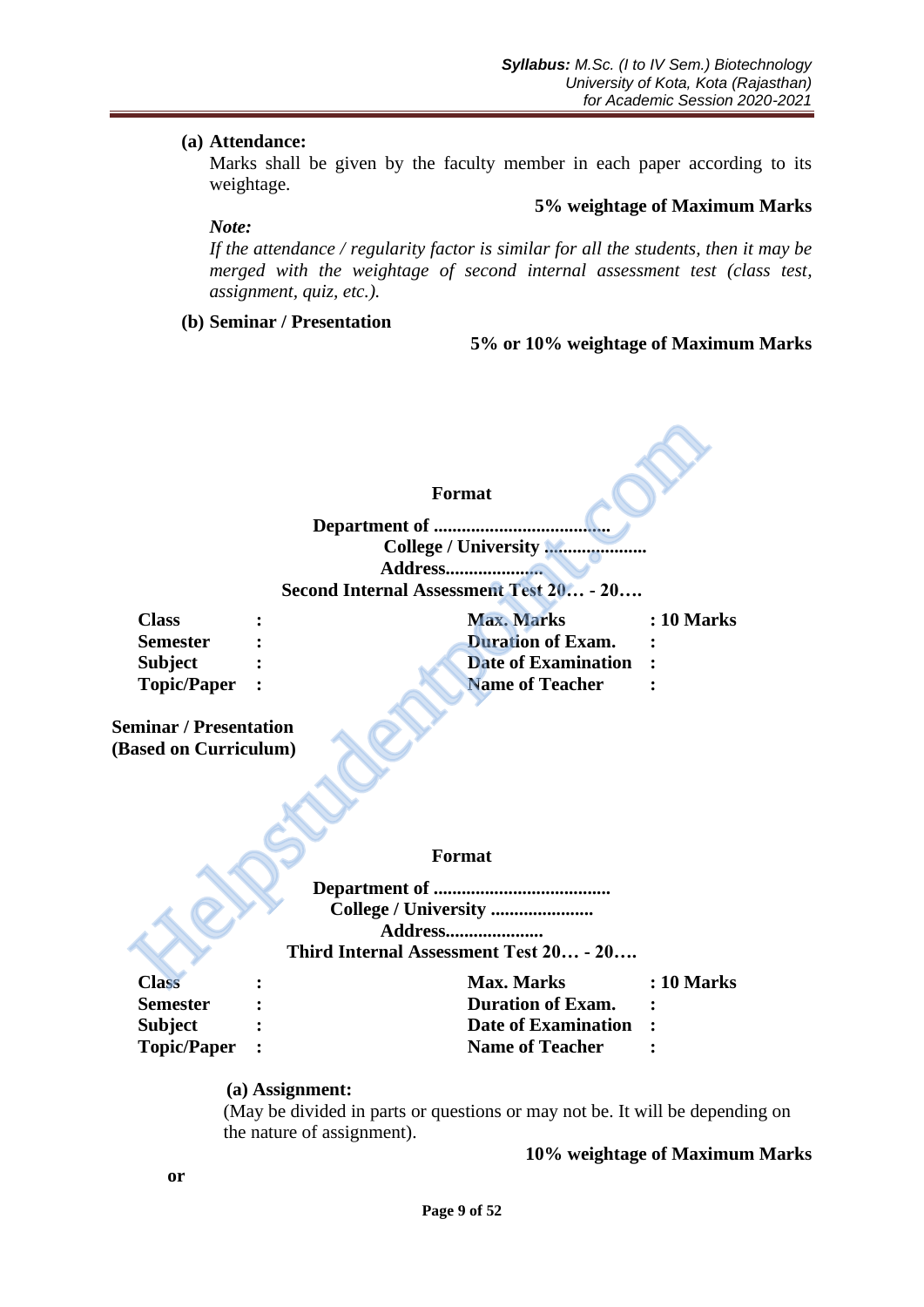#### **(b) Quiz:**

(May be divided in parts or questions or may not be. It will be depending on the nature of quiz).

**10% weightage of Maximum Marks** 

**Or**

**(c) Excursion or Industrial visit or Any other tool may be adopted for internal Assessment**

# **10% weightage of Maximum Marks**

#### **(B) Semester or External or End Term Assessment:**

70% weightage of Max Marks (*i.e.* 70 Marks out of 100 Max Marks).

#### **Duration of Examination: 3 Hours Max. Marks: 70**

- *Note: The syllabus is divided into five independent units and question paper will be divided into three sections.* 
	- **Section-A** will carry 10 marks with one compulsory question comprising ten *short answer type questions (maximum 20 words answer) taking two questions from each unit. Each question shall be of one mark.*
	- **Section-B** will carry 30 marks with equally divided into five long answer type *questions (answer about in 250 words). Paper setter shall be advised to set two questions from each unit and students are instructed to attempt five questions by selecting one question from each unit.*
	- *Section-C will carry 30 marks with equally divided into three long answer type questions (answer about in 500 words). Paper setter shall be advised to design total five questions by setting one question from each unit. Students are instructed to attempt any three questions.*

#### **SECTION-A**

# $\blacksquare$

|       | divided into three sections.                                                                                                                        |                  |
|-------|-----------------------------------------------------------------------------------------------------------------------------------------------------|------------------|
|       | ■ Section-A will carry 10 marks with one compulsory question comprising to                                                                          |                  |
|       | short answer type questions (maximum 20 words answer) taking tv                                                                                     |                  |
|       | questions from each unit. Each question shall be of one mark.<br><b>Section-B</b> will carry 30 marks with equally divided into five long answer ty |                  |
|       | questions (answer about in 250 words). Paper setter shall be advised to s                                                                           |                  |
|       | two questions from each unit and students are instructed to attempt fi                                                                              |                  |
|       | questions by selecting one question from each unit.                                                                                                 |                  |
|       | • Section-C will carry 30 marks with equally divided into three long answ                                                                           |                  |
|       | type questions (answer about in 500 words). Paper setter shall be advised                                                                           |                  |
|       | design total five questions by setting one question from each unit. Students a<br>instructed to attempt any three questions.                        |                  |
|       |                                                                                                                                                     |                  |
|       | <b>SECTION-A</b>                                                                                                                                    |                  |
| Q.1.  |                                                                                                                                                     |                  |
|       | Unit-I                                                                                                                                              |                  |
|       |                                                                                                                                                     | 1 Mark<br>1 Mark |
|       | Unit-II                                                                                                                                             |                  |
|       | $(iii)$ . $\ldots$ . $\ldots$ . $\ldots$ . $\ldots$ . $\ldots$ . $\ldots$ . $\ldots$ . $\ldots$ . $\ldots$ . $\ldots$                               | 1 Mark           |
|       |                                                                                                                                                     | 1 Mark           |
|       | Unit-III                                                                                                                                            |                  |
|       |                                                                                                                                                     | 1 Mark<br>1 Mark |
|       | Unit-IV                                                                                                                                             |                  |
|       |                                                                                                                                                     | 1 Mark           |
|       |                                                                                                                                                     | 1 Mark           |
|       | Unit-V                                                                                                                                              |                  |
|       |                                                                                                                                                     | 1 Mark<br>1 Mark |
|       |                                                                                                                                                     |                  |
|       | <b>SECTION-B</b>                                                                                                                                    |                  |
|       | Unit-I                                                                                                                                              |                  |
| Q. 2. | <b>or</b>                                                                                                                                           | <b>6 Marks</b>   |
|       |                                                                                                                                                     | <b>6 Marks</b>   |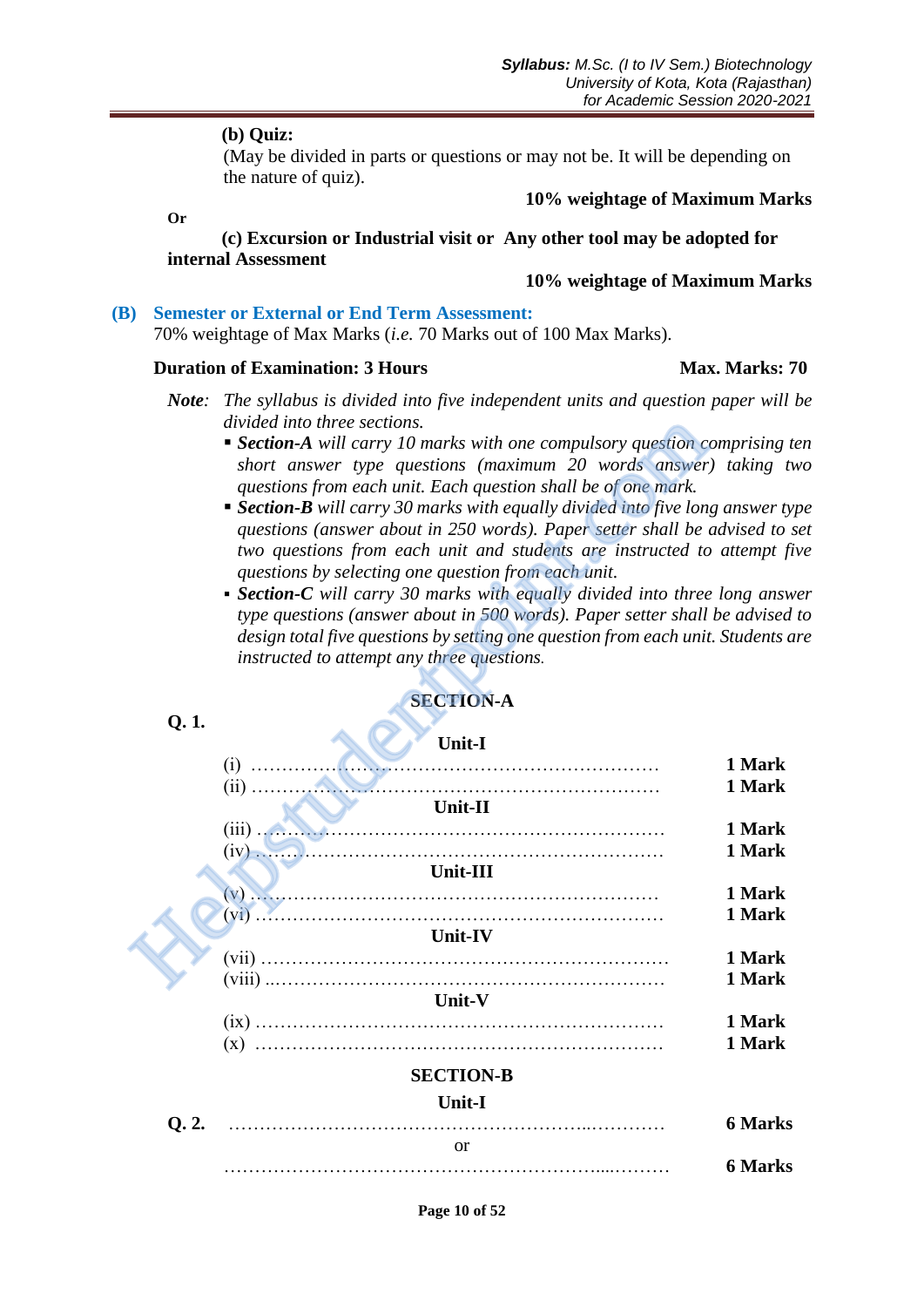|                         | Unit-II                                                                     |                |
|-------------------------|-----------------------------------------------------------------------------|----------------|
| Q.3.                    |                                                                             | <b>6 Marks</b> |
|                         | <sub>or</sub>                                                               |                |
|                         |                                                                             | <b>6 Marks</b> |
|                         | Unit-III                                                                    |                |
| Q.4.                    |                                                                             | <b>6 Marks</b> |
|                         | <b>or</b>                                                                   |                |
|                         |                                                                             | <b>6 Marks</b> |
|                         | Unit-IV                                                                     |                |
|                         |                                                                             | <b>6 Marks</b> |
|                         | or.                                                                         |                |
|                         |                                                                             | <b>6 Marks</b> |
|                         | Unit-V                                                                      |                |
|                         |                                                                             | <b>6 Marks</b> |
|                         | <b>or</b>                                                                   |                |
|                         |                                                                             | <b>6 Marks</b> |
|                         | <b>SECTION-C</b>                                                            |                |
|                         | Unit-I                                                                      |                |
|                         |                                                                             | 10 Marks       |
|                         | $Unit-II$                                                                   |                |
|                         | .<br>Unit-III                                                               | 10 Marks       |
|                         |                                                                             | 10 Marks       |
|                         | <b>Unit-IV</b>                                                              |                |
|                         |                                                                             | 10 Marks       |
|                         | <b>Unit-V</b>                                                               |                |
|                         |                                                                             | 10 Marks       |
|                         | <b>ractical Examinations: For All Lab Courses</b>                           |                |
|                         | Continuous or Internal or Mid Term Assessment: Not applicable in practical. |                |
|                         | <b>External or Semester or End Term Assessment:</b>                         |                |
| <b>Duration of Exam</b> | $: 6$ Hours                                                                 |                |
|                         | <b>Maximum Marks</b><br>: 100 Marks*                                        |                |
|                         | <b>Distribution of Maximum Marks:</b>                                       |                |
| <b>S. No.</b>           | <b>Name of Exercise</b>                                                     | <b>Marks</b>   |
| 1.                      | Exercise No. 1 : Major Experiment                                           | 20             |
| 2.                      | Exercise No. 2 : Major Experiment                                           | 20             |

## **Practical Examinations: For All Lab Courses**

#### **Distribution of Maximum Marks:**

| <b>S. No.</b> | <b>Name of Exercise</b>                        | <b>Marks</b> |
|---------------|------------------------------------------------|--------------|
|               | Exercise No. 1 : Major Experiment              | 20           |
| 2.            | Exercise No. 2 : Major Experiment              | 20           |
| 3.            | Exercise No. 3 : Minor Experiment              | 10           |
| 4.            | Exercise No. 4 : Minor Experiment              | 10           |
| 5.            | Exercise No. 5 : Spotting Experiment (5 spots) | 15           |
| 6.            | Laboratory Skills, Regularity, etc.            | 10           |
| 7.            | <b>Practical Record</b>                        |              |
| 8.            | Viva-voce                                      | 10           |
|               | <b>Total Marks</b>                             | 100          |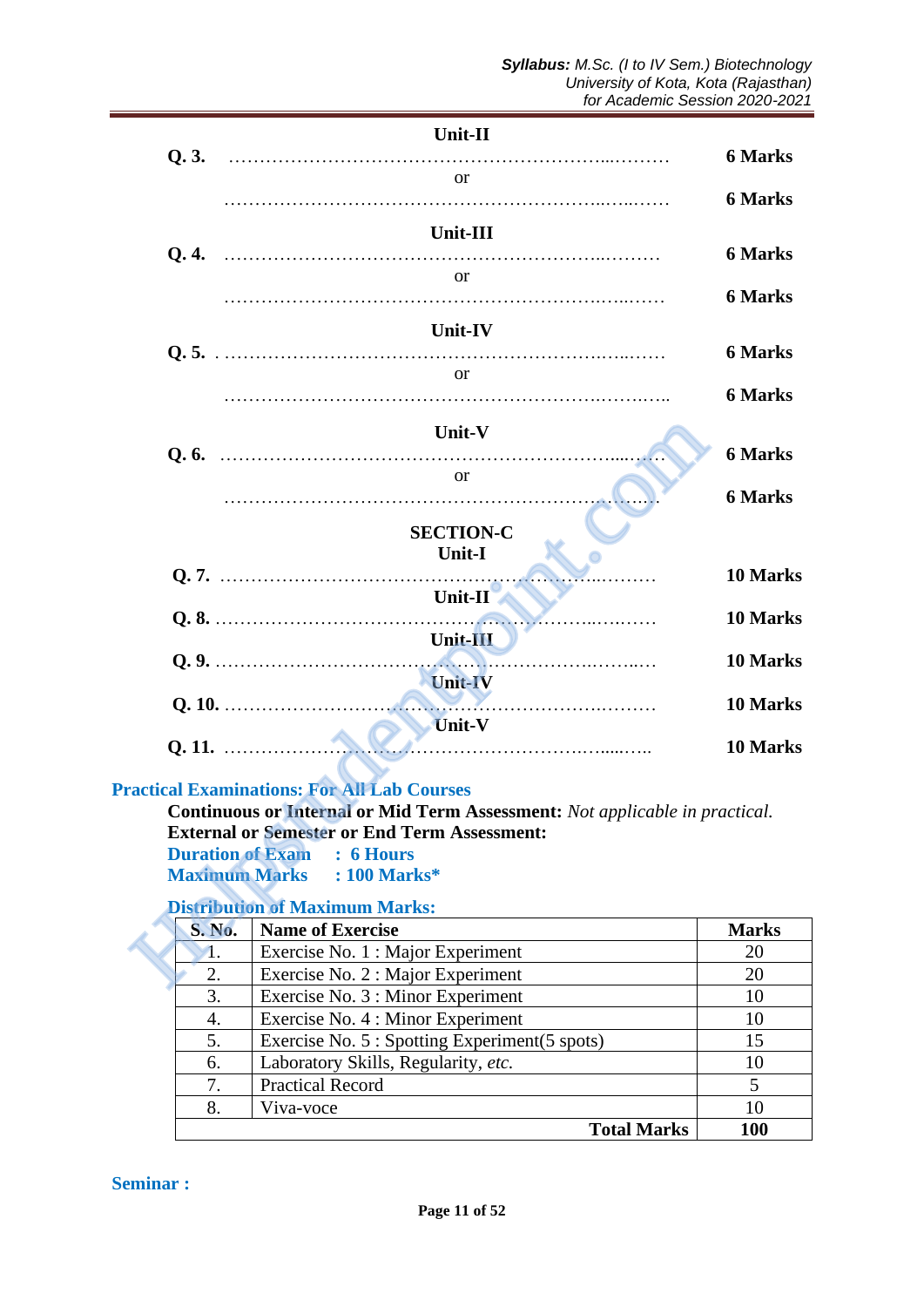The students shall compulsorily have to deliver an oral presentation on for continuous or internal or mid-term assessment in each semester. There will not be semester or external or end-term assessment for seminar.

## **Dissertation :**

A dissertation shall be initiated at the end of the Semester III and continued during Semester IV.A dissertation may be undertaken in any research laboratories/industries/university department. The students shall compulsorily submit the certificate of completion and report to the Department during the practical examination.The marks will be awarded by the external examiner on the day of the practical examination on the basis of the experimental, presentation and viva-voce.

## **Minimum Pass Marks and Rules regarding Determination of Results:**

Each semester shall be regarded as a unit for working out the result of the candidates. The result of each semester examination shall be worked out separately (even if the candidate has appeared at the paper(s) of the lower semester examination along with the papers of higher semester examination) in accordance with the following conditions:

- (i) A candidate, for a semester examination, shall be offered all the papers prescribed for that semester examination and besides he/she also shall be offered paper(s) not cleared by him/her at any of the lower semester examination subject to the limitation that the number of un-cleared papers of the lower semester examinations shall not be exceed the total number of the papers prescribed for any one semester.
- (ii) The candidate shall be declared to have passed the examination, if the candidate secures at least 40% marks in each theory paper separately in continuous or internal or midterm examination & semester or external or end-term examination and also separately 50% marks in each practical / project / dissertation / seminar with 50% aggregate marks of the maximum marks prescribed for each semester examination. There is no minimum pass marks for the practical record / notebook. However, submission of a practical record / notebook is a mandatory during the practical examination. The candidate should compulsorily attend viva-voce / presentation examination to secure pass in practical / project / dissertation / seminar. each semester examination shall be worked out separately (even if the operated at the papareles) of the lower semester examination in accordance with the following conditions:<br>
A candidate, for a semester examination, sha
- (iii) A candidate, who has been declared as failed/absent in one or more theory paper(s) at any odd semester examination shall be permitted to join the courses of study for the next higher semester *i.e.* permitted to join the course of second semester after first semester examination, permitted to join the course of fourth semester after third semester examination, permitted to join the course of sixth semester after fifth semester examination and so on and eligible to re-appear in that paper(s) as due paper(s) along with next higher semester (next year) examination provided that he/she must have cleared at least 50% of the papers (including practical / project / dissertation / seminar as one paper) collectively prescribed for the first and second semester examinations taken together for promotion to the third semester examination.
- (iv) A candidate may be promoted in the next semester (odd semester) if he/she has cleared collectively at least 50% of the papers of both semesters of previous academic session with 50% of the aggregate marks. The candidate who does not fulfill the this condition will remain in the same semester as an ex-student and will re-appear in the due papers examination along with next odd/even semester examinations.
- (v) If any student who is provisionally admitted in higher odd semester but could not secure prescribed minimum marks in previous semesters will be treated as ex-student and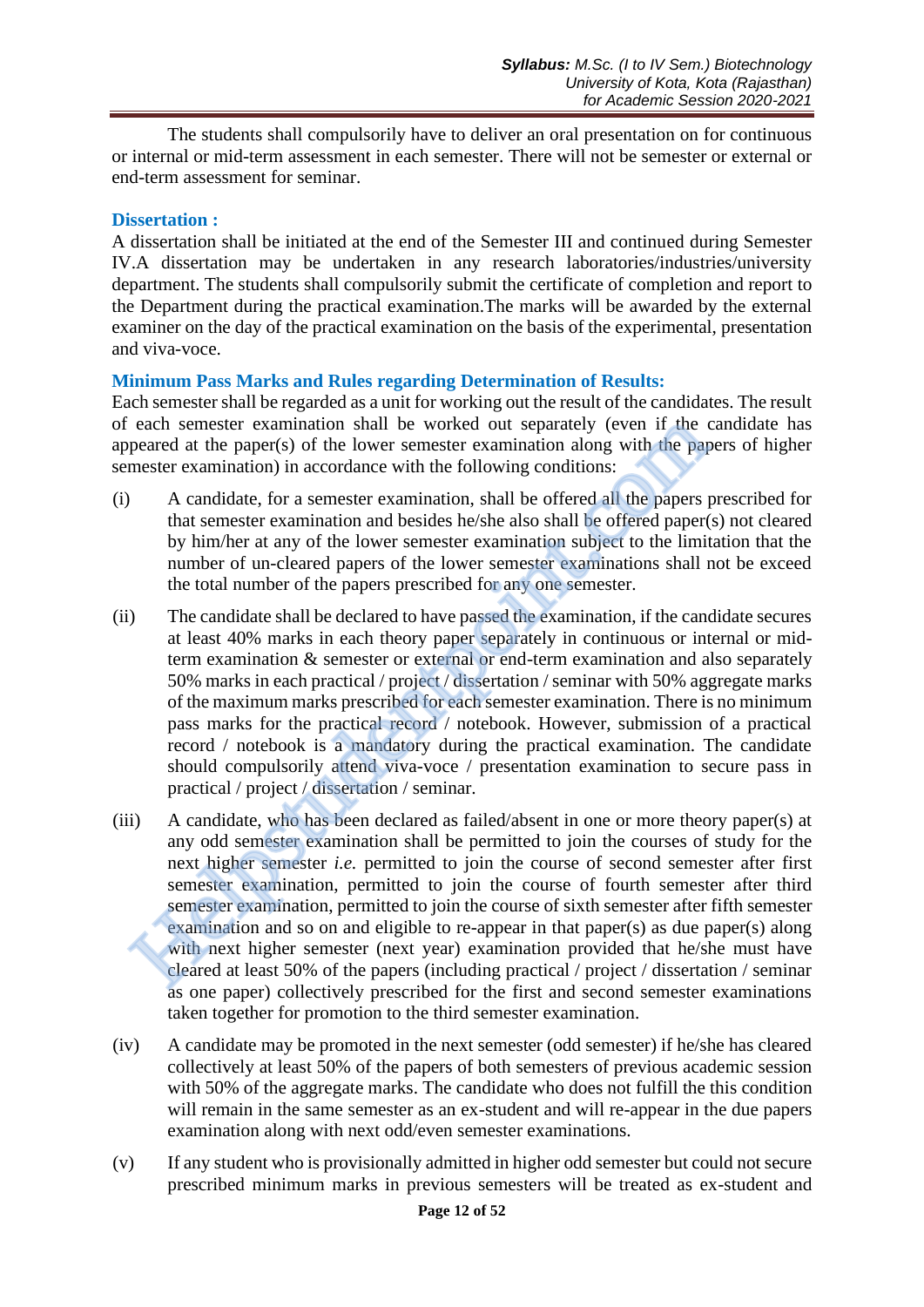his/her admission fee will be carry forwarded to the next odd semester of forthcoming academic session.

- (vi) A candidate declared as failed in that particular paper he/she can re-appear for that paper in the next year examination as a due paper. However, the internal marks shall be carried forward for the total marks of the due examination. A candidate will not be allowed to re-appear in the practical examination.
- (vii) A candidate may be given only two additional chances for passing the semester thus maximum tenure for completing the two years' postgraduate course will be limited to four years, for three years postgraduate programme up to five years and so on.
- (viii) If the number of papers prescribed at the first and second or third and fourth semester examination is an odd number, it shall be increased by one for the purpose of reckoning 50% of the papers.
- (ix) A candidate who passes in 50% or more papers of the first and second semester examination, and thereby becomes eligible for admission to the third semester examination, but chooses not to do so and desires to appear in the remaining papers of first and second semester examination only or to re-appear in all the prescribed papers and practical/dissertation/seminar of the M.Sc. first and second semester examination will be permitted to do so on the condition that in the latter case his previous performance will be treated as cancelled. A candidate who passes in 50% or more papers of the first and sec<br>examination, and thereby becomes eligible for admission to the the<br>examination, but chooses not to do so and desires to appear in the remain<br>first and seco
- (x) If a candidate, who has been promoted to the next semester and wishes to improve his / her performance in the theory paper(s) of previous semester, can be permitted to do so in case of the theory papers only, not in practical / project / dissertation / seminar, belonging to the immediately preceding semester only for one time in these papers in next odd/even semester examinations. In such a case, he/she shall have to appear in these papers along with the papers of his/her own semester.
- (xi) A candidate shall be declared as passed after the result of the fourth semester examination, if he/she cleared all papers of the all the four semesters and secure minimum 40% of the aggregate marks of the maximum marks in theory papers and 50% of the aggregate marks of the maximum marks for practical / dissertation / presentation / seminar prescribed for four semesters Master's programme.
- (xii) In the case of an ex-student, the marks secured by him/her at his/her last examination as a regular candidate shall be taken into account except in cases where a candidate is re-appearing at the examination as a regular student and in that event he/she shall have to repeat the internal assessment test which will be finally accounted for working out his result.
- (xiii) A candidate who has failed at the M.Sc. third and fourth semester examination but has passed in at least 50% of the papers prescribed for the examination shall be exempted from re-appearing in a subsequent year in the papers in which he/she has passed.
- (xiv) If a candidate clears any paper(s) prescribed at the first and second semester (previous) and/or third and fourth semester (final) examination after a continuous period of three years, then for the purpose of working out his/her division, only the minimum pass marks shall be taken into account in respect of such paper(s) as are cleared after the aforesaid period provided that in case where a candidate requires more than 40% marks in order to reach the requisite minimum aggregate, as many marks out of those secured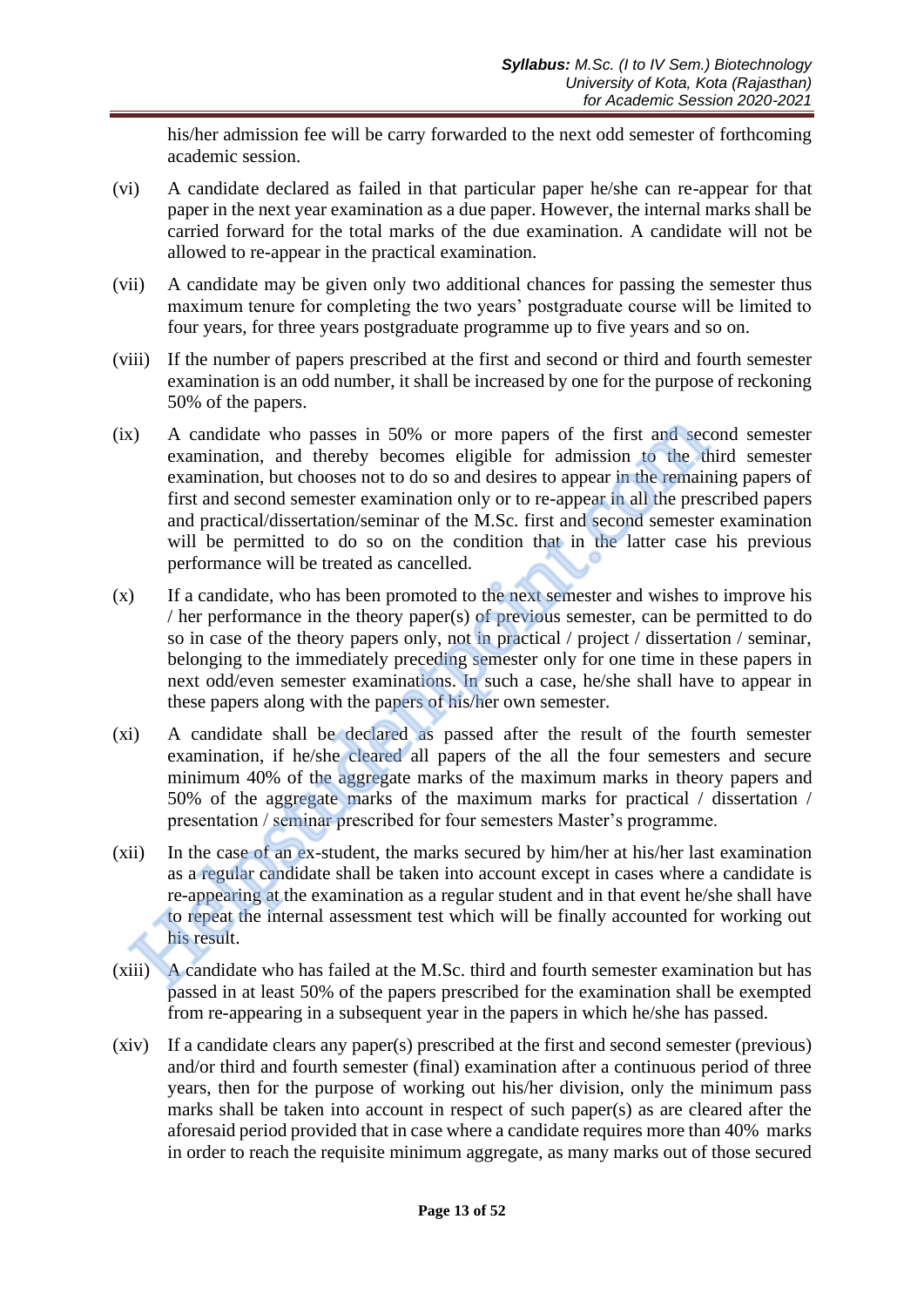by him/her will be taken in to account as would enable him/her to make up the deficiency in the requisite minimum aggregate.

- (xv) In case the candidate is not able to clear his/her due paper(s) in the stipulated period as mentioned above (continuous period of three years), he/she may be given last one mercy attempt to clear due paper(s) subjected to approval of the Vice Chancellor or Board of Management.
- (xvi) The grace marks scheme shall be applicable as per University norms.

## **Classification of Successful Candidates:**

Helpstudentpoint.com

The classification of successful candidates after last semester examination shall be as:

| <b>Description of Marks Obtained</b>      | <b>Division / Result</b>   |  |
|-------------------------------------------|----------------------------|--|
| 80% and above marks in a paper.           | Distinction in that paper. |  |
| A candidate who has secured aggregate 60% | <b>First Division</b>      |  |
| and above marks                           |                            |  |
| A candidate who has secured aggregate 50% | <b>Second Division</b>     |  |
| and above but less than 60% marks         |                            |  |
| A candidate who has secured aggregate 40% | Pass                       |  |
| and above but less than 50% marks         |                            |  |

Candidates who pass all the examinations prescribed for the course in the first instance and within a period two academic years in four semesters from the year / semester of admission to the course only are eligible for University Ranking. A candidate is deemed to have secured first rank provided he/she

- (i) Should have passed all the papers in first attempt itself.
- (ii) Should have secured the highest marks in the whole examination of the programme / course, or should have secured the highest cumulative grade point average (CGPA).

**………………. x …….………… x …..…….…… x …….………..**

## **M.Sc. Biotechnology**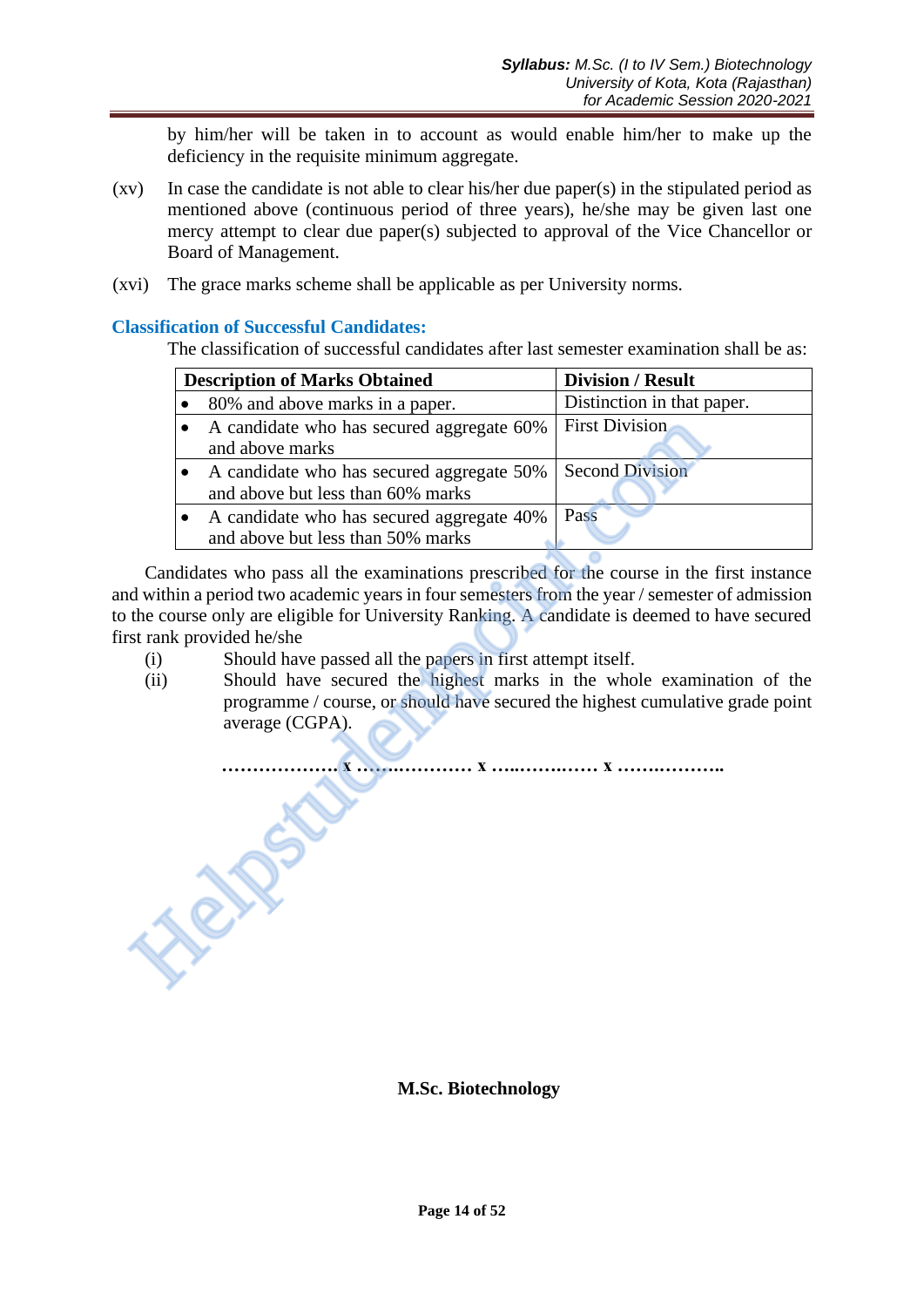## **First Semester Examination**

**Paper 1.1: BT-511 Cell Biology and Enzyme Technology**

Contact Hours / Week : 4 Hours Maximum Marks : 100 Marks

Duration of Examination : 3 Hours Continuous/Internal/Assessment : 30 Marks Semester Assessment : 70 Marks

 *Note: The syllabus is divided into five independent units and question paper will be divided into three sections.*

- **Section-A** will carry 10 marks with 01 compulsory question comprising 10 short answer type questions(maximum 20 words answer) taking two questions from each unit. Each question shall be of one mark.
- **Section-B** will carry 25 marks with equally divided into five long answer type questions (answer about in 250 words). Paper setter shall be advised to set two questions from each unit and students are instructed to attempt five questions by selecting one question from each unit.
- **Section-C** will carry 35 marks with five long answer type questions comprising one compulsory question of 15 marks and four questions of 10 marks each. Students are instructed to attempt total three questions with one compulsory question (answer about in 500 words) and any two more questions (answer about in 400 words) out of remaining four questions. Paper setter shall be advised to design question paper covering from all five units.*.* • Section-C will cary 35 mats with five long answer type questions comprising one compulsory and four questions of 10 matks each. Students are instructed to attempt total the one compulsory question (answer about in 500 wo

 *Note: Contents of each unit may be completed into 15-18 lectures or contact hours which also include revisions, seminars, internal assessments, etc.*

#### **UNIT-I 15-18L**

The cell theory, Modern concepts of cell, pre-cellular evolution, Endosymbiont theory, overview of prokaryotic and eukaryotic cell types.

Plasma Membrane: various models of biological membrane, Membrane structure and composition: lipid bilayer, membrane carbohydrates, membrane proteins, channel proteins, carrier proteins and pumps. Study of the GERL Complex: Golgi complex, Endoplasmic reticulum and Lysosomes. Peroxisomes and Ribosome.

#### **UNIT-II** 15-18L

Structure of Nucleus and Chromosome.

Transport across member as active facilitated and passive transport.

Mitochondrial and chloroplast energy transformation: ultra structure of mitochondria and chloroplasts, structure and role of ATP synthetase, oxidative and photophosphorylation. Proton gradient and chemiosmotic coupling.

#### **UNIT-III** 15-18L

Cell cycle, Cell Cycle Regulators- Cyclin and CDKs, Mechanism of cell division: Mitosis and Meiosis. Programmed Cell Death: intrinsic and extrinsic pathways.

Overview of extracellular signaling, modes of signaling, ligands and receptor molecules. Gprotein coupled receptors, Secondary messengers (cAMP), Tyrosine kinase linked receptors.

#### **UNIT- IV 15-18L**

Introduction to enzyme and enzyme technology: Enzymes:- General properties, Classification and Nomenclature. Mechanism of enzyme action and regulation. Steady state kinetics: Methods of estimation of rate of enzyme catalyzed reaction with special reference to Michaelis-menton kinetics. Feedback inhibition. Isozymes,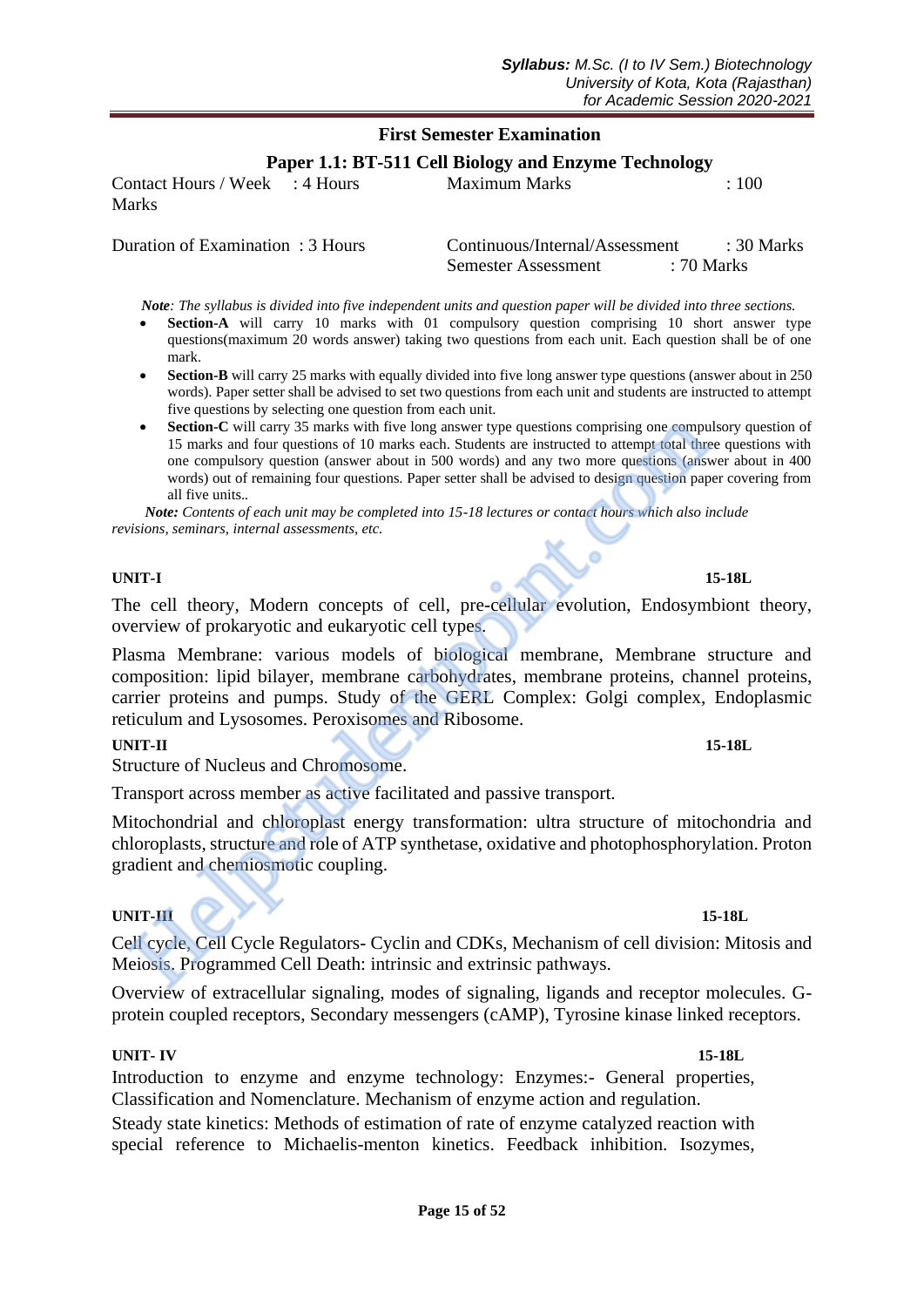ribozymes, abzymes, zymogens, multi-enzymes complexes and multifunctional enzymes.

#### **UNIT- V 15-18L**

Enzyme and cell immobilization. Mechanism of enzyme function and reactions in process techniques; enzymatic bioconversions e.g. starch and sugar conversion processes and various other enzyme catalytic action in food processing. Enzymes biosensor: Principle, components and applications. Advancement in enzyme technology.

#### **Reference Books:**

- 1. The World of the Cell:Becker ,Kleinsmith and Hardin.
- 2. Cell and molecular biology: Gerald Karp.
- 3. Cell and molecular biology: P.K.Gupta.
- 4. Molecular cell biology: By Lodish .
- 5. The Cell: Cooper.
- 6. Molecular biology of the cell: Bruce Alberts .
- 7. Enzymology and Enzyme Technology: S M Bhatt.
- 8. Enzyme Technology- M F Chaplin and D C Bucks
- 9. Industrial Enzymology- Godfrey and West

Helpster,

- 10. Enzyme Copeland
- 11. Enzyme in Industry W. Gerhartz
- 12. Principles of Biochemistry. Ed Lehninger, Nelson and Cox. CBS publishers and distributors.
- 13. Biochemistry. Ed Donald Voet and Judith G. Voet. John Wiley & sons, Inc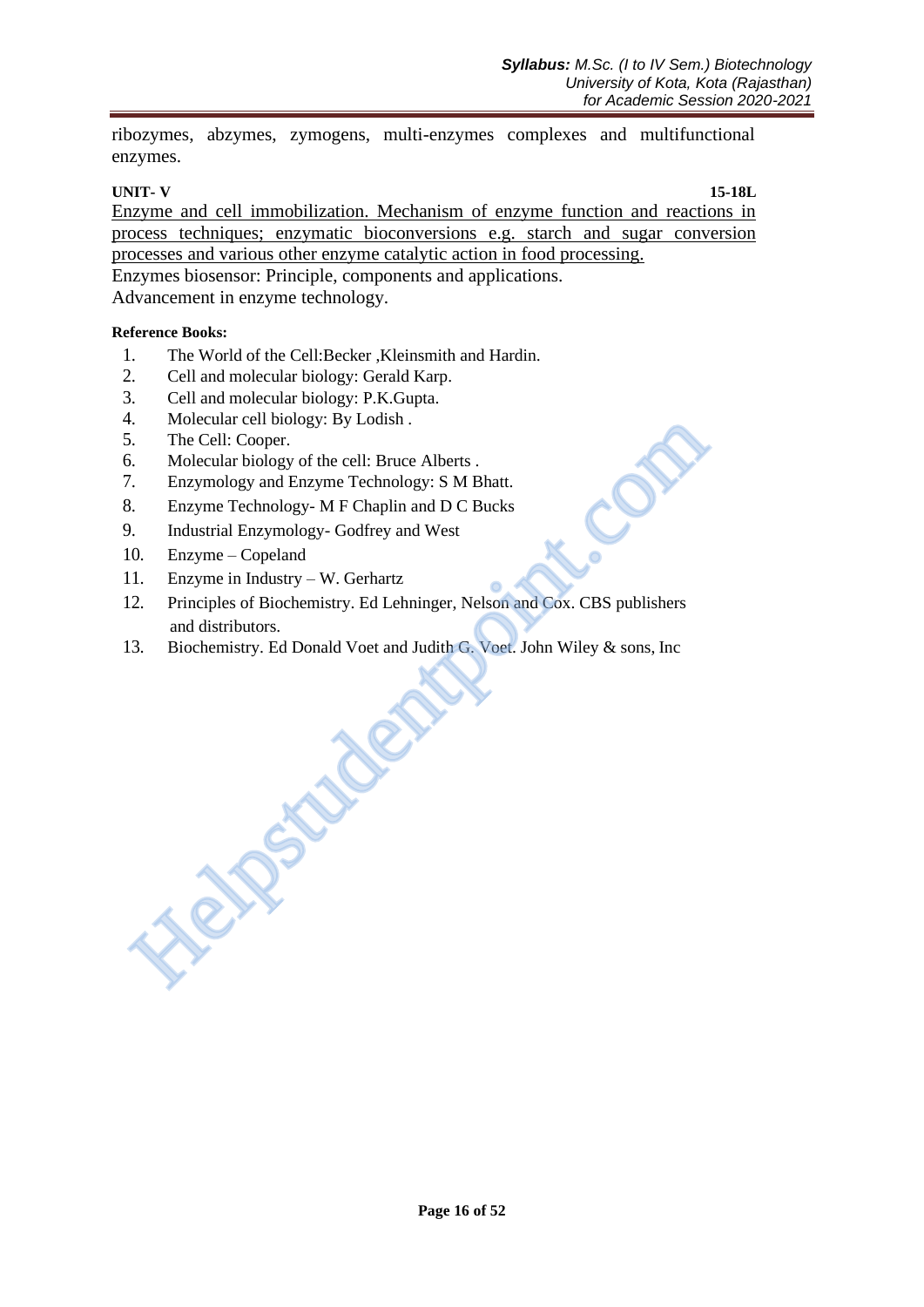## **M.Sc. Biotechnology First Semester Examination**

## **Paper-1.2 BT-512 General Microbiology**

| Contact Hours / Week : 4 Hours    | Maximum Marks                  | :100            |
|-----------------------------------|--------------------------------|-----------------|
| <b>Marks</b>                      |                                |                 |
| Duration of Examination : 3 Hours | Continuous/Internal/Assessment | ∴30 Marks       |
|                                   | Semester Assessment            | $\div$ 70 Marks |

 *Note: The syllabus is divided into five independent units and question paper will be divided into three sections.*

- **Section-A** will carry 10 marks with 01 compulsory question comprising 10 short answer type questions(maximum 20 words answer) taking two questions from each unit. Each question shall be of one mark.
- **Section-B** will carry 25 marks with equally divided into five long answer type questions (answer about in 250 words). Paper setter shall be advised to set two questions from each unit and students are instructed to attempt five questions by selecting one question from each unit.
- **Section-C** will carry 35 marks with five long answer type questions comprising one compulsory question of 15 marks and four questions of 10 marks each. Students are instructed to attempt total three questions with one compulsory question (answer about in 500 words) and any two more questions (answer about in 400 words) out of remaining four questions. Paper setter shall be advised to design question paper covering from all five units.*.*

 *Note: Contents of each unit may be completed into 15-18 lectures or contact hours which also include revisions, seminars, internal assessments, etc.*

#### **UNIT I** 15-18L

Introduction History and Basic Principles of Microbiology. Contribution of Antony Von Leeuwenhoek, Louis Pasture, Robert Koch.

Classification of microorganisms – Haeckel's three kingdom concept, Whittaker's five kingdom concept, Classification and salient features of bacteria according to the Bergey's manual of determinative bacteriology. Classification of microbes on the basis of phenotypic and genotypic characters. Molecular methods in assessing microbial diversity; 16S rDNA sequencing and Ribosomal Database Project. • Section-B will carry 25 marks with equally divided into five long answer type questions (amords). Paper setter shall be advised to set two questions for meach unit.<br>
• Section-C will carry 35 marks with five long answer

**UNIT II** 15-18L Staining techniques: Stains and Dyes, Simple, Gram, Negative, Capsule, Endospore, Acid fast. Sterilization and Disinfection (Physical and Chemical methods): Heat, Temperature, Filtration Pasteurization, Dehydration, Radiation, Alcohol, Surface active agents, Aldehyde, Halogen, Gases.

Isolation Techniques. Culture Media: Types of Media.

#### **UNIT III** 15-18L

General account of classification, ultrastructure, nutrition, reproduction, biology and economic importance of Archaebacteria, Eubacteria, Cyanobacteria, Actinomycetes and Fungi. General account of L- forms, Mycoplasma, Phytoplasma, Spiroplasma, Ureoplasma & Rickettsiae.

Study of Viruses: General structure and properties of viruses, taxonomy, reproduction, cultivation, purification and assay.

#### **UNIT IV 15-18L**

.Bacteriophage: Structure and life cycle. Prions, Viroids and retro viruses.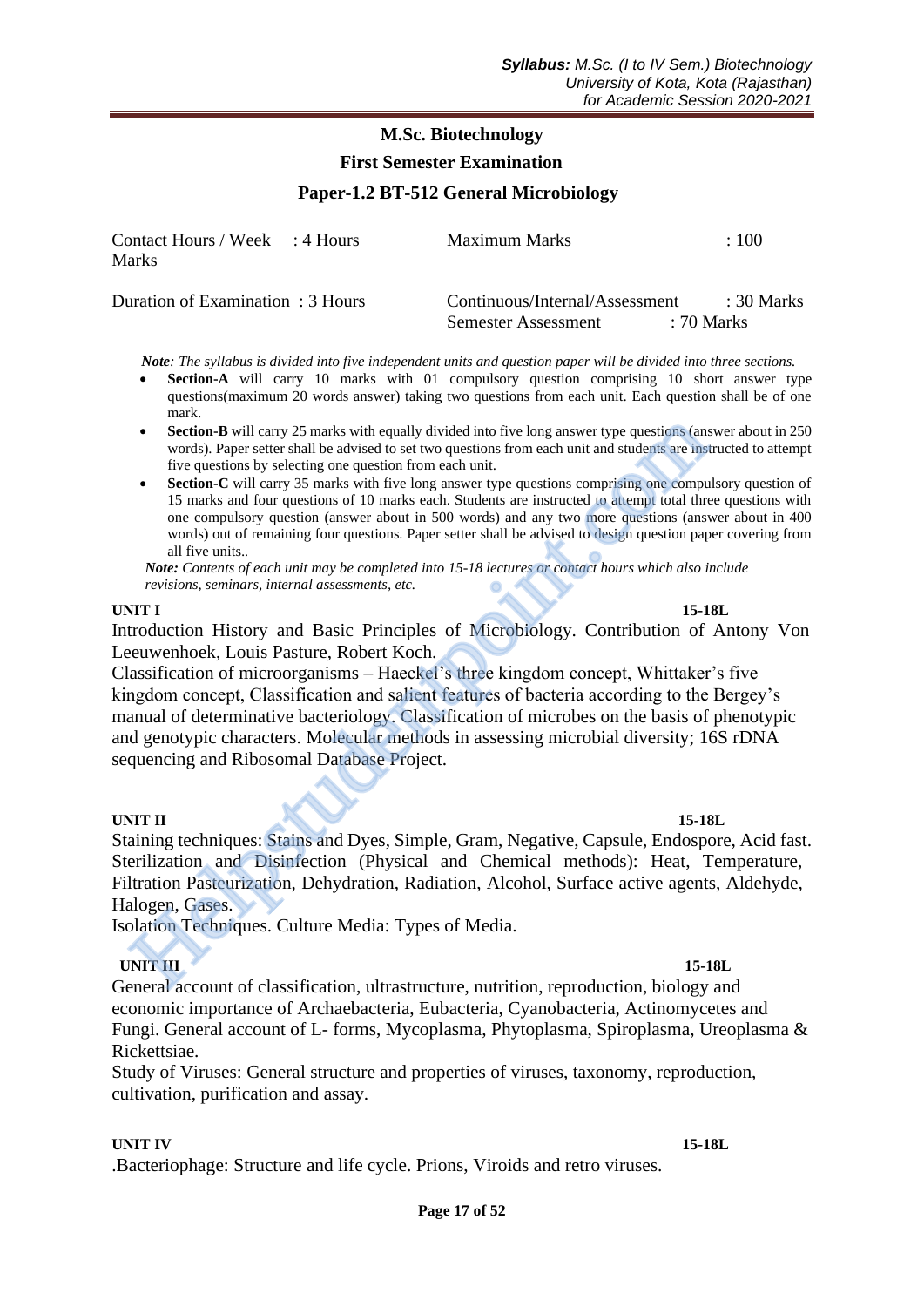Bacterial morphology, Bacterial Growth: Growth curve and its kinetics and growth yield, growth synchronization. Determination of biomass, Environmental factors affecting growth. Microbial metabolism: Phototrophy, chemolithotrophy, anaerobic respiration, fermentation, methanogens, biological nitrogen fixation.

## **UNIT V 15-18L**

Microbiol diseases: Food and water borne disease, Anthrax, Tuberculosis,Covid-19, AIDS, Influenza, cutaneous and systemic mycoses, Malaria.

Antimicrobial drugs: General Characteristics, Antibacterial (Classification and mode of action), antifungal and antiviral.

#### **Text/Reference books:**

- 1. Microbes: Concepts & Applications- P.S. Bisen, Mousumi Debnath, Godavarthi B.K.S. Prasad, John Wiley & Sons Publication 2012
- 2. Microbiology: An Introduction. Tortora GJ, Funke BR, and Case CL.
- 3. Bergey`s manual of systematic bacteriology. George M.Garrity,David R. Boone,Richard W.Castenholz.
- 4. Brock Biology of Microorganisms, 14thEdition. Michael T. Madigan, John M. Martinko, Paul V. Dunlap and David P. Clark.
- 5. Prescott, L.M., J.P Harley and D.AKlein, 2007. Microbiology VII Ed.Mc Grow Hill,
- 6. Davis R.Y. E.A. Adeberg and J.L. Ingram,1991 General Microbiology
- 7. Stainer .General Microbiology, V Ed., Printice Hall of India Pvt,Ltd. New Delhi
- 8. Ronald M. Atlas 1997. Principles of Microbiology. II Ed. Mc Graw Hill Pub.
- 9. Salle A.J., Fundamental Principles of Bacteriology.
- 10. Microbiology Vol.I & II. Power and Daginawala
- 11. Microbiology. P.D.Sharma Helpst under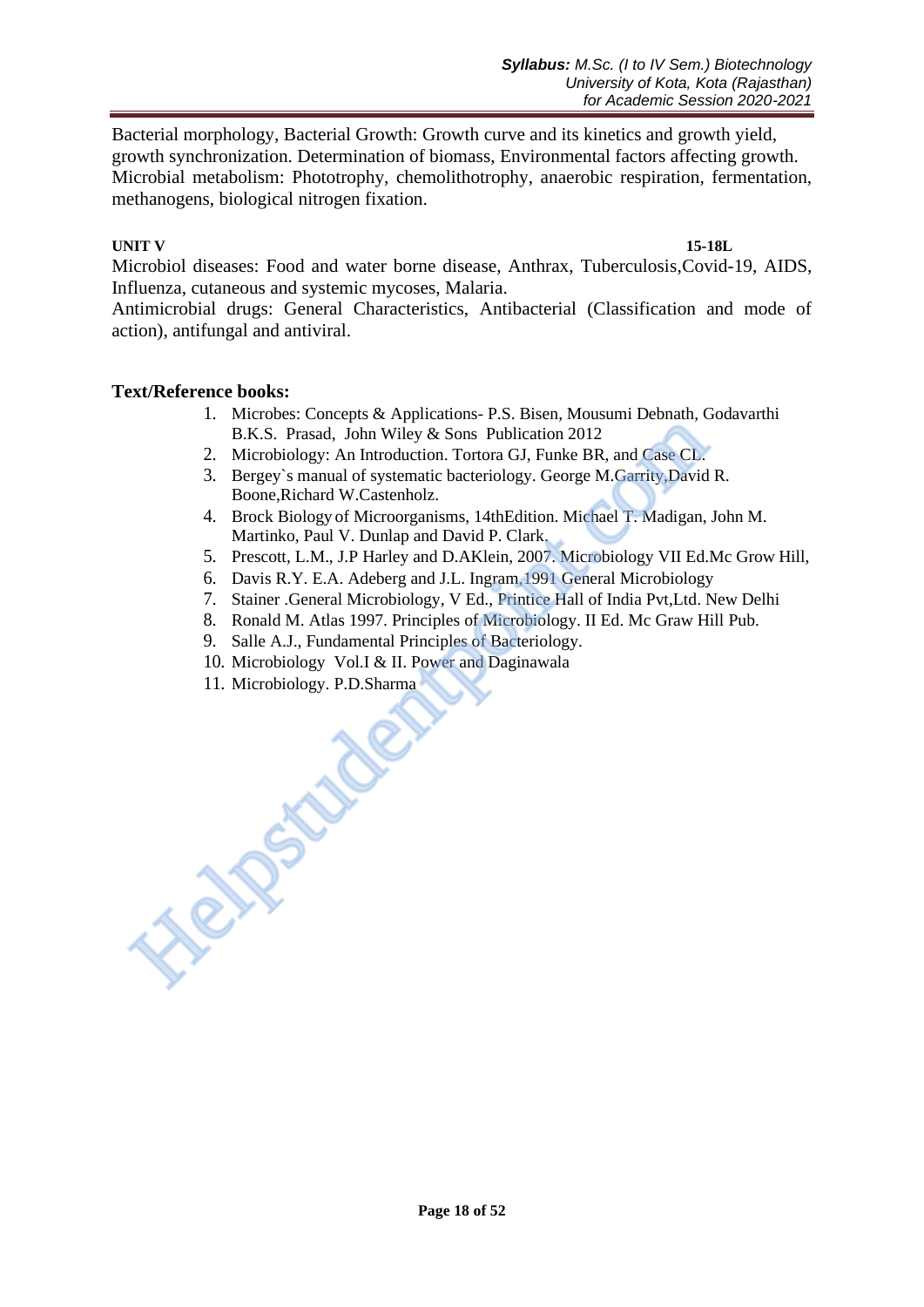## **M.Sc. Biotechnology First Semester Examination Paper-1.3 BT-513 Bio-Instrumentation**

| Contact Hours / Week : 4 Hours    | Maximum Marks: 100 Marks |             |
|-----------------------------------|--------------------------|-------------|
|                                   |                          |             |
| Duration of Examination : 2 Hours | $Countin 1 (Intom01/0$   | $.20$ Morks |

| Duration of Examination: 3 Hours | Continuous/Internal/Assessment | $: 30$ Marks |
|----------------------------------|--------------------------------|--------------|
|                                  | <b>Semester Assessment</b>     | $: 70$ Marks |

 *Note: The syllabus is divided into five independent units and question paper will be divided into three sections.*

- **Section-A** will carry 10 marks with 01 compulsory question comprising 10 short answer type questions(maximum 20 words answer) taking two questions from each unit. Each question shall be of one mark.
- **Section-B** will carry 25 marks with equally divided into five long answer type questions (answer about in 250 words). Paper setter shall be advised to set two questions from each unit and students are instructed to attempt five questions by selecting one question from each unit.
- **Section-C** will carry 35 marks with five long answer type questions comprising one compulsory question of 15 marks and four questions of 10 marks each. Students are instructed to attempt total three questions with one compulsory question (answer about in 500 words) and any two more questions (answer about in 400 words) out of remaining four questions. Paper setter shall be advised to design question paper covering from all five units.*.*

 *Note: Contents of each unit may be completed into 15-18 lectures or contact hours which also include revisions, seminars, internal assessments, etc.*

## **UNIT- I 15-18L**

**.**

Microscopy: Microscopes types, use of techniques of preparing specimens, resolving power, optical microscope-Basic idea of light microscopy, Types- bright field, dark field, ultra-violet, fluorescence and phase-contrast microscopes, confocal microscopy Electron microscope: TEM, SEM. Microtomy and sample preparation for microscopy**.**  wors). Paper setter snall be advased to set two questions from each unit and students are ms<br>
Section-C will carry 35 marks with five long answer type questions comprising one compulsory<br>
15 marks and four questions of 10

## **UNIT – II 15-8L**

Centrifugation techniques: - Differential, gradient, zonal or band and isopycnic density gradient centrifugation.

Chromatography: principle and procedure of absorption, column, thin layer (TLC), partition, and gas-liquid, ion-exchange chromatography.

## **UNIT – III 15-18L**

Electrophoresis: Principle, equipment and procedure of various types: Pulse field GE, Denaturing gradient GE, Temperature gradient GE, SDS-PAGE electrophoresis, Iso- electric focusing and 2D gel electrophoresis.

Nucleic acid hybridizations Technique: colony, plaque, dot blot, southern, northern and western blotting. *In situ* hybridization,Microarray technology.

## **UNIT- IV 15-18L**

DNA sequencing techniques: Sanger-Coulson method, Maxam Gilbert method and next generation sequencing.

Polymerized Chain Reaction: PCR -steps, Types of PCR and its applications. Omics Technology: Genomics, transcriptomics, proteomics, metabolomics. Biochips.

Spectroscopy: Laws of absorption, Principles, instrumentation and applications of colorimetry, UV-visible spectroscopy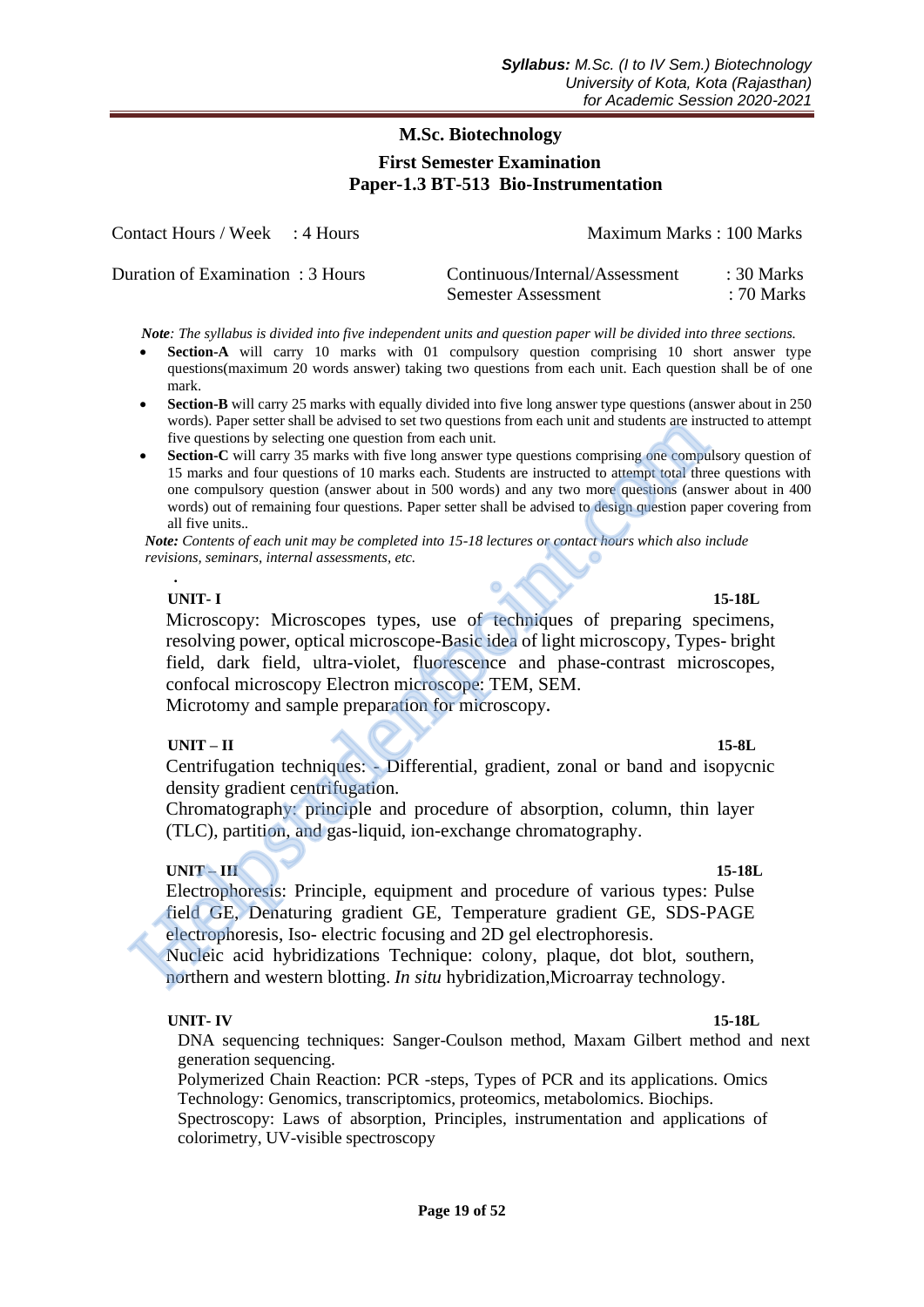#### **UNIT- V 15-18L**

Principles, instrumentation and applications: Infrared Spectroscopy, fluorescence Spectroscopy, NMR, ESR., Mass Spectroscopy (types of ion source, analyzers and detectors), GC-MS, MALDI-TOF. X Ray Microanalysis, Techniques with radioisotopes: GM counter, Scintillation counter, Autoradiography, RIA,

#### **Text/Reference books:**

- 1. Introduction to Instrumentation in Life Sciences. P.S. Bisen & Anjana Sharma . 2013. CRC Press. Taylor & Francis group
- 2. Wilson K. and Walker J. (2008). Principles and Techniques of Biochemistry and Molecular Biology. Cambridge University Press.
- 3. Molecular Diagnostics: Promises & Possibilities 2010. Mousuni Dabnath , G.B.K.S. Prasad P.S. Bisen.
- 4. Nelson D and Cox MM. (2009). Principles of Biochemistry. W.H. Freeman and Company, New York.
- 5. Voet D and Voet JG. (2003). Biochemistry. John Wiley and sons New York.
- 6. Zubay G (2000). Biochemistry. W. C. Brown, New York.
- 7. Life Science in tools and Techniques: P.S.Bisen and Shruti Mathur, S.Chand Publication
- 8. Berg J, Tymoczko J, Stryer L (2001). Biochemistry. W. H. Freeman, New York.
- 9. Nuclear Magnetic Resonance: Williams
- 10. A Biologist Guide to Principle and Techniques: Willson K. and Gounding K.H.
- 11.Biochemical Techniques theory and practice: White R.
- 12. Molecular biotechnology- Glick
- 13. An Introduction to Practical Biochemistry: Plummer D. T.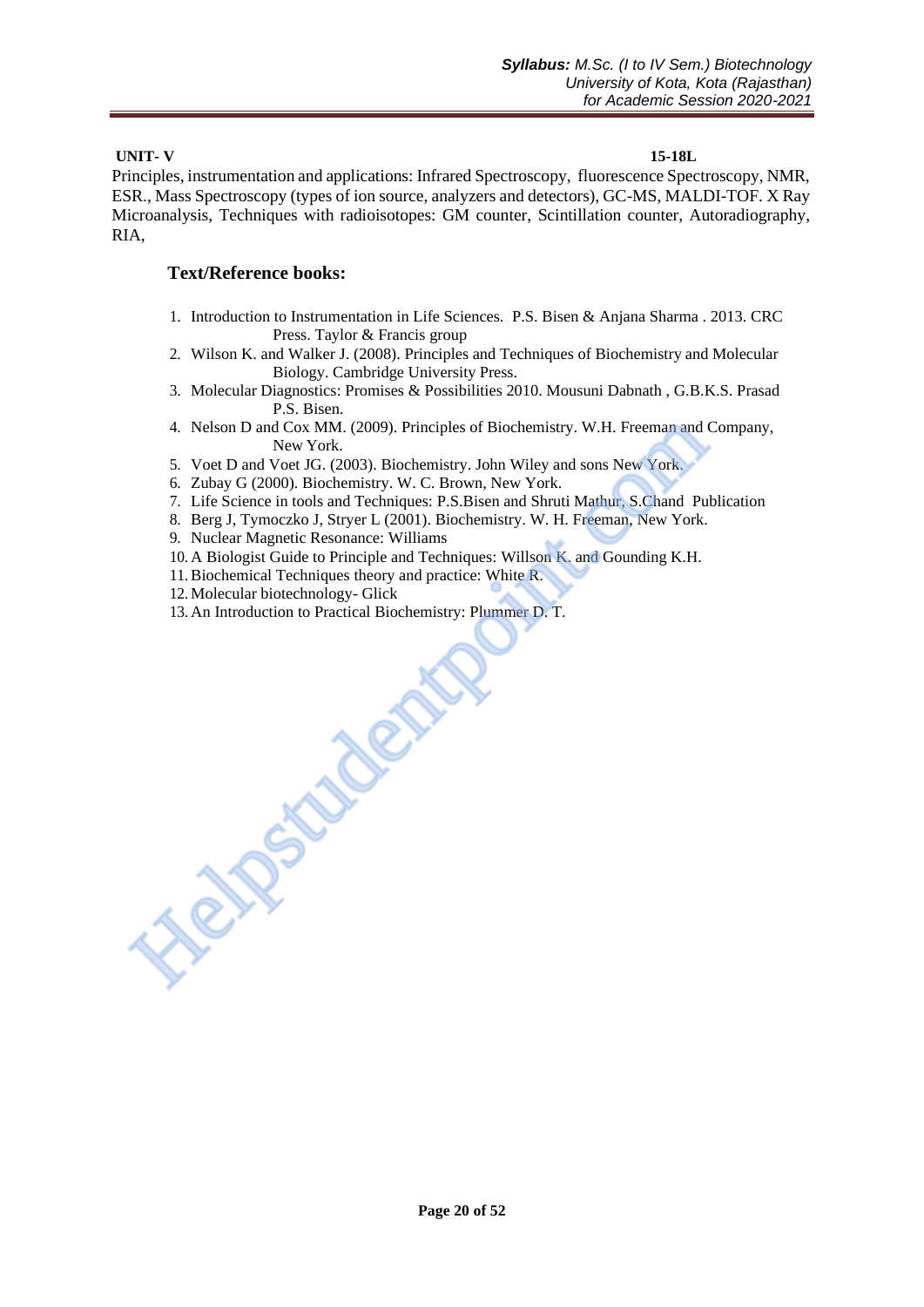#### **First Semester Examination**

#### **Paper-1.4 BT-514 Fundamentals of Biochemistry**

| Contact Hours / Week : 4 Hours | Maximum Marks                                                    | $\therefore$ 100 Marks |
|--------------------------------|------------------------------------------------------------------|------------------------|
|                                | Duration of Examination : 3 Hours Continuous/Internal/Assessment | $\pm 30$ Marks         |
|                                | <b>Semester Assessment</b>                                       | : 70 Marks             |

 *Note: The syllabus is divided into five independent units and question paper will be divided into three sections.*

- **Section-A** will carry 10 marks with 01 compulsory question comprising 10 short answer type questions(maximum 20 words answer) taking two questions from each unit. Each question shall be of one mark.
- **Section-B** will carry 25 marks with equally divided into five long answer type questions (answer about in 250) words). Paper setter shall be advised to set two questions from each unit and students are instructed to attempt five questions by selecting one question from each unit.
- **Section-C** will carry 35 marks with five long answer type questions comprising one compulsory question of 15 marks and four questions of 10 marks each. Students are instructed to attempt total three questions with one compulsory question (answer about in 500 words) and any two more questions (answer about in 400 words) out of remaining four questions. Paper setter shall be advised to design question paper covering from all five units.*.*

 *Note: Contents of each unit may be completed into 15-18 lectures or contact hours which also include revisions, seminars, internal assessments, etc.*

#### **UNIT- I 15-18L**

Covalent, Non Covalent, hydrophilic and hydrophobic interaction and their influence on structure of biomoleculars. Acid, bases, pH, pk, and ionization of water. Buffers.

High energy phosphate compounds: Introduction, Phosphate group transfer free energy of hydrolysis of ATP and sugar phosphate. Henderson Hasselbalch equation, concepts of bioenergetics. First and second law of thermodynamics. Gibb's free energy. **Example 10**<br> **Example 10**<br> **Example 10**<br> **Example 10** Both advised to set two questions from each unit and students are instructed by selecting one questions from each unit.<br> **Section-C** will carry 35 marks with five long

## **UNIT-II** 15-18L

Carbohydrates: Classification, characteristics and functions. Reactions of carbohydrates, Isomerism of carbohydrates, Fischer projections, Haworth structures. Structure and functions of homo and heteropolysaccharides, glycoconjugates,

Carbohydrate Metabolism: Introduction, Aerobic and anaerobic pathways:, Glycogenolysis, Gluconeogenesis, Glycolysis.TCA cycle, Electron Transport chain, Oxidative phosphorylation, Chemiosmotic theory of ATP Synthesis Reductive TCA cycle, Glyoxylate cycle, amphibolic & anaplerotic reactions. Pentose phosphate pathway (HMP Shunt), Glycogen metabolism.

#### **UNIT-III 15-18L**

Lipids-Introduction, Sources, Nomenclature,Classification. Properties and Functions. Steroids: Structure of steroid nucleus, biological role of cholesterol. Lipid Metabolism- Biodegradation of fatty acids, beta – oxidations of fatty acids. Ketone bodies production during starving and diabetes.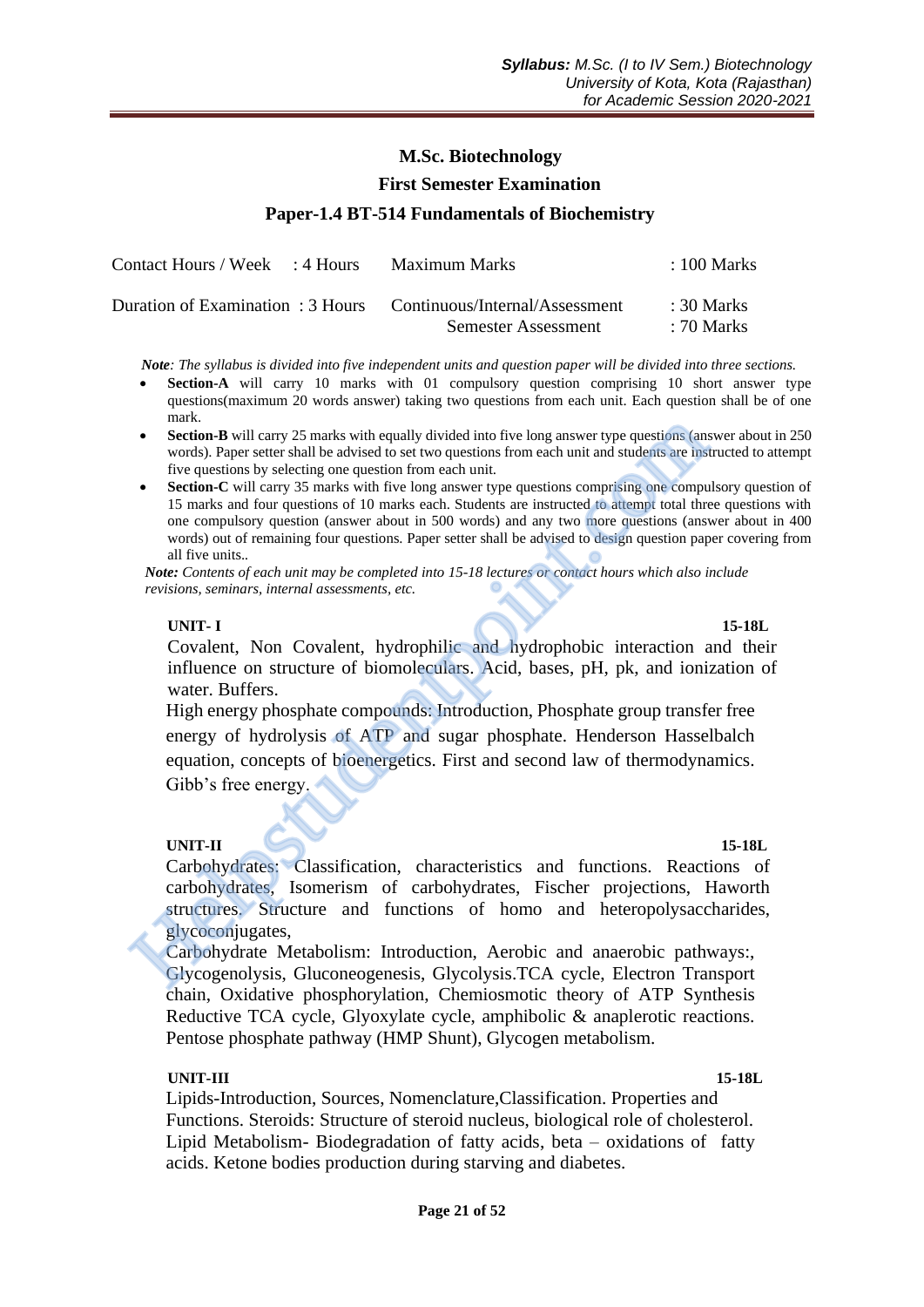Biosynthesis of fatty acids – Acetyl-CoA carboxylase reaction, Fatty acid synthase complex, biosynthesis of palmitate. Biosynthesis of triacylglycerols, Biosynthesis of cholesterol, Prostaglandins.

## **UNIT- IV 15-18L**

Amino Acid Metabolism- Overview of amino acid metabolism, Biodegradation of amino acids – deamination, transamination, decarboxylation, glutamine and glutamic acid pathway, urea cycle, uric acid biosynthesis. Protein structure (primary, secondary, tertiary and quaternary). Ramachandran plot. Protein degradation and Targeting.

 **UNIT- V 15-18L** Nucleic Acid: Biosynthesis and degradation of Purines and Pyrimidines. Coenzymes and cofactors: Role and mechanisms of action of NAD<sup>+</sup>/NADP<sup>+</sup>, FAD, lipoic acid, thiamine, Pyrophosphate, Biotin, Pyridoxal Phosphate,  $B_{12}$  co-enzymes and Metal ions with specific examples. Water and Fat soluble Vitamins; Structure, distribution, interaction and functions. and cotactors: Role and mechanisms of action of NAD<sup>T</sup>/NADP<sup>+</sup>, FAD,<br>thiannine, Pyrophosphate, Biotin, Pyridoxal Phosphate, B<sub>12</sub> co-enzymes and<br>with specific examples. Water and Fat soluble Vitamins; Structure, d<br>interact

## **Text/Reference books:**

- 1. Wilson K. and Walker J. (2008). Principles and Techniques of Biochemistry and Molecular Biology. Cambridge University Press.
- 2. Nelson D and Cox MM. (2009). Principles of Biochemistry. W.H. Freeman and Company, New York.
- 3. Voet D and Voet JG. (2003). Biochemistry. John Wiley and Sons New York.
- 4. Zubay G (2000). Biochemistry. W. C. Brown, New York.
- 5. Berg J, Tymoczko J, Stryer L (2001). Biochemistry. W. H. Freeman, New York.
- 6. Robert K., Murray M.D., Granner D.K., Mayes P.A.and Rodwell V.I.Harper's Biochemistry. McGraw-Hill/Appleton and Lange.
- 7. Biochemistry: U, SatyaNarayan.
- 8. Biochemistry: Lehninger
- 9. Fundamental of Biochemistry: A.C.Dev.
- 10. Biochemistry: J.L. Jain.
- 11. Elements of Biochemistry : H.R. Shrivastava.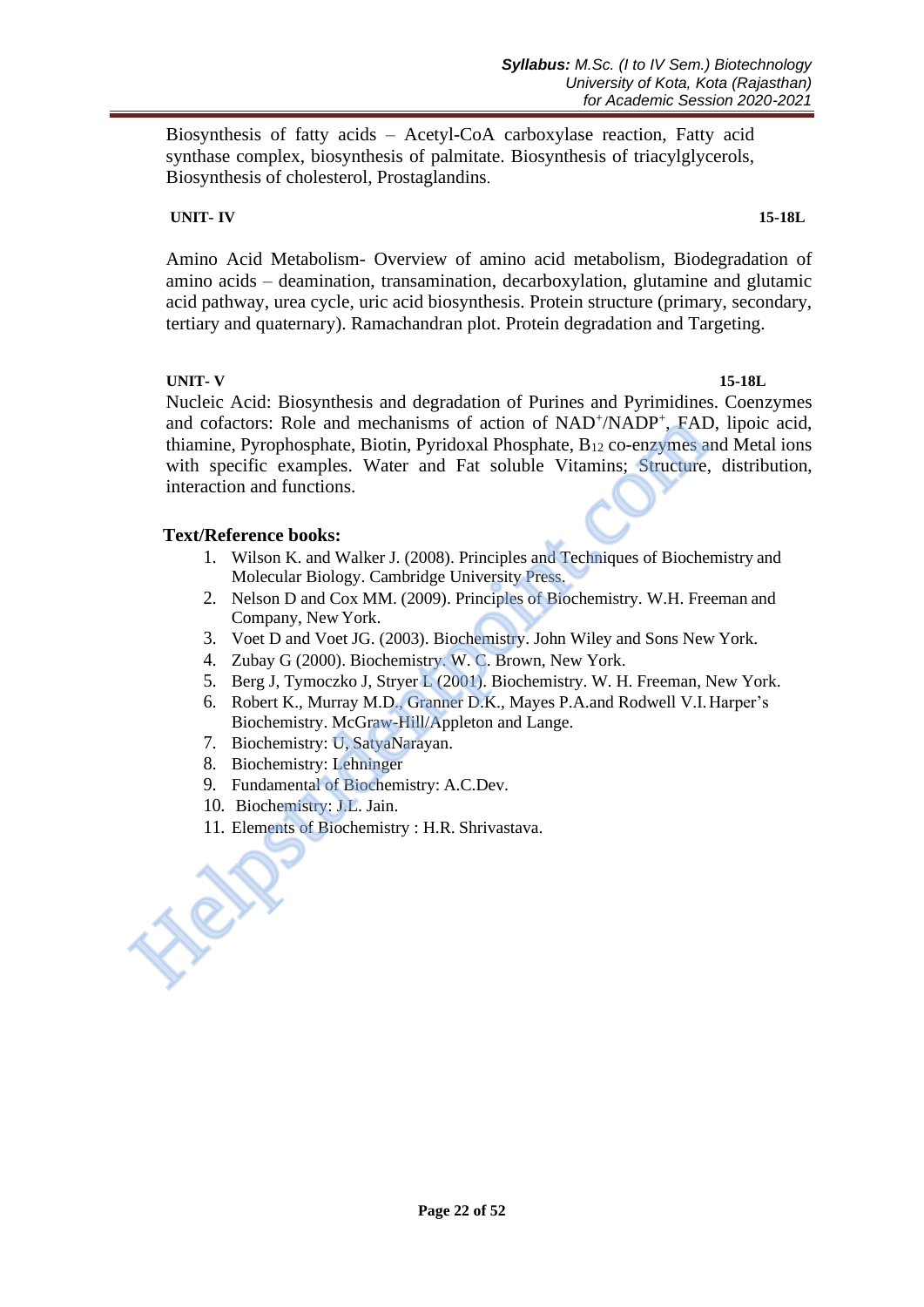## **First Semester Examination Paper 1.5 BT 515 Lab Course-I**

## **Practical Exercises**

- 1. Mitosis in onion root tip cells.
- 2. Meiosis in anther.
- 3. Study of mitosis and meiosis from permanents slides.
- 4. Study of cell biology techniques.
- 5. Urease estimation by titrimetric method.
- 6. Urease estimation by colorimetric method.
- 7. Acid Phosphatase estimation.
- 8. Alkaline Phosphatase estimation.
- 9. Estimation of amylase.
- 10. Study of enzyme kinetics calculation of *V*max, Km, Kcat values.
- 11. Applications of enzymes.
- 12. Immobilization of *Saccharomyces cerevisiae*.
- 13. Microscopy: simple, compound, Dark Field, phase contrast.
- 14. Micrometry: Calibration of stage and Occular micrometer and measurement of the given biological sample
- 15. Cleanliness, media preparation, sterilization, culture methods, dilution techniques in microbiology.
- 16. Staining techniques in microbiology i) Flagella staining ii) Negative staining iii) Spore staining iv) Capsule staining. (v) Lactophenol blue. 8. Arialme Phophatase estimation.<br>
9. Estimation of amylase.<br>
10. Study of enzyme kinetics – calculation of Vmax, Km, Keat value<br>
11. Applications of enzymes.<br>
12. Immobilization of Saccharomyces cerevisiae.<br>
13. Microscop
	- 17. Isolation of pure culture- Serial Dilution, Pour, Spread, Streak.
	- 18. To learn culture preservation techniques (Agar slants, stabs and glycerol stocks).
	- 19. Identification of unknown bacteria by biochemical tests.-IMVIC, Catalase test, starch hydrolysis.
	- 20. Bacterial growth curve-serial dilution, plating and turbidity measurement.
	- 21. Antibiotics Sensitivity test.
	- 22. Standard qualitative analysis of water (microorganisms).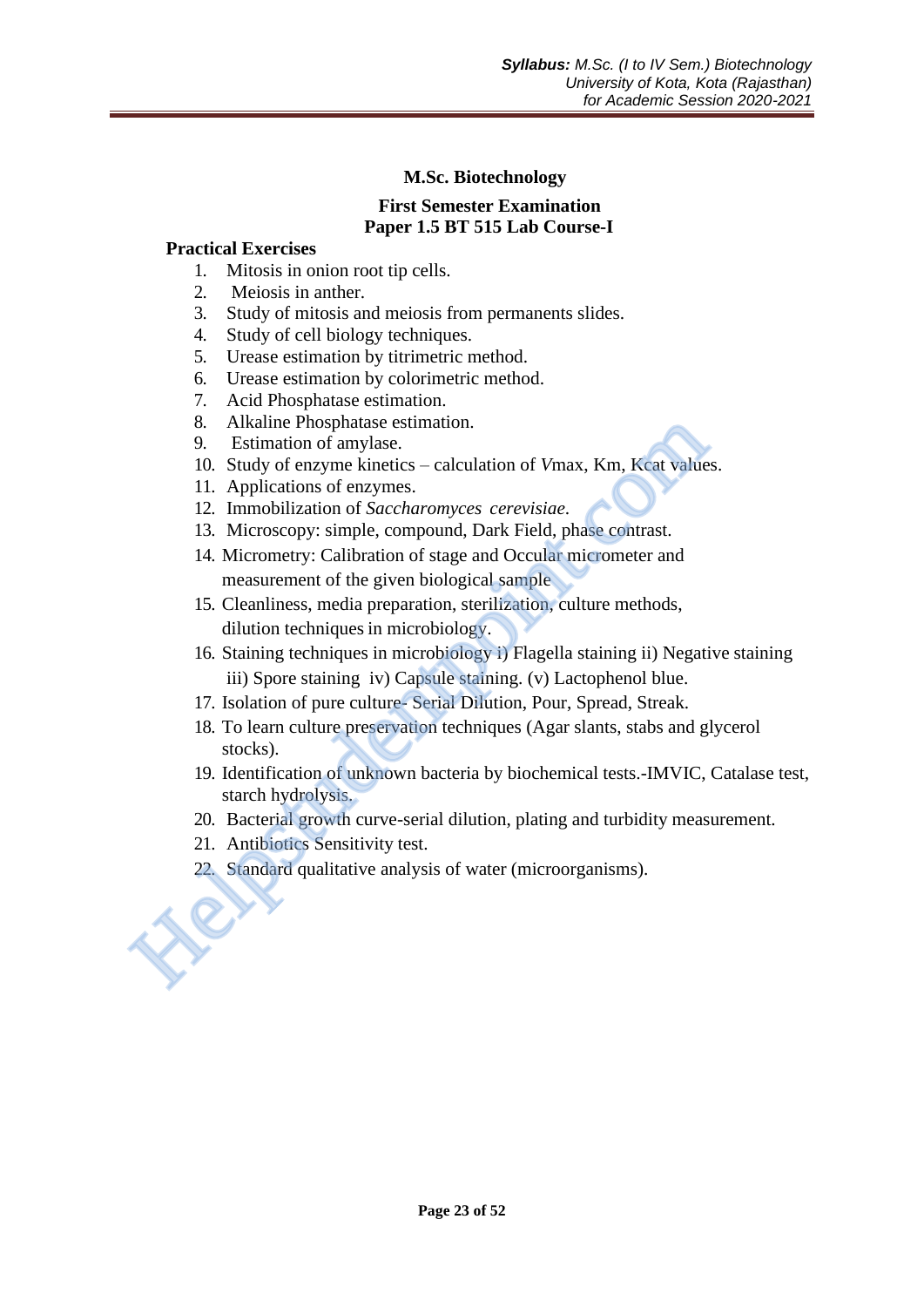## **M.Sc. Biotechnology First Semester Examination Paper 1.6 BT 516 Lab Course-II**

## **Practical Exercises**

- 1. Ion exchange and gel filtration chromatography.
- 2. Separation of subcellular organelles by differential centrifugation.
- 3. Separation of blood cells by density gradient centrifugation.
- 4. Polyacrylamide gel electrophoresis of proteins.
- 5. To perform PCR for amplification of target DNA segment (or gene).
- 6. Electrophoretic separation of DNA in agarose gel.
- 7. SDS PAGE for protein separation.
- 8. Southern Blotting Techniques.
- 9. Restriction Digestion.
- 10. Demonstration of DNA fingerprinting.
- 11. Preparation of reagents, buffers and solutions. pH meter: Buffering capacity of a buffer, indicators. To determine the pKa value and hence the dissociation constant of a given acid by using pH meter. 3. Extroplytote separaton of DVAN in agadose get.<br>
7. SDS PAGE for protein separation.<br>
9. Restriction Digestion.<br>
10. Demonstration of DNA fingerprinting.<br>
11. Preparation of DNA fingerprinting.<br>
11. Preparation of protei
	- 12. Estimation of protein: Lowry, Biuret and Bradford methods, standard curves, linear regression and assessment of ranges and reliability.
	- 13. Estimation of reducing sugar by DNS method.
	- 14. Protein purification: Ammonium sulphate, acetone, TCA pptn. dialysis, concentration.
	- 15. Thin layer chromatography: amino acids,lipids, mixture of dyes.
	- 16. Chlorophyll-a concentration measurement with acetone method using spectrophotometer.
	- 17. Spectrophotometry: To find out absorption spectrum of given chromophore and /or oxidised and reduced forms (NAD and NADH).
	- 18. Colorimetry: To determine the association constant of given indicator colorimetrically and to prepare the buffer solutions in pH range of 2.2 to 8.0.
	- 19. To estimate total hardness of water
	- 20. To estimate Calcium hardness of water
	- 21. To estimate the total solids (Ts), total dissolved solids (TDS) and suspended solids (SS) in the given water sample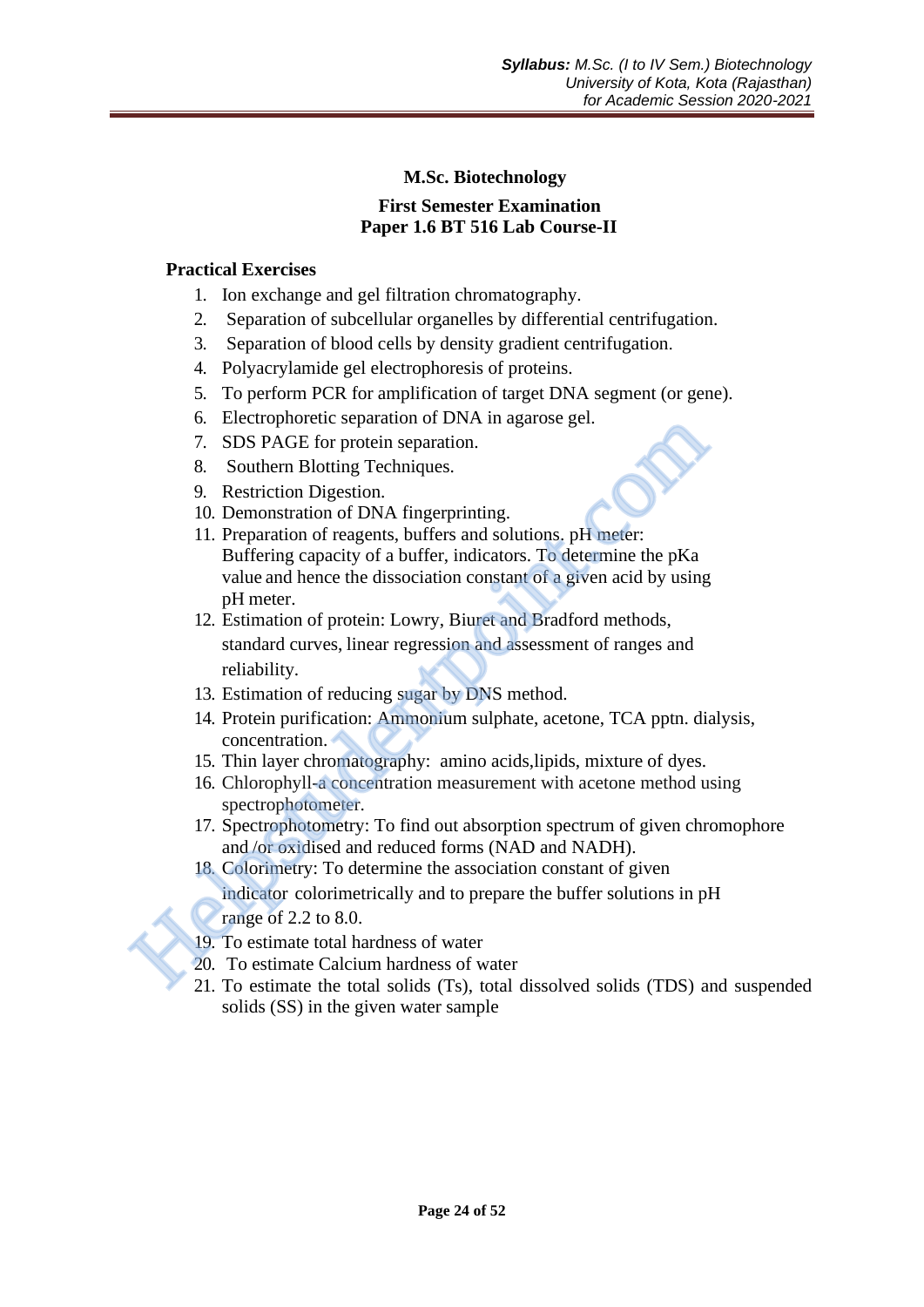# **M.Sc. Biotechnology Second Semester Examination Paper-2.1: BT-521 Fundamentals of Molecular Biology**

| Contact Hours / Week : 4 Hours<br><b>Marks</b> | Maximum Marks                  | :100            |
|------------------------------------------------|--------------------------------|-----------------|
| Duration of Examination : 3 Hours              | Continuous/Internal/Assessment | : 30 Marks      |
|                                                | Semester Assessment            | $\div$ 70 Marks |

 *Note: The syllabus is divided into five independent units and question paper will be divided into three sections.*

- **Section-A** will carry 10 marks with 01 compulsory question comprising 10 short answer type questions(maximum 20 words answer) taking two questions from each unit. Each question shall be of one mark.
- **Section-B** will carry 25 marks with equally divided into five long answer type questions (answer about in 250 words). Paper setter shall be advised to set two questions from each unit and students are instructed to attempt five questions by selecting one question from each unit.
- **Section-C** will carry 35 marks with five long answer type questions comprising one compulsory question of 15 marks and four questions of 10 marks each. Students are instructed to attempt total three questions with one compulsory question (answer about in 500 words) and any two more questions (answer about in 400 words) out of remaining four questions. Paper setter shall be advised to design question paper covering from all five units.*.*

 *Note: Contents of each unit may be completed into 15-18 lectures or contact hours which also include revisions, seminars, internal assessments, etc.*

#### **UNIT- I 15-18L**

Genetic Material: Structure, chemical composition and organization. Central Dogma Difference between euchromatin and heterochromatin. DNA super coiling, Different forms of DNA. Repetitive DNA and satellite DNA. Experimental proof of DNA as genetic material. Mutation- Types and various mutagens.

#### **UNIT- II** 15-18L

DNA replication in prokaryptes and eukaryotes-Initiation, elongation, termination, fidelity of replication, enzymology of replication. Regulation at replication level. Chromosome walking, extrachromosomal replicons, DNA repair- enzymes; Photoreactivation; Nucleotide excision repair; Mismatch correction; SOS repair; Nonhomologous end joining; Recombination: Homologous. **Note:** The syllabox is divided into five independent units and question paper will be divided into compution the meta-<br>section A will carry 10 marks with equally divided into five long answer type questions (maximum 20 w

#### **UNIT- III** 15-18L

Transcription: transcription in prokaryotes and eukaryotes- Initiation, elongation and termination. Transcription factors and machinery, transcription activator and repressor. RNA processing-capping, splicing and polyadenylation, RNA editing Structure and function of different types of RNA, RNA transport. Ribozymes

#### **UNIT- IV 15-18L**

Translation machinery; Ribosomes; Features of genetic code. Proteins Synthesis: Mechanism of translation in Prokaryotes and Eukaryotes–initiation, elongation,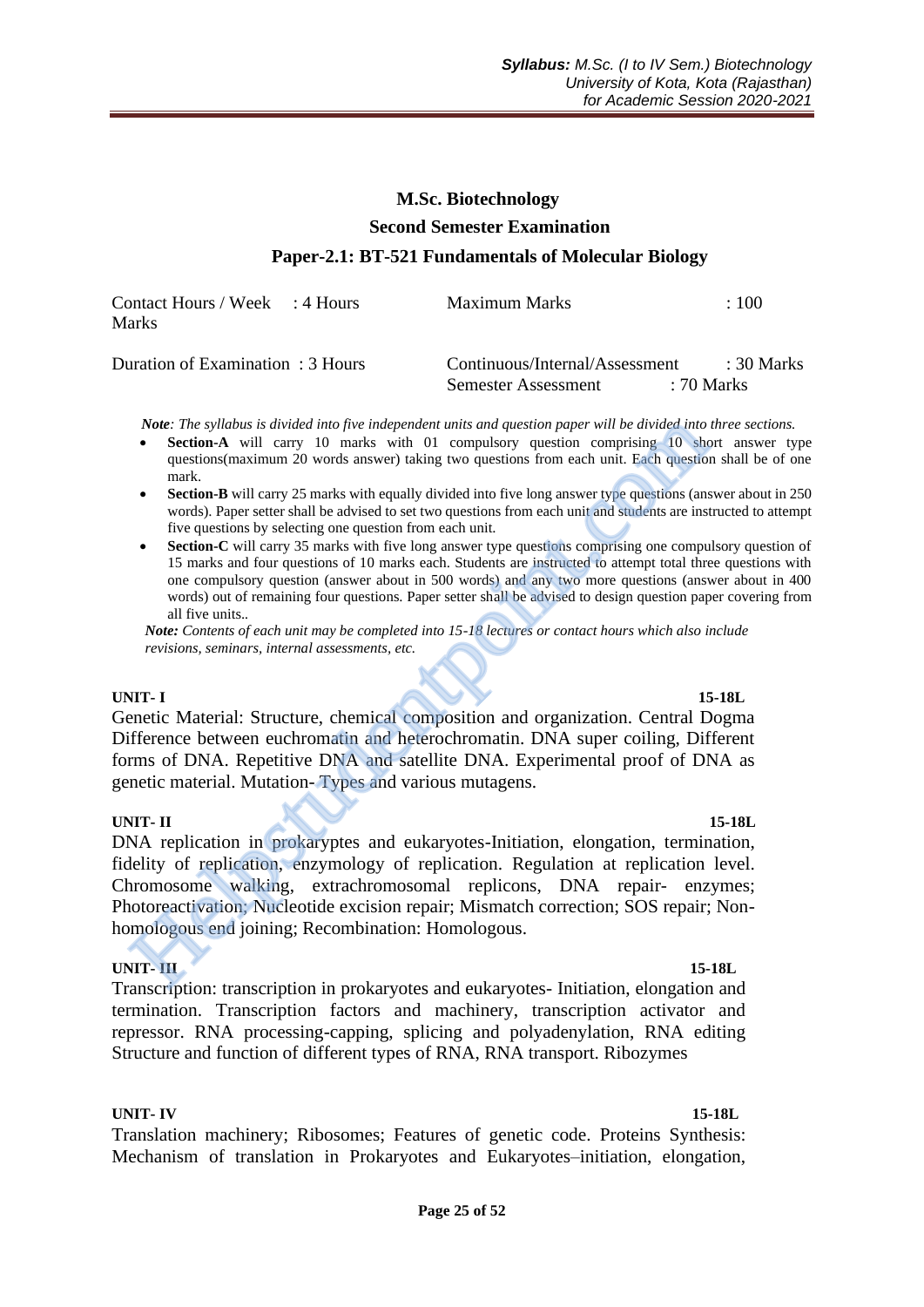termination. Transposons – Transposable Elements, Classification of Transposons, Types.

#### **UNIT- V 15-18L**

Gene Regulation: Prokaryotic Gene Regulatory Mechanism; Operon concept: Lac and Trp operons. Gene Regulation in Eukaryotes – Attenuation control, Regulation by DNA Methylation, Transcription Factors, Enhancer Element.

#### **Text/Reference books:**

- 1. Molecular Biology of the Gene: Watson-Baker-Bell-Gann- Levine- Losick, Pearson Education
- 2. Molecular Biology: D. Freifelder, Narosa Publishing House, New Delhi
- 3. Genome: T.A. Brown, John Wiley & Sons
- 4. Microbial Genetics: Freifelder, Narosa Publishing House, New Delhi
- 5. Gene VII: Lewin Benjamin (Oxford)
- 6. Molecular Cell Biology: J.Darnell, H.Lodhis & D.Baltimore (W.H.Freeman & Co.)
- 7. DNA Repair and Mutagenesis: E.C.Friedberg, G.C.Walker and W. Seide (ASM Publisher)
- 8. Molecular Biotechnology: S.B. Primrose

Helpstadente<sup>i</sup>

9. Molecular Biotechnology: Glick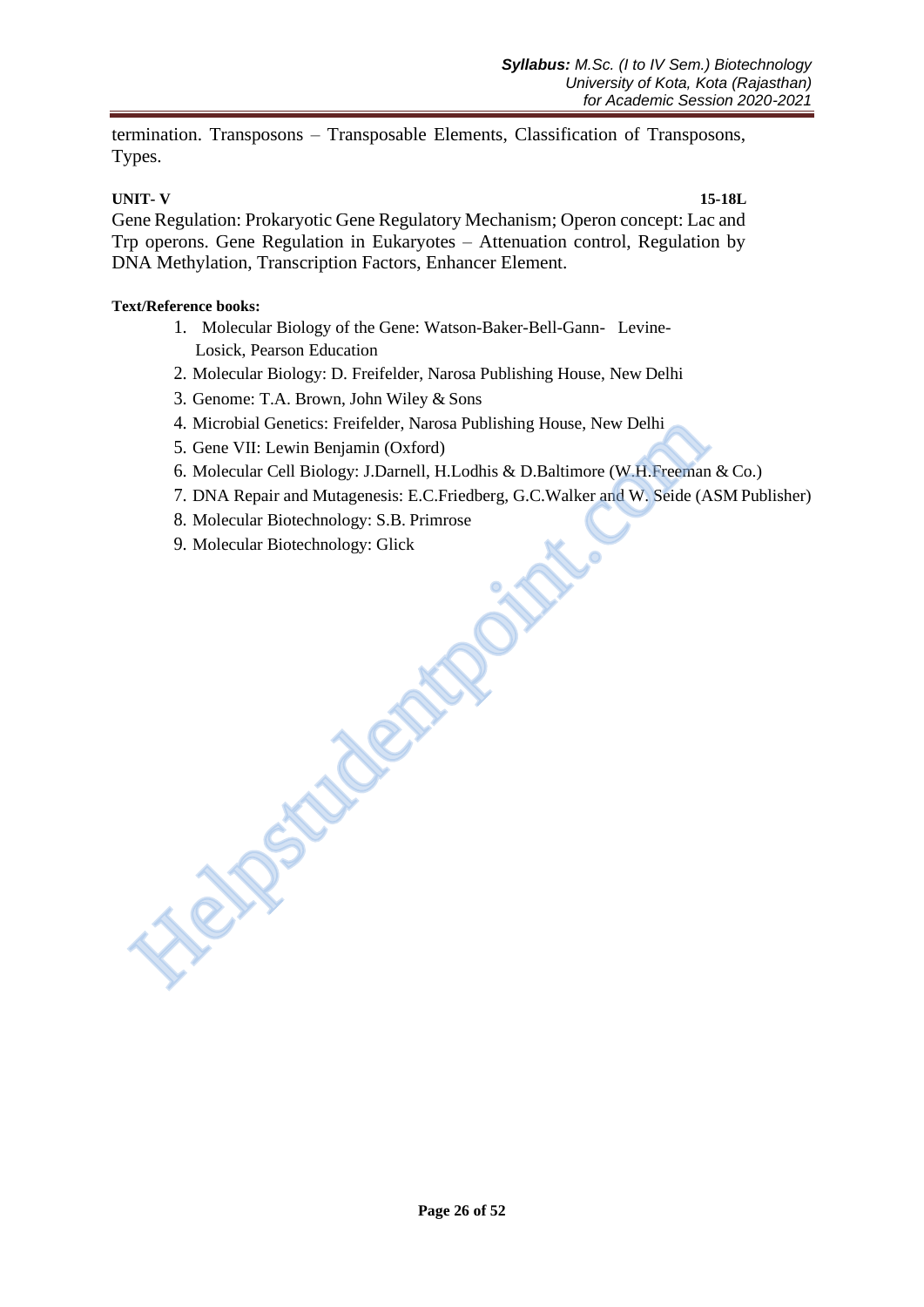#### **Second Semester Examination**

|  | Paper-2.2 BT-522 Fermentation Technology, Biosafety and IPR |  |  |
|--|-------------------------------------------------------------|--|--|
|  |                                                             |  |  |

Contact Hours / Week : 4 Hours Maximum Marks : 100 Marks

| Duration of Examination: 3 Hours | Continuous/Internal/Assessment | : 30 Marks |
|----------------------------------|--------------------------------|------------|
|                                  | Semester Assessment            | : 70 Marks |

 *Note: The syllabus is divided into five independent units and question paper will be divided into three sections.*

- **Section-A** will carry 10 marks with 01 compulsory question comprising 10 short answer type questions(maximum 20 words answer) taking two questions from each unit. Each question shall be of one mark.
- **Section-B** will carry 25 marks with equally divided into five long answer type questions (answer about in 250) words). Paper setter shall be advised to set two questions from each unit and students are instructed to attempt five questions by selecting one question from each unit.
- **Section-C** will carry 35 marks with five long answer type questions comprising one compulsory question of 15 marks and four questions of 10 marks each. Students are instructed to attempt total three questions with one compulsory question (answer about in 500 words) and any two more questions (answer about in 400 words) out of remaining four questions. Paper setter shall be advised to design question paper covering from all five units.*.*

 *Note: Contents of each unit may be completed into 15-18 lectures or contact hours which also include revisions, seminars, internal assessments, etc.*

#### **UNIT-I 15-18L**

Isolation, screening, preservation and maintenance of industrial microorganisms. Novel microbes for future industry. Isolation and screening of the industrially important strain from diverse ecosystem. Method of strain improvement, mutagenesis, strain breeding by protoplast fusion, sexual and para sexual recombination. Microbial growth and death kinetics. Media for industrial fermentation: Input economizing, carbon, nitrogen, mineral sources, buffers, precursors, inhibitors, inducers and antifoam agents. **Section -B** will carry 25 marks with equally divided into five long answer type questions (some words). Paper setter shall be advised to set two questions from each unit and students are inverse two equations of 10 marks

**UNIT-II 15-18L** Basic design and operation of a microbial fermentor. Types of Fermenters. Basic principles of scale –up. Analysis of mixed microbial populations. Industrial sterilization process for media, air and equipment

Concept of submerged, surface, solid state fermentation, Batch and continuous fermentations.

#### **UNIT-III 15-18L**

Down stream processing: Biomass separation by centrifugation, filtration, flocculation and other recent developments.

Cell disintegration: Physical, chemical and enzymatic methods. Extraction: Solvent, two phase, liquid extraction, whole broth, aqueous multiphase extraction. Purification by different methods. Concentration by precipitation, ultra-filtration, reverse osmosis. Drying and crystallization.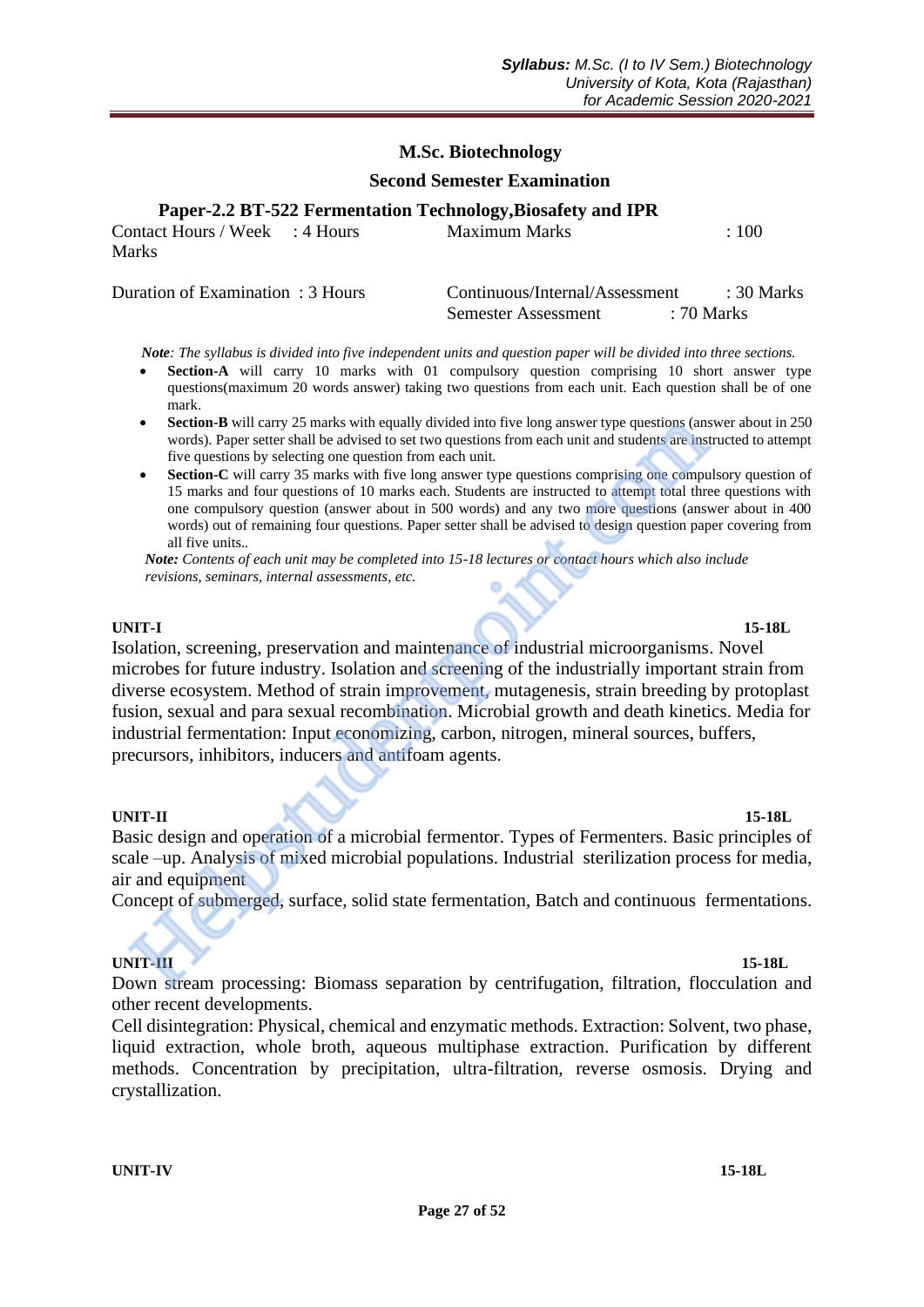Introduction to biosafety: Biosafety issues in biotechnology – risk assessment and risk management – safety protocols: risk groups – biosafety levels – biosafety guidelines and regulations (National and International), types of biosafety containment. The cartagena protocol on biosafety. Benefits and risks of genetic engineering, ethical aspects of genetic testing, ethical aspects relating to use of genetic information , genetic engineering and biowarfar. GM crops and GMO's and biopiracy

## **UNIT-V 15-18L**

Introduction to intellectual property and intellectual property rights: Types, patents, copy rights, trade secrets and trade marks, design rights, geographical indications, Importance of IPR.Patent claims, the legal decision-making process. Basic requirement of patentability, Special issues in Biotechnology Patent: Disclosure Recruitment, Ethical issues, Plant Biotechnology-UPOV and Plant breeder's rights, case studies/experiences from developing and developed countries, IPR issues in the Indian context.

## **Reference Books**

1. Sullia S. B& Shantharam S: (1998) General Microbiology, Oxford & IBH Publishing Co. Pvt.Ltd.

2. Glaser A.N & Nilaido. H (1995) Microbial Biotechnology,W.H Freeman & Co.

3. Prescott & Dunn (1987) Industrial Microbiology 4th Edition, CBS Publishers &Distributors. eference Books<br>
1. Sullia S. B& Shantharam S: (1998) General Microbiology, Oxford & IBH<br>
2. Glaser A.N & Nilaido. H (1995) Microbiol Biotechnology, W.H Freeman &<br>
2. Glaser A.N & Nilaido. H (1995) Microbiology 4th Edition,

4. Crueger W. & Crueger A. (2000) A text of Industrial Microbiology, 2nd Edition, Panima Publishing Corp.

5. Stanbury P.F, Ehitaker H, Hall S.J (1997) Principle's of Fermentation Technology, Aditya Books (P) Ltd.

6 S.N.Jogdan (2006) Industrial Biotechnology, Himalaya Publishing House .

7. Intellectual Property Right in the Global Economy. Maskus, K.E. (2000), Peterson Institute, ISBN 0881322822, pp. 1-266.

8. Intellectual Property: Patent , copyright , trade mark and allied rights, Cornish,

W.R. (2003). Universal Law Publishing, New Delhi. ISBN-10: 0421781203, pp. 1-895.

9. Intellectual Property Rights: Infringement and Remedies, Padmanabha A. (2012). Publisher: Lexis Butterworth Wadhwa Inc. ISBN: 9788180387937.pp. 1-638.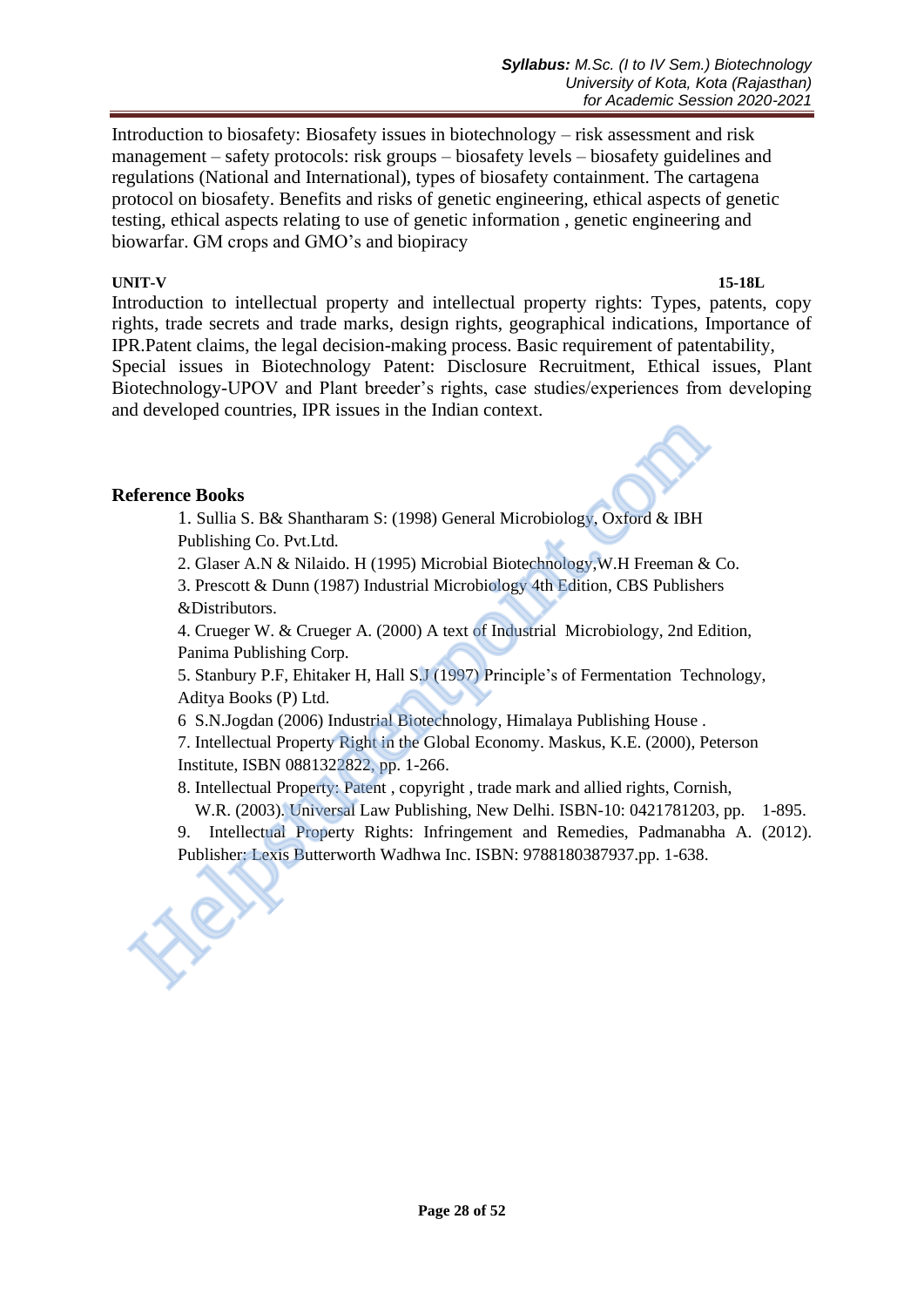Semester Assessment : 70 Marks

## **M.Sc. Biotechnology**

 **Second Semester Examination**

**Paper -2.3: BT-523 Immunology and Immunotechnology**

| Contact Hours / Week : 4 Hours   | Maximum Marks                  | $\therefore$ 100 Marks |
|----------------------------------|--------------------------------|------------------------|
| Duration of Examination: 3 Hours | Continuous/Internal/Assessment | : 30 Marks             |

 *Note: The syllabus is divided into five independent units and question paper will be divided into three sections.*

- Section-A will carry 10 marks with 01 compulsory question comprising 10 short answer type questions (maximum 20 words answer) taking two questions from each unit. Each question shall be of one mark.
- **Section-B** will carry 25 marks with equally divided into five long answer type questions (answer about in 250 words). Paper setter shall be advised to set two questions from each unit and students are instructed to attempt five questions by selecting one question from each unit.
- **Section-C** will carry 35 marks with five long answer type questions comprising one compulsory question of 15 marks and four questions of 10 marks each. Students are instructed to attempt total three questions with one compulsory question (answer about in 500 words) and any two more questions (answer about in 400 words) out of remaining four questions. Paper setter shall be advised to design question paper covering from all five units.*.*

 *Note: Contents of each unit may be completed into 15-18 lectures or contact hours which also include revisions, seminars, internal assessments, etc.*

#### **UNIT-I 15-18L**

Cells and organs of immune system, Immunity - Innate and adaptive, Humoral and cellmediated, Clonal selection theory, Hematopoiesis, Cells of Immune System, Lymphoid organs. Immunoprophylaxis –Active and passive immunization, Vaccines: Types and toxoids. Antigens: Structure and properties, Types, haptens, adjuvants, antigen specificity, antigenic determinants, super antigens. 15 marks and four questions of 10 marks each. Students are instructed to attenty the one compulsory question (answer about in 500 words) and any two more questions (answer about s) out of remaining four questions. Paper se

**UNIT-II** 15-18L Immunoglobulins-basic structure, classes and subclasses of immunoglobulins, Multigene organization of immunoglobulin genes, Generation of antibody diversity.Class switching Antigen processing and presentation.

Complement system: Structure, complement pathways and biological consequence of complement activation.

Hybridoma Technology: Monoclonal antibodies production. Antibody engineering: Chimeric and Humanized monoclonal antibodies.

#### **UNIT-III 15-18L**

Primary and Secondary Immune Response; Generation of Humoral Immune Response (Plasma and Memory cells); Generation of Cell Mediated Immune Response (Self MHC restriction, T cell activation, Co- stimulatory signals); Killing Mechanisms by CTL and NK cells, Introduction to tolerance.

Hypersensitivity reactions- Type I- Anaphylaxis. Type II- Antibody dependent cell cytotoxicity. Type III- Immune complex mediated reactions. Type IV-Cell mediated hypersensitivity reactions.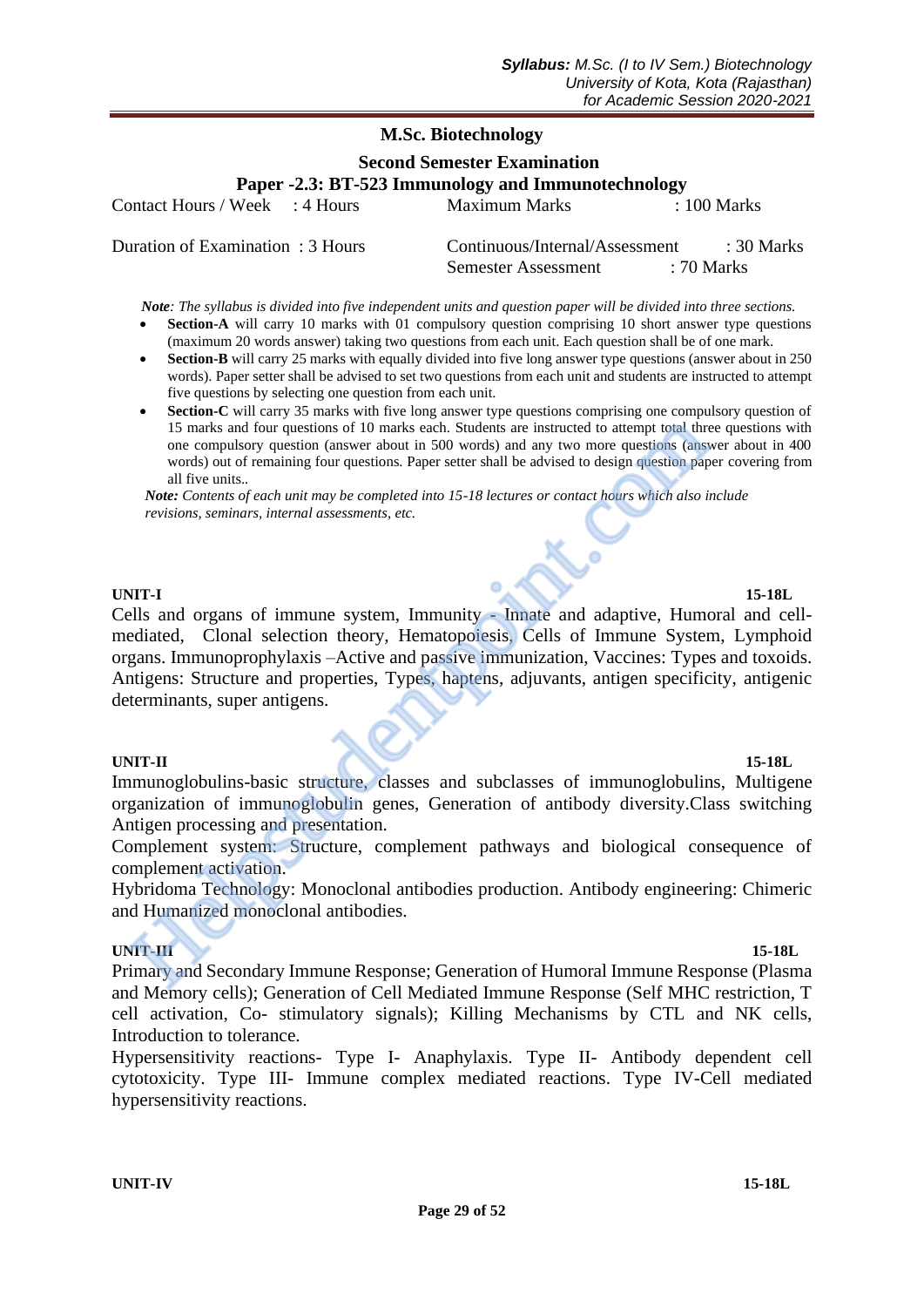Major Histocompatibility Complex: Structure and functions of MHC. HLA and tissue transplantation. Graft versus host reaction and rejection. Tissue typing methods for organ and tissue transplantations in humans. Cytokines: Structure and function.

Tumor Immunology: Tumor specific antigens. Immune response to tumors. Immunodiagnosis of tumors. Cancer Immunology. Immune response to SARS-CoV-2.

#### **UNIT-V 15-18L**

Antigen- Antibody interaction - Agglutination, Precipitation, Immunofluorescence, ELISA, Radioimmunoassays; Immuno blotting, Immunofluorescence, Flow cytometry, Protein microarrays, *In vivo* methods: skin test and their applications. Epitope mapping, Detection of immune complex. Cell cytotoxic assay.

Autoimmune diseases- Addison's disease, Grave's disease, Hashimoto's thyroiditis, goodpasture's disease, rheumatoid arthristis. Systemic Lupus erythematosus, Multiple Sclerosis. Immune deficiencies- Primary and secondary.

## **Text/Reference books:**

1.Essentials of Immunology, Author- Roitt, I.M., ELBS. Blackwell Scientific Publishers, London.

2.Immunology II Edition, Author- Kuby, J. WH., Freemanand

Company, New York.

3.Immunology. Author- Klaus D. Elgert ,Wiley-Liss. NY.

4.Text Book on Principles of Bacteriology, Virology and Immunology, IX Edition (5

volumes). Authors- Topley and Wilson's, Edward Arnold, London.

5.The Experimental Foundations of Modern Immunology. Authors- Clark, V.R., John Willey and Sons, Incl. **Ext/Reference books:**<br>
1. Essentials of Immunology, Author-Roitt, I.M., ELBS. Blackwell Scientific<br>
Publishers, London.<br>
2. Immunology II Edition, Author-Kuby, J. WH., Freemanand<br>
Company, New York.<br>
3. Immunology, Author

6.Fundamental Immunology. Author – W.E. Paul, Raven Press, New York.

7.Fundamentals of Immunology. Authors – R.M. Coleman, M.F. Lombord and R.E. Sicard 2nded. C. Brown publishers.

8.Immunology. Authors – D.M. Weir and J. Steward 7thEd. (1993).

9.Immunology : Shailendra Sharma.

10. Immunology: C.V.Rao.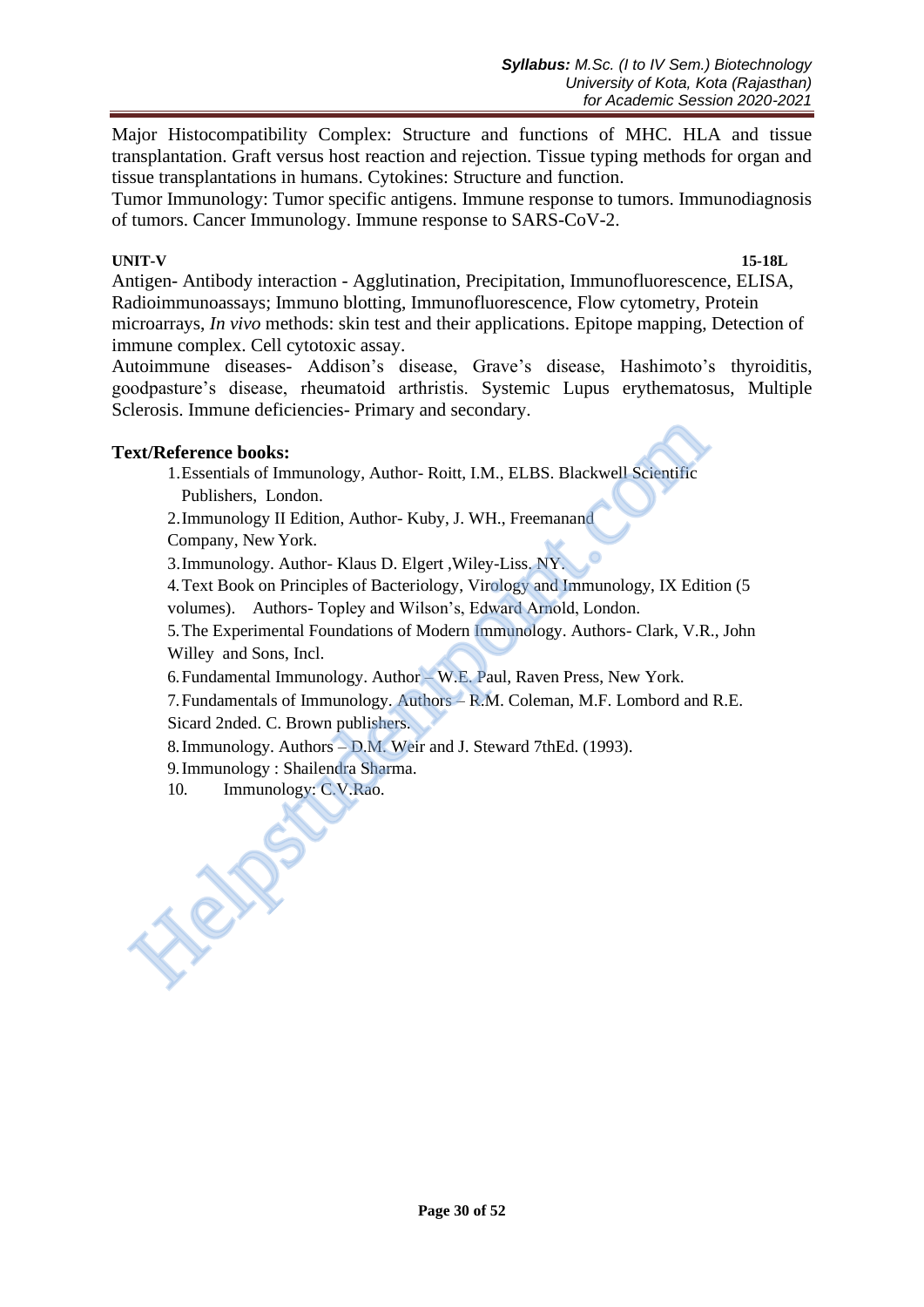## **Second Semester Examination Paper 2.4 BT-524 Genetic Engineering and its Application**

| Contact Hours / Week : 4 Hours    | Maximum Marks                  | $\therefore$ 100 Marks |
|-----------------------------------|--------------------------------|------------------------|
| Duration of Examination : 3 Hours | Continuous/Internal/Assessment | $\div$ 30 Marks        |
|                                   | Semester Assessment            | : 70 Marks             |

 *Note: The syllabus is divided into five independent units and question paper will be divided into three sections.*

- **Section-A** will carry 10 marks with 01 compulsory question comprising 10 short answer type questions (maximum 20 words answer) taking two questions from each unit. Each question shall be of one mark.
- **Section-B** will carry 25 marks with equally divided into five long answer type questions (answer about in 250 words). Paper setter shall be advised to set two questions from each unit and students are instructed to attempt five questions by selecting one question from each unit.
- **Section-C** will carry 35 marks with five long answer type questions comprising one compulsory question of 15 marks and four questions of 10 marks each. Students are instructed to attempt total three questions with one compulsory question (answer about in 500 words) and any two more questions (answer about in 400 words) out of remaining four questions. Paper setter shall be advised to design question paper covering from all five units.

 *Note: Contents of each unit may be completed into 15-18 lectures or contact hours which also include revisions, seminars, internal assessments, etc.*

#### **UNIT- I 15-18L**

Genetic engineering tools and their applications: Restriction-modification system & different enzymes, Gene Cloning Vectors- Plasmids, bacteriophages, phagemids, cosmids. Artificial chromosome vectors (YAC, BAC, HAC, PAC, MAC), virus derived vectors-SV40, M13, retroviral vectors.

#### **UNIT- II 15-18L**

Gene manipulation: cDNA Synthesis and its Cloning; mRNA enrichment, DNA primers, linkers and adaptors, Library (cDNA and Genomic) construction and screening. Alternative Strategies of Gene Cloning- Two and three hybrid systems, cloning of genes in expression vectors and regulation. Microarray Technology. **Section-C** will carry 35 maks with five long answer type questions comprising one compute<br>
15 maks and four questions of 10 maks each. Students are instructed to atteny to the compution (and the compution (and the words)

## **UNIT-III 15-18L**

Protein Engineering and Processing of Recombinant proteins - Directed Mutagenesis- Oligo- nucleotide with M13 DNA, PCR amplified oligonucleotide and Random mutagenesis. Protein Engineering: adding disulfide bonds, reducing number of free sulfhydryl residues, changing amino-acids, increasing and modifying enzymatic activity.

#### **UNIT- IV 15-18L**

Processing of Recombinant proteins: Purification and refolding. Characterization of recombinant proteins, stabilization of proteins. Protein markers. DNA markerss Molecular marker: RAPD, RFLP, AFLP, ISR, SNP. Omics Technology: Genomics, transcriptomics, proteomics, metabolomics. Biochips.

#### **Page 31 of 52**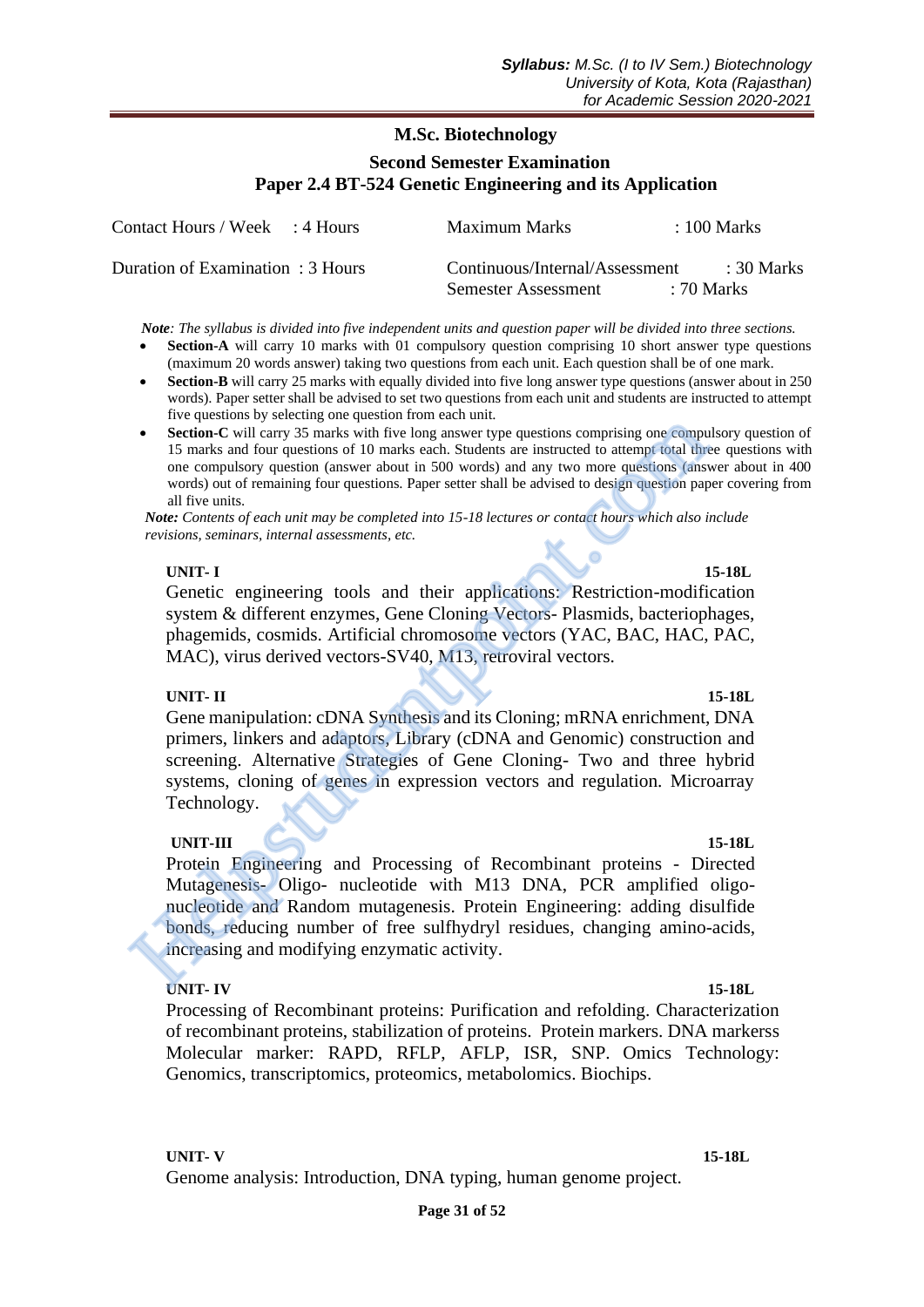Genetically modified organisms: Introduction, Transgenic animals, Transgenic Plants. Transgenic Technology. Antisense technology.

Nanotechnology: Introduction and Biological materials. DNA nanotechnology. Stem cell technology.

**Text/Reference books:**

- 1. Molecular Biology of the Gene: Watson-Baker-Bell-Gann-Levine-Losick, 5<sup>th</sup> Edn., Pearson education
- 2. Molecular Biology: D. Freifelder, Narosa Publishing House, New Delhi
- 3. Genome: T.A. Brown, John Wiley & Sons
- 4. Microbial Genetics: D. Freifelder, Narosa Publishing House, New Delhi
- 5. Gene VII: Lewin Benjamin (Oxford)
- 6. Molecular Cell Biology: J.Darnell, H.Lodhis & D.Baltimore (W.H.Freeman & Co.)
- 7. DNA Repair & Mutagenesis: E.C.Friedberg, G.C.Walker and W. Seide (ASM Publisher) 7. DNA Repair & Mutagenesis: E.C.Friedberg, G.C.Walker and W. Seide<br>Publisher)<br>Publisher<br>Repair & Mutagenesis: E.C.Friedberg, G.C.Walker and W. Seide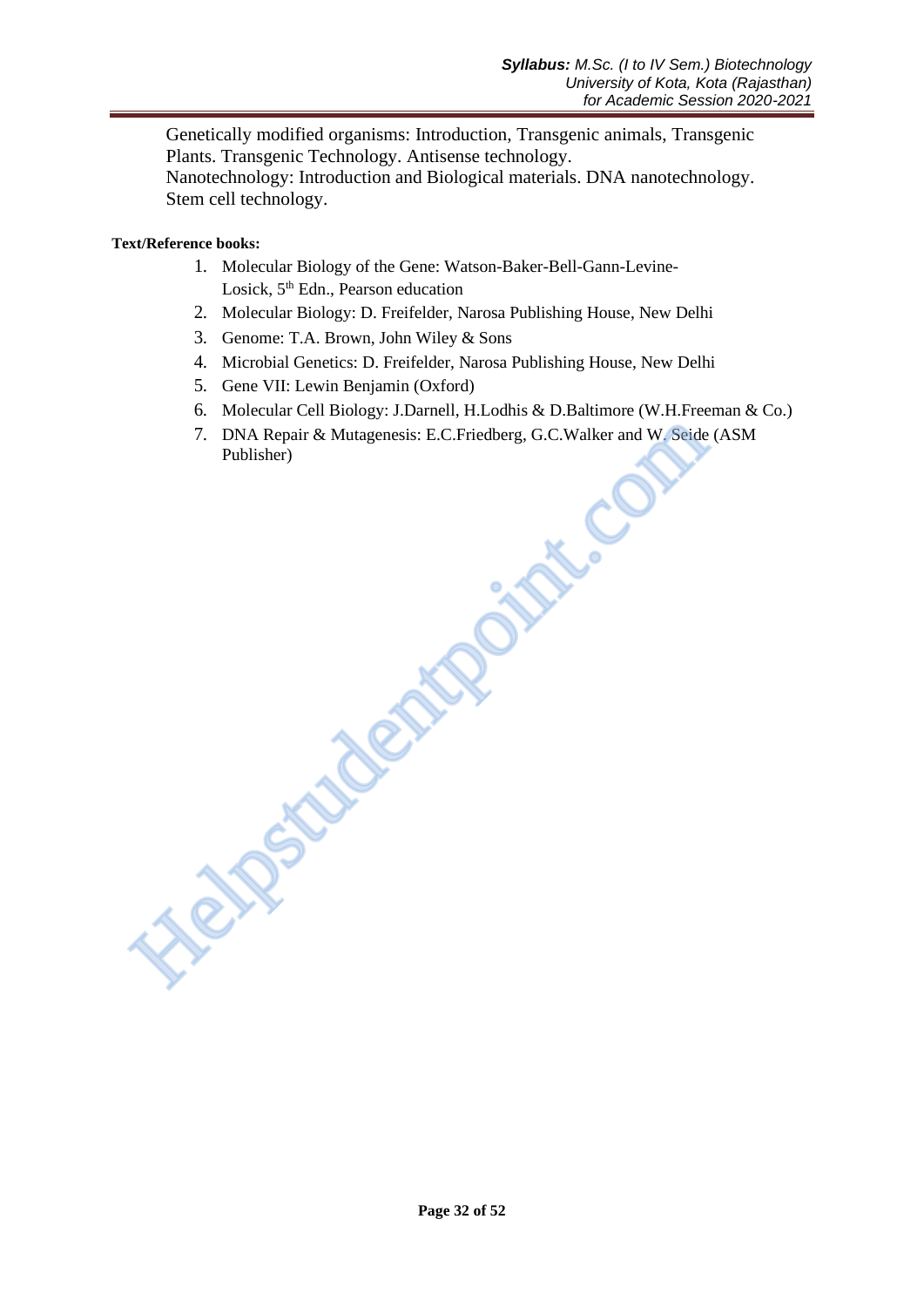## **Second Semester Examination Paper 2.5 BT 525 Lab Course-III**

## **Practical Exercises**

- 1. Isolation of total DNA.
- 2. Isolation of plasmid and its quantification.
- 3. Preparation of competent cells
- 4. To induce mutation by UV radiations and to exhibit DNA repair by photo reactivation.
- 5. To isolate and produce UV induced auxotrophic mutants by replica plating method.
- 6. To perform Ames test for detecting carcinogen or mutagen.
- 7. Quantification of DNA by DPA method.
- 8. Quantification of RNA by Orsinol method
- 9. To check purity and quantity of DNA by Spectrophotometric method.
- 10. Preparation of competent cells.
- 11. Instrumentation of fermentor: Design of various types of fermentors & bioreactors.
- 12. Operation of fermentor.
- 13. Batch fermentation in conical flask
- 14. Solid state fermentation
- 15. Screening of microbes for production of industrially important enzymes.
- 16. Optimization of conditions for optimal production: Media composition, Incubation temperature, Aeration, Incubation time. 17. Durantification of NNA by DPA method.<br>
20. To paraffication of NNA by DPA method.<br>
3. Quantification of NNA by Orsinol method<br>
9. To check purity and quantity of DNA by Spectrophotometric<br>
method.<br>
10. Preparation of c
	- 17. Determination of TDP of an organism.
	- 18. Determination of TDT of an organism.
	- 19. To demonstrate DSP.
	- 20. Searching of India Patent databases
	- 21. Drafting and filing of Indian Patent databases
	- 22. Searching of International Patent application
	- 23. Drafting and filing of International Patent application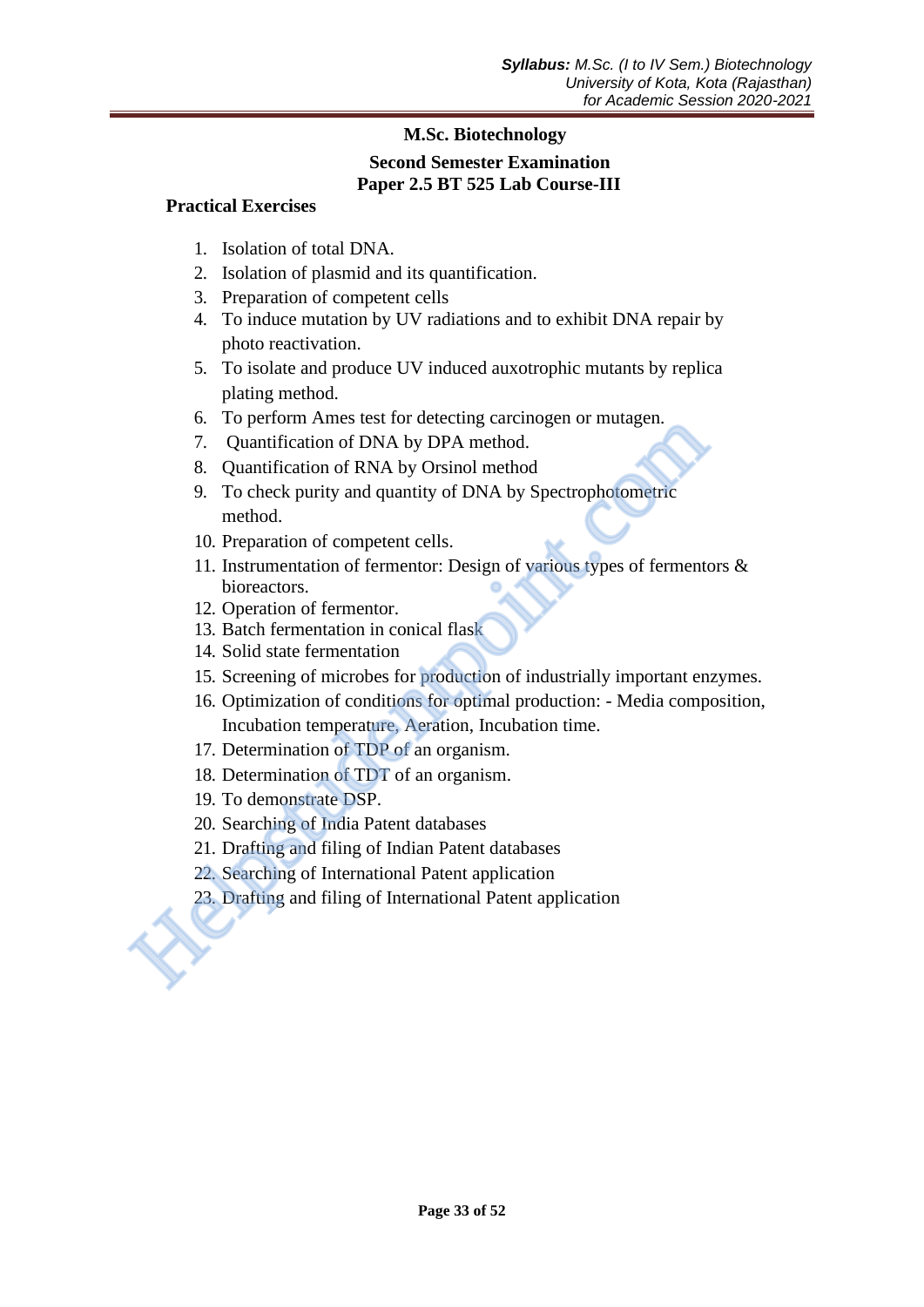## **Second Semester Examination Paper 2.6 BT 526 Lab Course-IV**

## **Practical Exercises**

- 1. Antibody titre by ELISA method.
- 2. Double diffusion, Immuno-electrophoresis and Radial Immuno diffusion.
- 3. Immunoblotting, Dot Elisa assays
- 4. Blood smear identification of leucocytes by Giemsa stain.
- 5. Separation of leucocytes.
- 6. Blood group typing.
- 7. Blood film preparation and identification of cells.
- 8. MIC assay Kirby Bauer method.
- 9. Isolation of serum from whole blood.
- 10. Bacterial culture and antibiotic selection media.
- 11. Isolation of plasmid DNA.
- 12. Isolation of phage DNA.
- 13. Restiction mapping of Plasmid DNA.
- 14. Cloning in Vectors.
- 15. PCR.
- 16. To study the production of transgenic crops for disease resistance.
- 17. To study the genetically modified crop plants production & their usefulness. 7. Blood film preparation and identification of cells.<br>
7. Blood film preparation and identification of cells.<br>
8. MIC assay – Kirby Bauer method.<br>
9. Isolation of plasmid DNA.<br>
10. Bacterial culture and antibiotic selecti
	- 18. Restriction endonuclease digestions and separation of fragments.
	- 19. RFLP analysis
	- 20. Biosynthesis of nanoparticles.
	- 21. Use to nanobiotechnology in various fields.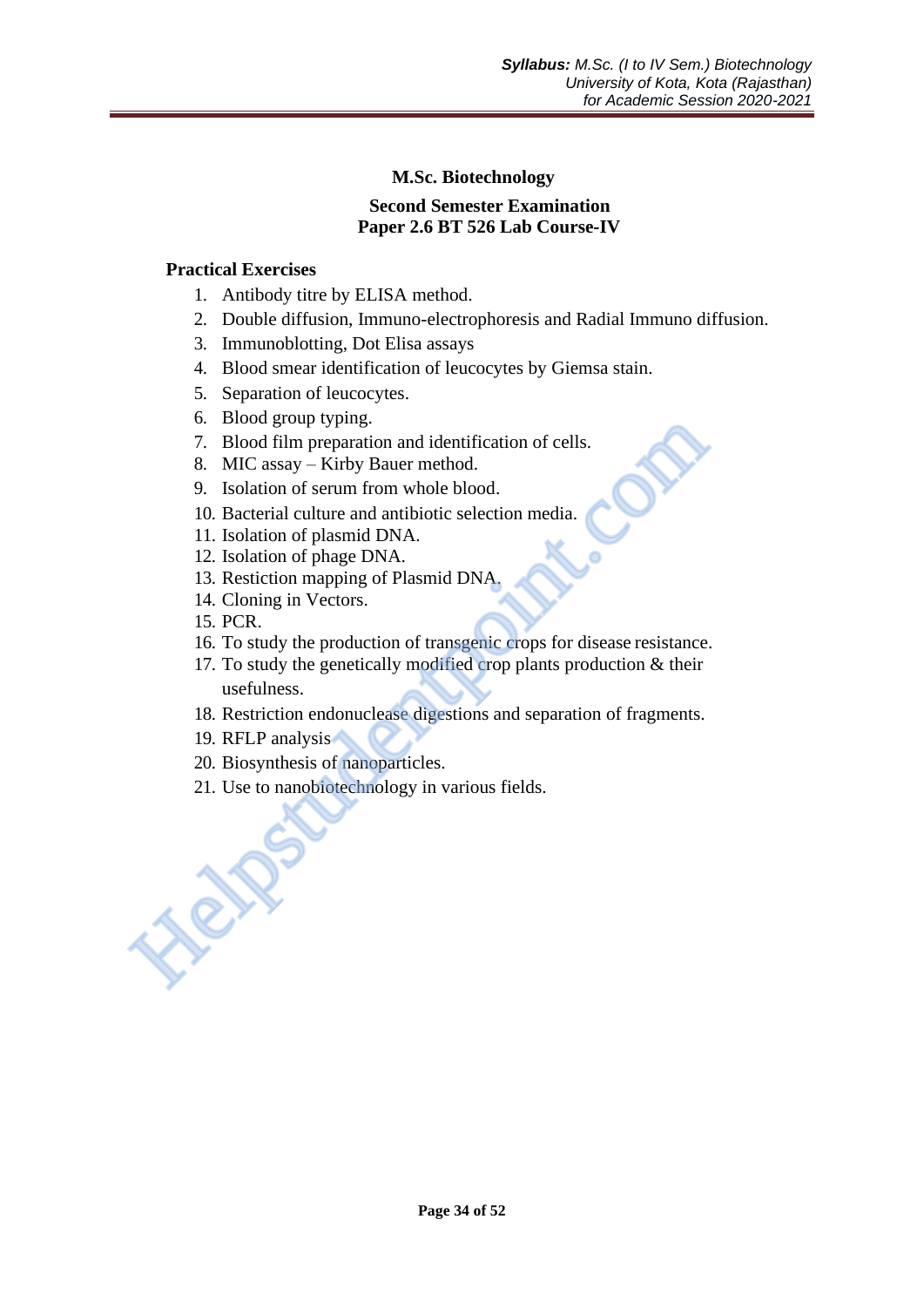#### **Third Semester Examination**

#### **Paper3.1 BT-631– Basic And Applied Animal Biotechnology**

| Contact Hours / Week : 4 Hours<br>Marks | Maximum Marks                                         | $\pm 100$                 |
|-----------------------------------------|-------------------------------------------------------|---------------------------|
| Duration of Examination : 3 Hours       | Continuous/Internal/Assessment<br>Semester Assessment | .: 30 Marks<br>: 70 Marks |

 *Note: The syllabus is divided into five independent units and question paper will be divided into three sections.*

- **Section-A** will carry 10 marks with 01 compulsory question comprising 10 short answer type questions (maximum 20 words answer) taking two questions from each unit. Each question shall be of one mark.
- **Section-B** will carry 25 marks with equally divided into five long answer type questions (answer about in 250) words). Paper setter shall be advised to set two questions from each unit and students are instructed to attempt five questions by selecting one question from each unit.
- **Section-C** will carry 35 marks with five long answer type questions comprising one compulsory question of 15 marks and four questions of 10 marks each. Students are instructed to attempt total three questions with one compulsory question (answer about in 500 words) and any two more questions (answer about in 400 words) out of remaining four questions. Paper setter shall be advised to design question paper covering from all five units.*.*

 *Note: Contents of each unit may be completed into 15-18 lectures or contact hours which also include revisions, seminars, internal assessments, etc.*

#### **UNIT-I 15-18L**

Structure and organization of animal cell. Animal cell culture- Equipment and facilities for animal cell culture. Cell culture technique: cell culture media, sterilization techniques, cell lines, maintenance and cell adaptation. Media and its preparation, pH and pH maintenance in culture media, role of carbon dioxide, serum and- serum free media, artificial media. Concept of stem cell, totipotency, pluripotency and induced pluripotency.

**UNIT-II 15-18L**  Types of animal cell culture- primary and secondary cell culture, development of cell lines or established cultures. Biological characterization of cell cultures, contact inhibition, cell transformation, cancer cells, indefinite cell lines, anchorage dependence, stem cell culture, embryonic stem cell culture and 3D cell culture.Measurement of cell viability, cytotoxicity. Screening of cytotoxic compounds and its importance. words). Paper setter shall be advised to set two questions from each unit and students are instanted for a free states and four questions by selecting one question from each unit.<br>
Section-C will carry 35 marks with five l

#### **UNIT-III 15-18L**

Basic techniques of mammalian cell culture, methods of sub culturing. Scaling up of cell cultures, bioreactors for animal cell cultures. Biotechnological application in animal improvements: Embryo biotechniques, *in vivo* and *in vitro* embryo production and preservation, sexing, micromanipulation and cloning. **UNIT-IV 15-18L**

Stem cell research- types of stem cells, application of stem cells. Somatic cell genetics, animal cloning and micromanipulation, Measurement of cell death; Apoptosis. Mapping of genome and genome sequencing. Marker assisted selection. Gene banking. Genetic manipulation of microbes to improve feed utilization and health. **UNIT-V 15-18L**

Methods of genetic transformations. Transgenic animals and its uses. Molecular diagnosis including PCR and DNA probes. Hybridoma and monoclonal antibodies. Cell culture based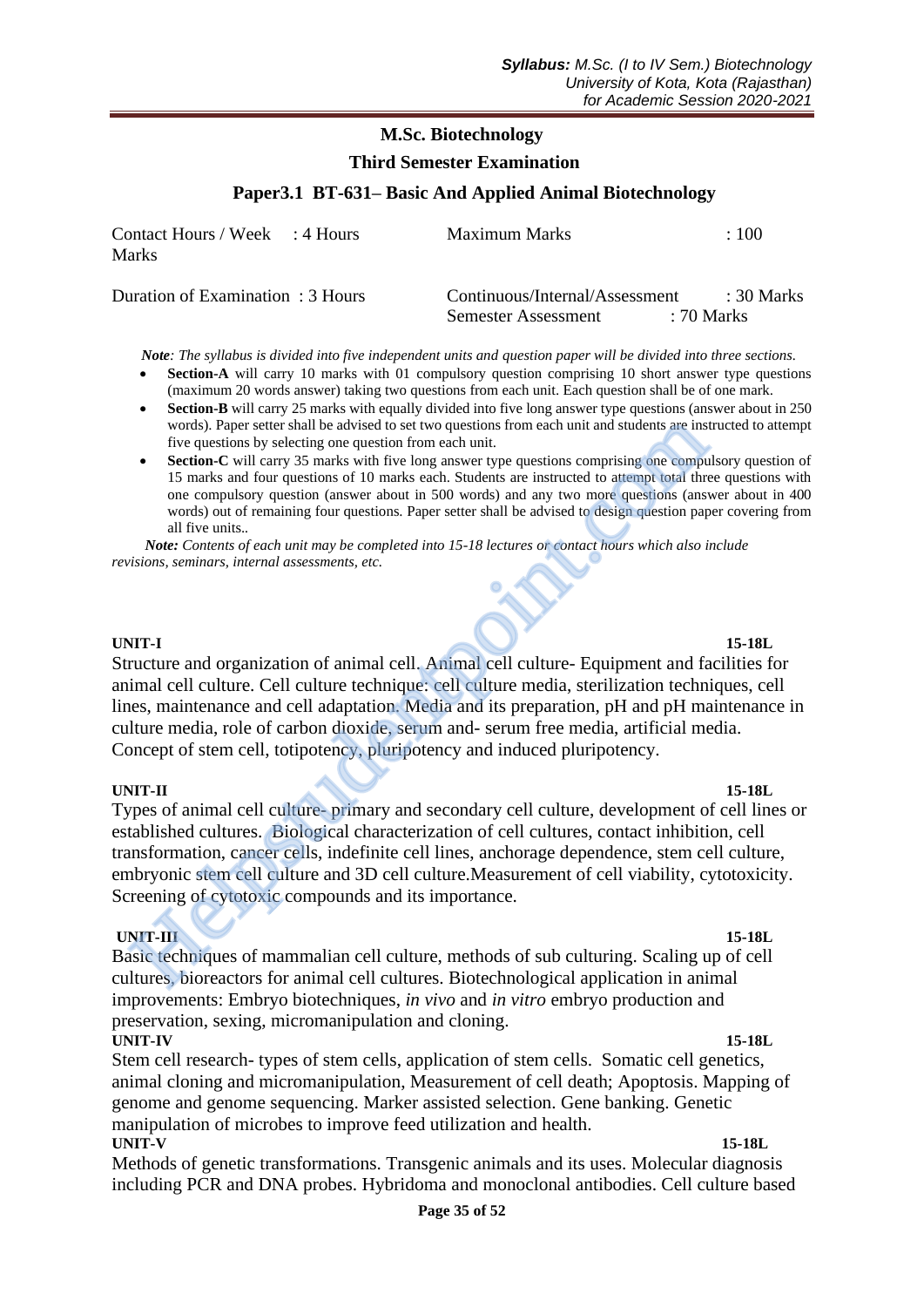vaccines. siRNA, Aptamers, antisense oligodeoxynucleotides (AS-ODN), Ribozymes, Peptide Nucleic Acids, Gene therapy- methods of gene therapy. Tissue engineering. Safety measures, hazards and ethics of animal cell culture.

#### **Reference books:**

- 1. Animal Cell Culture John R.W. Masters Oxford University Press
- 2. R.Ian Freshney, Culture of Animal Cells, 5th Edition, Wiley-Liss, 2005
- 3. Modern Concepts of Biotechnology H.D. Kumar Vikas Publishing House Pvt. Ltd., New Delhi.
- 4. Butler. M 2014, Animal Cell Biotechnology-Methods & Protocol (Portner, R ed.) Springer.
- 5. Practical animal breeding. Blackwell Science.
- 6. Houdebine L.M. Animal transgenesis and cloning. Wiley Publishers.
- 7. Akano IE. DNA technology. IAP Academic Press.
- 8. Micklos DA, Fryer GA & Crotty DA. DNA science. Cold Spring Harbour.
- 9. Setlow JK. Genetic Engineering Principles and methods. Springer.
- 10. Hare WCD & Elizabeth L Singh. Cytogenetics in animal reproduction. CABI S. Seliow Jr. Genetic Engineering - Principles and incidents. Spinger.<br>10. Hare WCD & Elizabeth L Singh. Cytogenetics in animal reproduction. CABI<br>10. Hare WCD & Elizabeth L Singh. Cytogenetics in animal reproduction.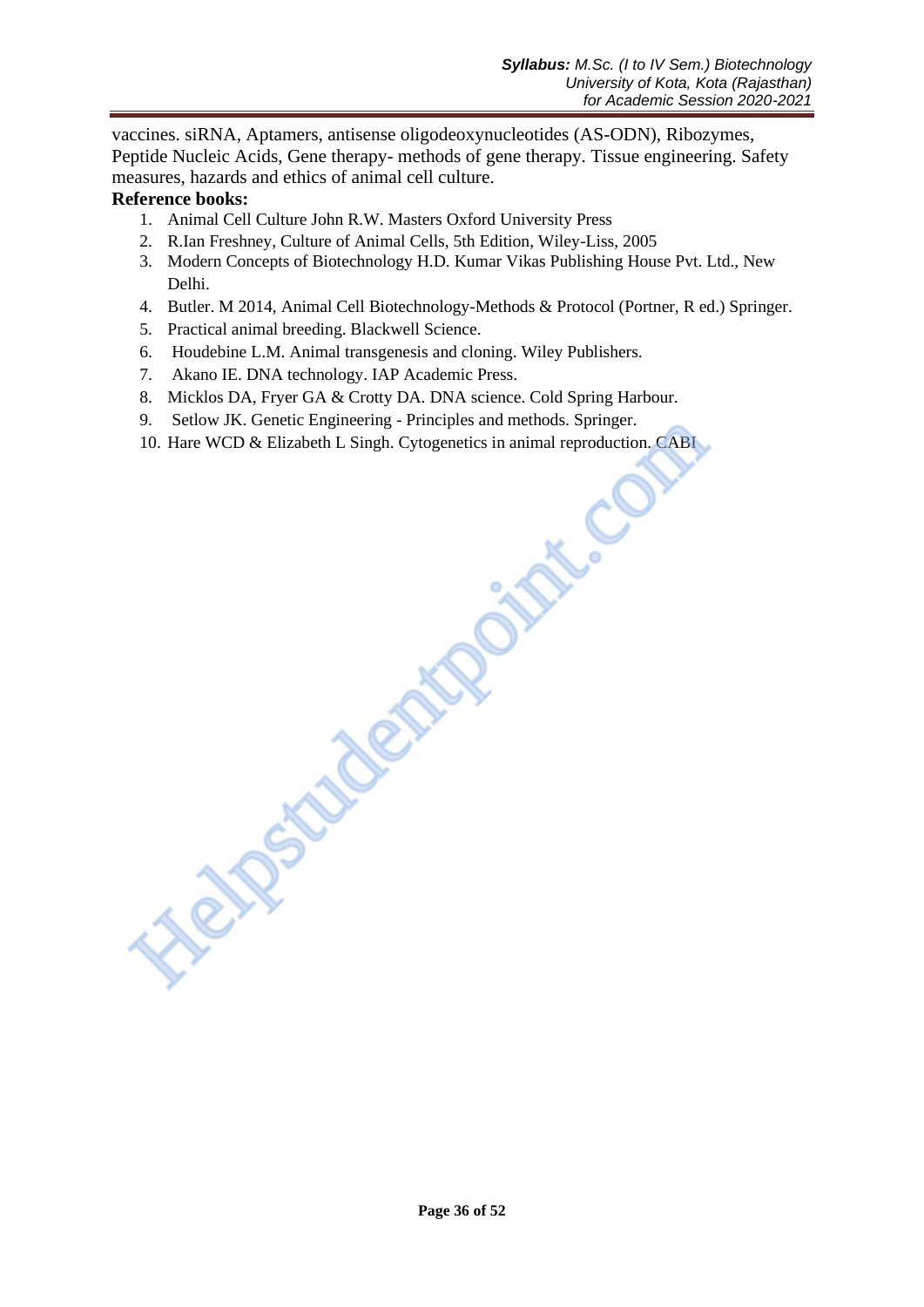#### **Third Semester Examination**

#### **Paper3.2 BT-632– Basic And Applied Plant Biotechnology**

| Contact Hours / Week : 4 Hours | Maximum Marks | $\div 100$ |
|--------------------------------|---------------|------------|
| Marks                          |               |            |

Duration of Examination : 3 Hours Continuous/Internal/Assessment : 30 Marks Semester Assessment : 70 Marks

 *Note: The syllabus is divided into five independent units and question paper will be divided into three sections.*

- **Section-A** will carry 10 marks with 01 compulsory question comprising 10 short answer type questions(maximum 20 words answer) taking two questions from each unit. Each question shall be of one mark.
- **Section-B** will carry 25 marks with equally divided into five long answer type questions (answer about in 250 words). Paper setter shall be advised to set two questions from each unit and students are instructed to attempt five questions by selecting one question from each unit.
- **Section-C** will carry 35 marks with five long answer type questions comprising one compulsory question of 15 marks and four questions of 10 marks each. Students are instructed to attempt total three questions with one compulsory question (answer about in 500 words) and any two more questions (answer about in 400 words) out of remaining four questions. Paper setter shall be advised to design question paper covering from all five units.*.*

 *Note: Contents of each unit may be completed into 15-18 lectures or contact hours which also include revisions, seminars, internal assessments, etc.*

#### **UNIT- I 15-18L**

Plant Tissue Culture: General Introduction; Concept of Totipotency, Historical Background; Concept of asepsis and methods of sterilization. Laboratory planning and design. Basic tools and techniques of *in vitro* culture, Explant selection and surface sterilization, Composition and preparation of tissue culture media.

#### **UNIT-II 15-18L**

Micropropagation: Pathways (Axillary bud proliferation, adventitious shoot bud differentiation, callus organogenesis and somatic embryogenesis), meristem tip culture and production of virus - free plants. Thermotherapy, chemotherapy, virus indexing, Applications and limitations. Anther, pollen and ovule culture for haploid production, in vitro fertilization and ovary culture; Somaclonal Variations-Isolation of somaclonal variants, molecular basis, Applications and Limitations. words). Paper setter shall be advased to set two questions from each unit and students are ms<br>
Frequencies by selecting one question from each unit.<br>
Seterior-C will carry 35 marks with five long answer type questions com

**UNIT-III** 15-18L Germplasm conservation and cryopreservation: Importance, methods of conservation: In situ and ex situ conservation; In vitro conservation, cryopreservation technique – importance of cryopreservation, pretreatment, freezing methods, cryoprotectants, vitrification.Protoplast Culture: Isolation, purification and regeneration of protoplast; Testing of viability of isolated protoplast; Somatic hybridization and methods of protoplast fusion; Selection of hybrids, Practical applications of somatic hybridization (hybrids/cybrids).

#### **UNIT-IV 15-18L**

Plant Transformation Technology: Features of Ti and Ri plasmid; The basis of tumour formation, mechanisms of DNA transfer, role of virulence genes; Vectors engineered from Ti plasmid; Use of 35S and other promoters;Methods of nuclear transformation, Direct DNA transfer: particle bombardment, electroporation, microinjection;Transgene stability and gene silencing.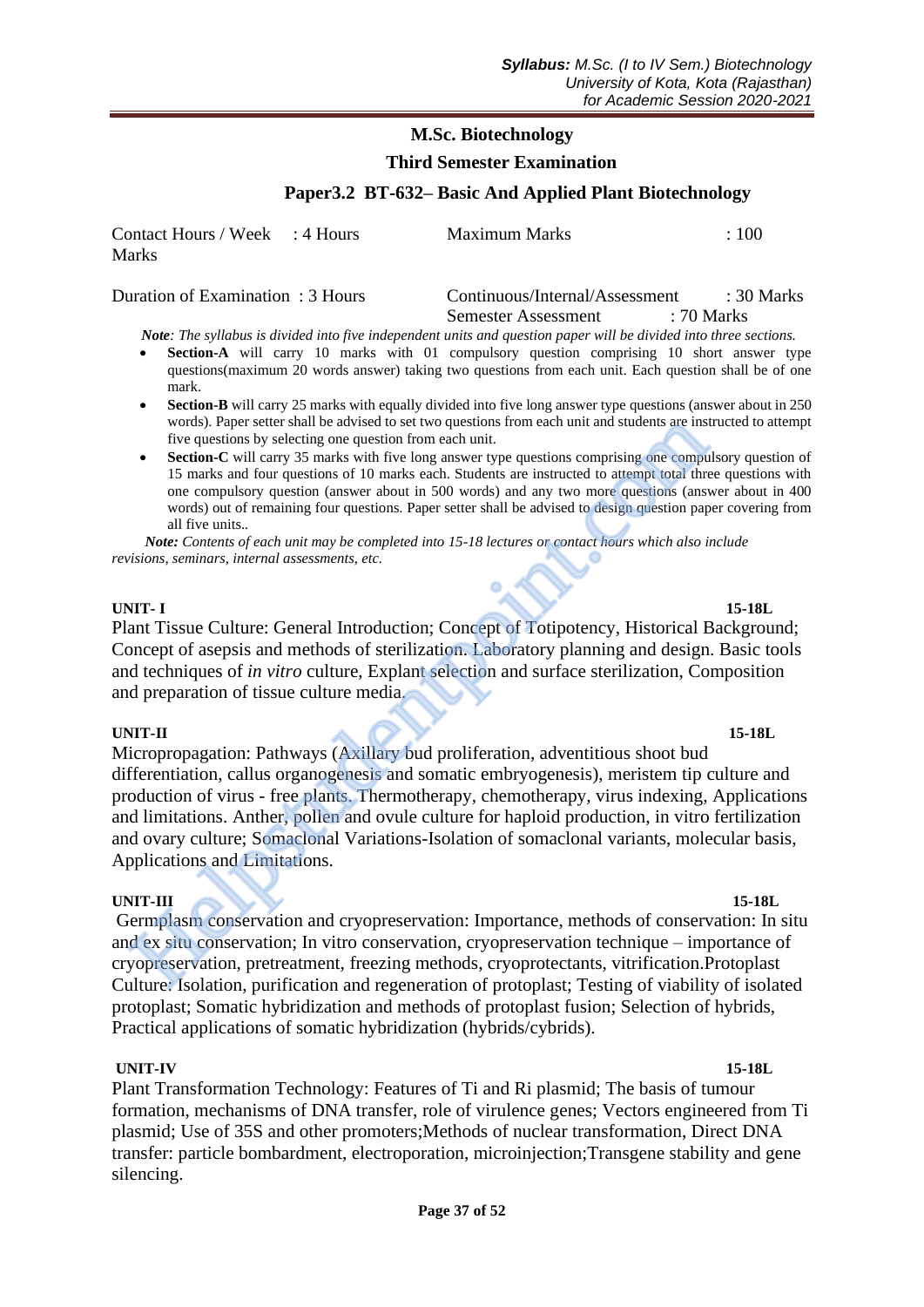## **UNIT-V 15-18L**

Application of plant transformation for productivity and performance: herbicide resistance , insect resistance with special reference to Bt genes, virus resistance, Use of antisense technology to prevent post-harvest losses and prolonging shelf-life of fruits and flowers, Production of vaccines/ plantibodies in GM plants, Terminator gene technology, Transplastomics , cis-genics, Applications of genome editing.

## **Reference books:**

- 1. Plant tissue culture and its biotechnological applications by W. Barz, E. Reinhard, M.H. Zenk
- 2. Purohit, SD 2013, Introduction to Plant Cell, Tissue and Organ Culture, PHI Learning Private Limited, Delhi.
- 3. Plant tissue culture by Akio Fujiwara
- 4. Frontiers of plant tissue culture by Trevor A. Thorpe
- 5. *In vitro* haploid production in higher plants by S. Mohan Jain, S.K. Sopory, R.E. Veilleux
- 6. Plant tissue culture: theory and practice by S.S. Bhojwani and A. Razdan
- 7. Plant cell, tissue and organ culture, applied and fundamental aspects by Y.P.S. Bajaj and A. Reinhard.
- 8. Plant Tissue Culture by MK Razdan & SS Bhojwani (1996) Elsevier
- 9. Plant Biotechnology by H.S.Chawla.

Helpst updand

- 10. Plant Biotechnology and Transgenic Plants, Edited by KirsiMarjaOksman-Caldentey, Wolfgang Barz Marcel Dekker 2002
- 11. Plant Tissue Culture Concepts and Laboratory Exercises, Second Edition, Robert N Trigiano,Dennis J Gray, CRC Press November 1999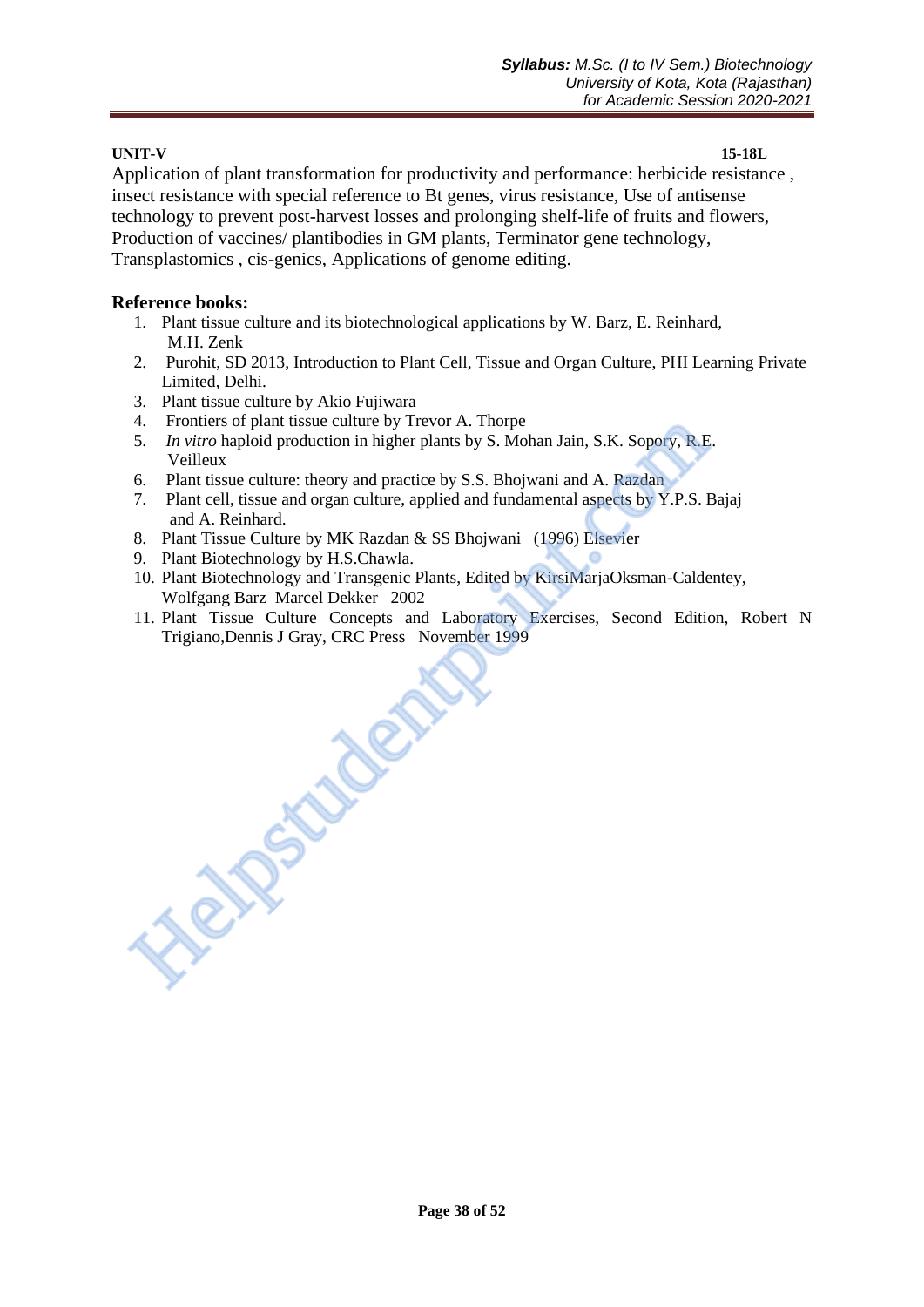## **Third Semester Examination**

#### **Paper3.3 BT-633– Environmental Biotechnology**

| Contact Hours / Week : 4 Hours<br>Marks | Maximum Marks                  | $\cdot$ 100 |
|-----------------------------------------|--------------------------------|-------------|
| Duration of Examination : 3 Hours       | Continuous/Internal/Assessment | : 30 Marks  |

Semester Assessment : 70 Marks  *Note: The syllabus is divided into five independent units and question paper will be divided into three sections.*

- **Section-A** will carry 10 marks with 01 compulsory question comprising 10 short answer type questions(maximum 20 words answer) taking two questions from each unit. Each question shall be of one mark.
- **Section-B** will carry 25 marks with equally divided into five long answer type questions (answer about in 250) words). Paper setter shall be advised to set two questions from each unit and students are instructed to attempt five questions by selecting one question from each unit.
- **Section-C** will carry 35 marks with five long answer type questions comprising one compulsory question of 15 marks and four questions of 10 marks each. Students are instructed to attempt total three questions with one compulsory question (answer about in 500 words) and any two more questions (answer about in 400 words) out of remaining four questions. Paper setter shall be advised to design question paper covering from all five units.*.*

 *Note: Contents of each unit may be completed into 15-18 lectures or contact hours which also include revisions, seminars, internal assessments, etc.*

#### **UNIT-I 15-18L**

Environmental biotechnology: Current status of biotechnology in environmental protection. Pollution (Air, Soil, Water) - its causes and consequences. Waste water- its types and sources. Methods of waste water treatment. Eutrophication and algal blooms. Solid wastesources, types and characterization. Methods of solid waste management. Biomedical waste and its disposal. Incineration, composting, vermi-composting and vermi-culture. Biomonitoring: Objectives, Parameters for biomonitoring. Micro-organisms, lower plants, higher plants, chromosome and human system as indicator of pollution. Applications of bioindicators. Spiderwort strategy for detection of low level atomic. words). Paper setter shall be advased to set two questions from each unit and students are ms<br> **Section-C** will carry 35 marks with five long answer type questions comprising one compulsory<br> **Section-C** will can is matter

#### **UNIT- II** 15-18L

Sustainable development - concept and strategies. Concept of clean technology. Green technologies and their applications. Microbial biofertilizers- types, sources and their commercial production. Mycorrizhae (VM) and their significance in an ecosystem and crop productivity. Rhizobia and other symbiotic and non-symbiotic nitrogen fixing microbes and their role in crop productivity. Azolla as biofertilizer and its commercial production. Significance and application of Phosphate Solubilizing Bacteria (PSB) and Plant Growth Promoting Rhizobacteria (PGPR).

#### **UNIT-III 15-18L**

Bioremediation Introduction, Methods of Bioremediation (*In Situ* and *Ex Situ* Methods). Applications of Bioremediation. Phytoremediation- Concept and applications. Microbes and their genetic engineering for degradation of environmental pollutants. Xenobiotics in environment. Biodegradation of Hydrocarbons, Substituted hydrocarbons, Surfactant, Pesticides, Lignin, Tannin, Synthetic dyes.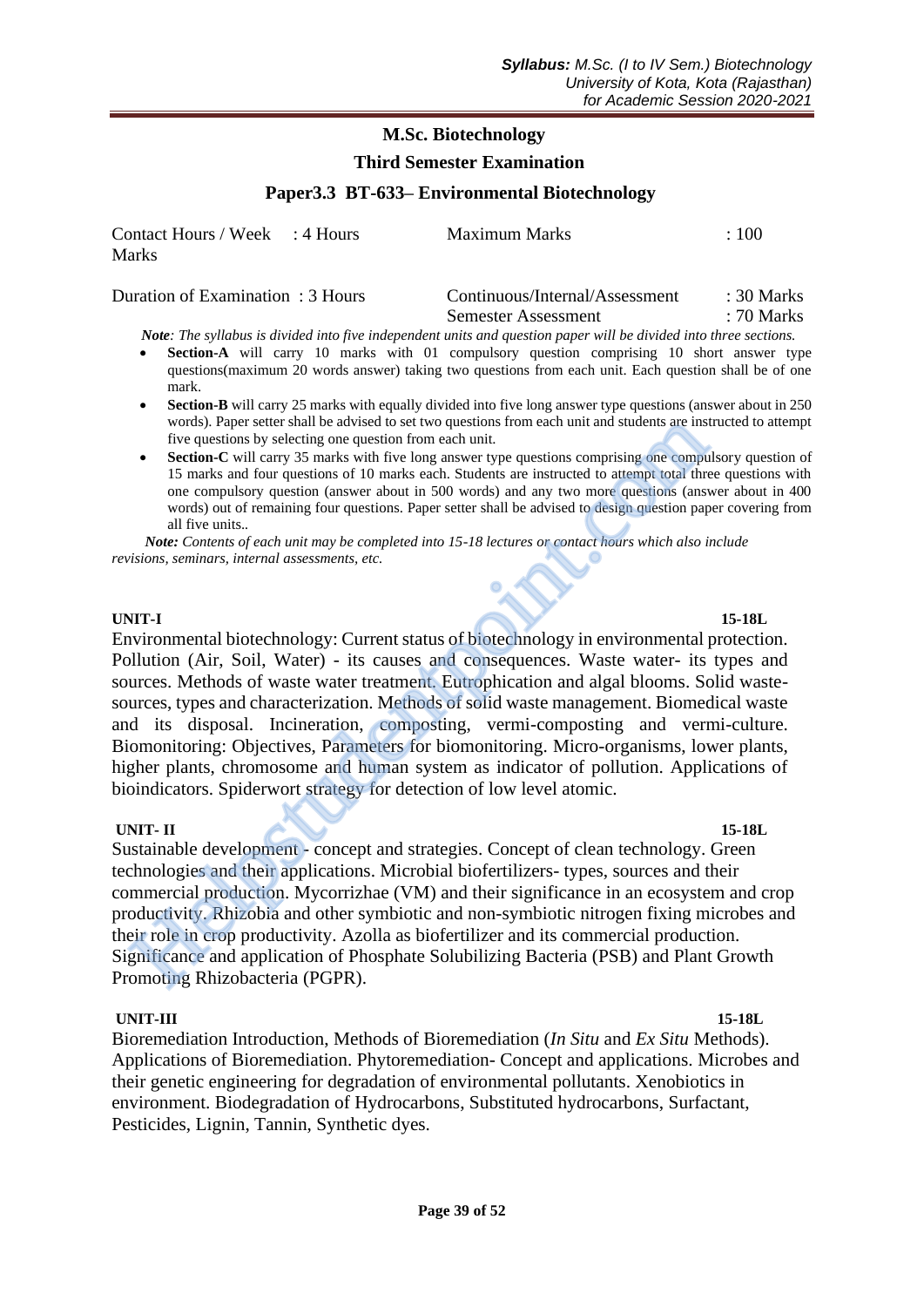#### **UNIT-IV 15-18L**

and disadvantages of bioleaching.

equilibrium. Factors affecting bioaccumulation.

**UNIT-V 15-18L** Biopesticides- definition, significance, types, sources, commercial production, use and mode of action. Entomopathogenic fungi and viral insecticides. Significance of *Bacillus thuringienesis* as biocontrol agent. Biomagnification of pesticides and heavy metals. Consequences of biomagnification.

Biosorption and Bioleaching of heavy metals: Cadmium, Lead, Mercury, Metal binding targets and organisms, Metal microbial interaction, Biomethylation of elements (Methylation of mercury and arsenic), Commercial biosorbants, bioleaching, metal precipitation, advantages

Bioaccumulation: Bioaccumulation process-uptake, storage, elimination, state of dynamic

Microbes as biological weapons. Role of microbes in production of biofuels. Biogas production and factors affecting methane formation. Biosensors- principle and working. Applications of biosensors in environmental monitoring. 000 and the method of the method of the method sampled ware solongical weapons. Role of microbes in production and factors affecting methane formation. Biosensors- principle production and factors affecting methane formati

## **Reference Books:**

- 1. Environmental Biotechnology: Concepts and Applications Hans-Joachim Jördening, Josef Winter John Wiley & Sons.
- 2. Advanced Environmental Biotechnology By S.K.Agarwal APH Publishing,

Biomineralization: Modes, Biomineralization of metals-iron, zinc, copper, gold.

- 3. Environmental Biotechnology By S.N Jogdand Himalaya Publishing
- 4. Textbook of Environmental Biotechnology By Mohapatra I. K. International Pvt Ltd
- 5. Environmental Biotechnology: Basic Concepts and Applications By [Indu Shekhar Thakur](http://www.google.co.in/search?tbo=p&tbm=bks&q=inauthor:%22Indu+Shekhar+Thakur%22)
- 6. Environmental Biotechnology: Theory and Application By Gareth G. Evans , [Judy Furlong](http://www.amazon.com/s/ref=ntt_athr_dp_sr_2?_encoding=UTF8&sort=relevancerank&search-alias=books&ie=UTF8&field-author=Judy%20Furlong)
- 7. Introduction to Environmental Microbiology; R. Mitchell.
- 8. Milton Wainwright. An Introduction to Environmental Biotechnology.
- 9. Kluwer Academic Publishers, Boston. Hardbound, ISBN 0-7923-8569-1. July 1999, 192.
- 10. Bruce Rittman, Perry L. McCarty. Environmental Biotechnology: Principles and Applications. McGraw-Hill 2nd edition (July 25, 2000) ISBN: 0072345535.
- 11. Martin Alexander. Biodegradation and Bioremediation. Academic Press; 2nd edition (April 15, 1999) ISBN: 0120498618.
- 12. Ecotechnology for pollution control & environmental management By R.K. Trivedi & Arvind Kr.
- 13. Basic Environmental Technology J.A. Nathanso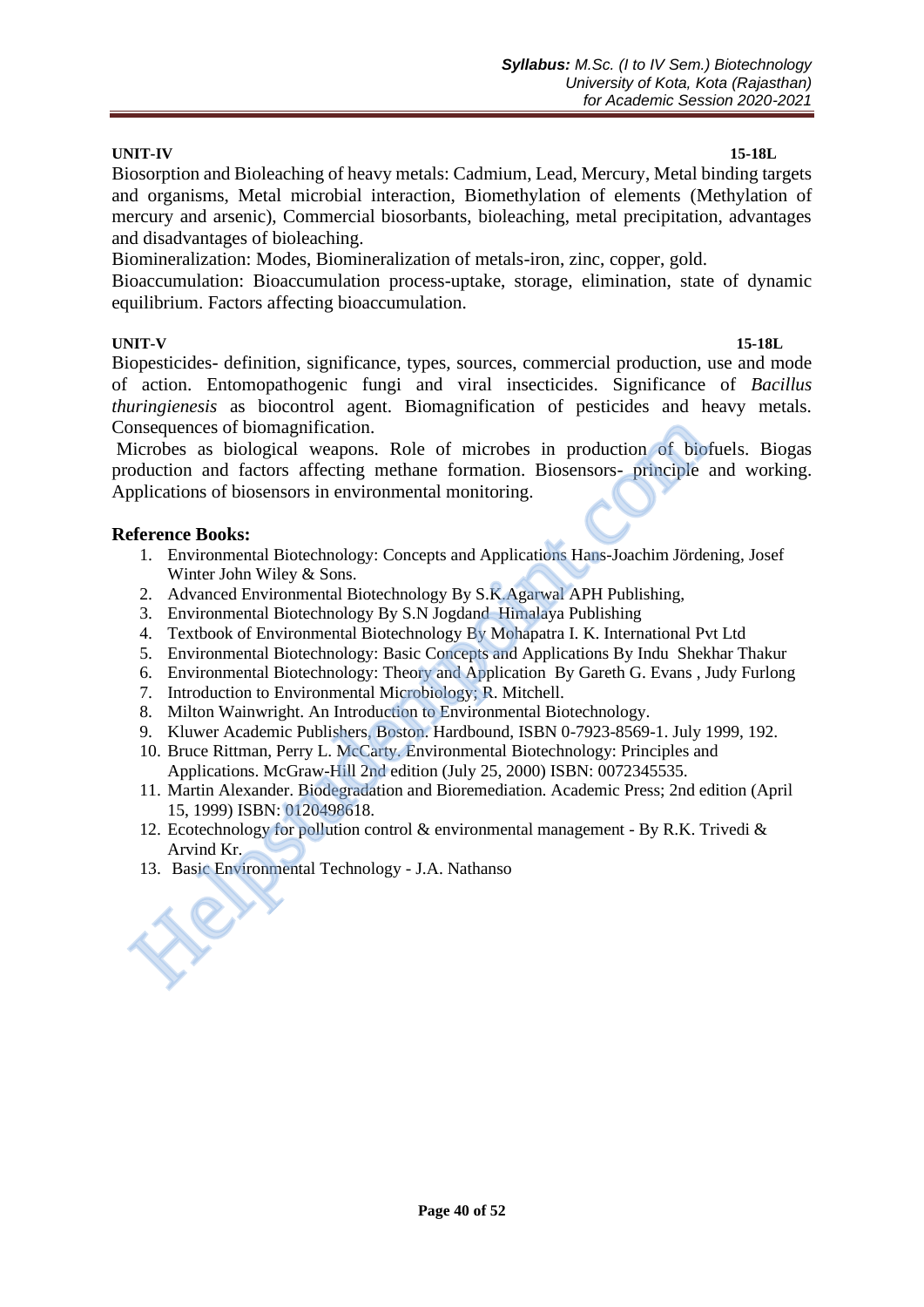#### **Third Semester Examination**

#### **Paper3.4 BT-634– Medical Biotechnology**

Contact Hours / Week : 4 Hours Maximum Marks : 100 Marks

| Duration of Examination: 3 Hours | Continuous/Internal/Assessment |  | : 30 Marks |
|----------------------------------|--------------------------------|--|------------|
|                                  | Semester Assessment            |  | : 70 Marks |

 *Note: The syllabus is divided into five independent units and question paper will be divided into three sections.*

- **Section-A** will carry 10 marks with 01 compulsory question comprising 10 short answer type questions(maximum 20 words answer) taking two questions from each unit. Each question shall be of one mark.
- **Section-B** will carry 25 marks with equally divided into five long answer type questions (answer about in 250 words). Paper setter shall be advised to set two questions from each unit and students are instructed to attempt five questions by selecting one question from each unit.
- **Section-C** will carry 35 marks with five long answer type questions comprising one compulsory question of 15 marks and four questions of 10 marks each. Students are instructed to attempt total three questions with one compulsory question (answer about in 500 words) and any two more questions (answer about in 400 words) out of remaining four questions. Paper setter shall be advised to design question paper covering from all five units.*.*

 *Note: Contents of each unit may be completed into 15-18 lectures or contact hours which also include revisions, seminars, internal assessments, etc.*

#### **UNIT I 15-18L**

Molecular basis of disease: Chromosomal disorders- Numerical disorders and Structural. Single gene disorders; Polygenic diseases; Mitochondrial diseases. Infectious disorders-Hepatitis and HIV. Identification of disease genes. Molecular pathology of genetic diseases. Genomic imprinting. Drug delivery systems- criteria for drug delivery systems, drug delivery carriers, controlled release mechanisms, administration routes.

#### **UNIT II** 15-18L

Techniques for disease diagnosis:Prenatal diagnosis; pre-implantation genetic diagnosis; invasive techniques- amniocentesis, fetoscopy, chorionic villi sampling (CVS); non-invasive techniques- ultrasonography, X-ray, TIFA, maternal serum screening and fetal cells in maternal blood.Diagnosis using protein and enzyme markers. Diagnosis using monoclonal antibodies- hormonal disorders & infectious diseases. DNA/RNA based diagnosis. Microarray technology- genomic and cDNA arrays, application to disease diagnosis. Genetic counselling. **Section B** will carry 25 marks with equally divided into five long answer type questions (same words). Paper setter shall be advised to set two questions from each unit.<br> **Section** the questions by selecting one question

#### **UNIT III** 15-18L

Therapeutics and Management of diseases: Gene therapy- *Ex-vivo, In vivo, In situ* gene therapy; Strategies of Gene Therapy- Gene augmentation, Prodrug therapy/Suicide gene, TFO, Antisense therapy, SmaRT, Ribozymes, Protein aptamers, Intrabodies. Vectors used in gene therapy: Biological vectors, Synthetic vectors.

#### **UNIT IV 15-18L**

RNA interference and its applications in prevention of cancer and generation of antiviral drugs; Therapeutic genome editing. Enzyme therapy, Hormone replacement therapy,Cytokine therapy. Pharmacogenomics; Benefits of pharmacogenomics. Vaccines-Live, killed, Subunit, Attenuated, DNA, Peptide vaccines and Dendritic cell vaccines.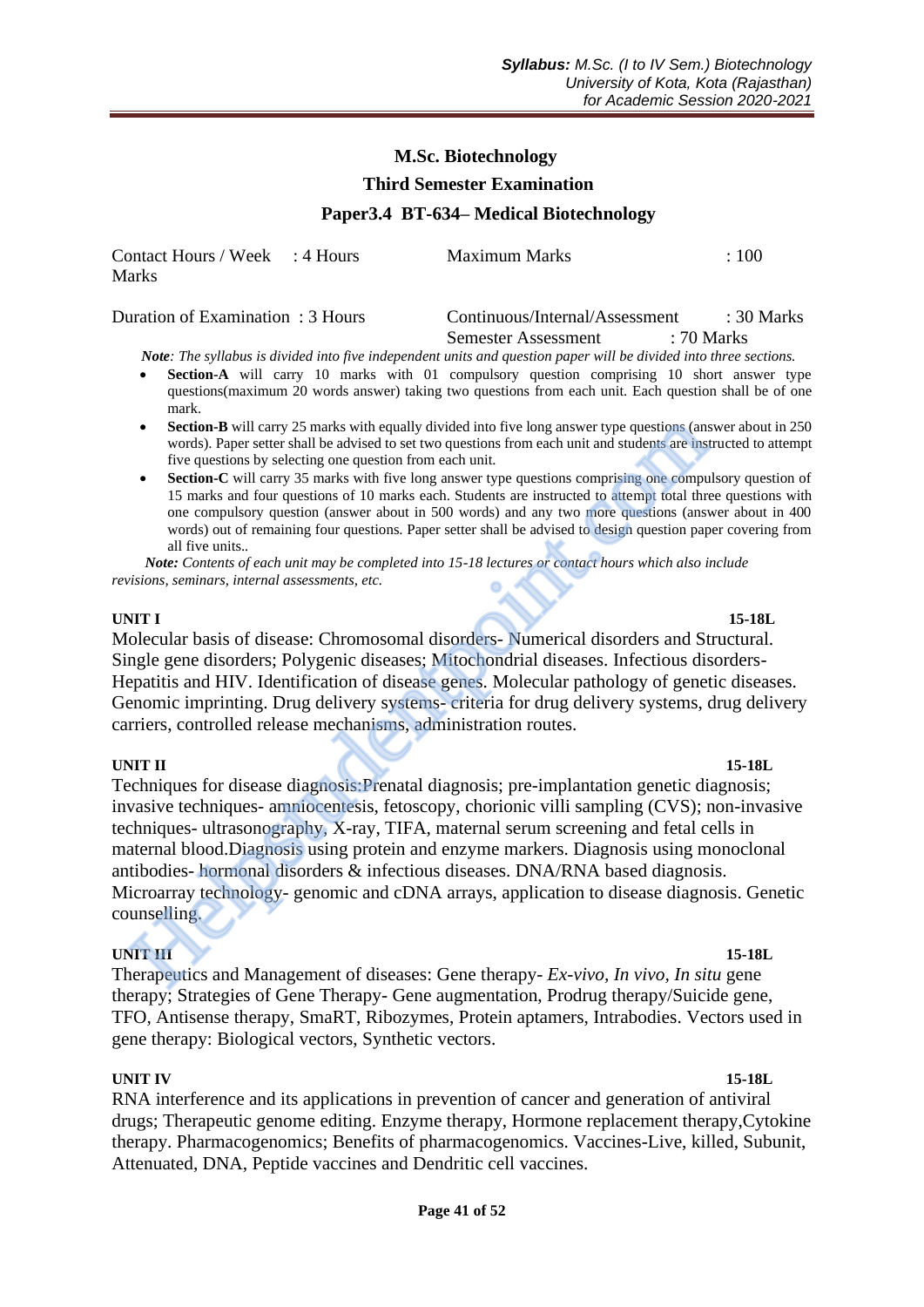## **UNIT V 15-18L**

Regenerative medicine: Stem cells in therapy: Therapeutic proteins, interleukins, interferonsprinciple, production and application. Cell and tissue engineering- Characteristics of cells involved in tissue engineering; Types and characteristics of biomaterials. Bioartificial organs (Liver, Heart auricles, Blood vessels & Skin). Nanomedicine: Nanomaterials in medicine, nano robots, DNA based nano devices; Nanomedicine in cancer.

## **Suggested Readings:** .

1. Introduction to Human Molecular Genetics- J.J Pasternak, John Wiley Publishers

2. Human Molecular Genetics- Tom Strachen and A P Read, Bios Scientific Publishers

3. Human Genetics Molecular Evolution- Mc Conkey

**Help**stadt

4. Recombinant DNA Technology- AEH Emery

5. Principles and Practice of Medical Genetics, I, II, III Volumes by AEH Edts. Emery

6. Medical Biotechnology- Pratibha Nallari, V. Venugopal Rao- Oxford Press

7. Medical Biotechnology 1st Edition- Judit pongracz, Mary Keen

8. Medical Biotechnology by Bernard R. Glick, Terry L. Delovitch, Cheryl L. Pattern. ASM press, 2014

9. Molecular Biotechnology-Principles and Applications of Recombinant DNA- 4th Edition by Bernard R. Glick, Jacj J. Pasternack, Cheryl L. Pattern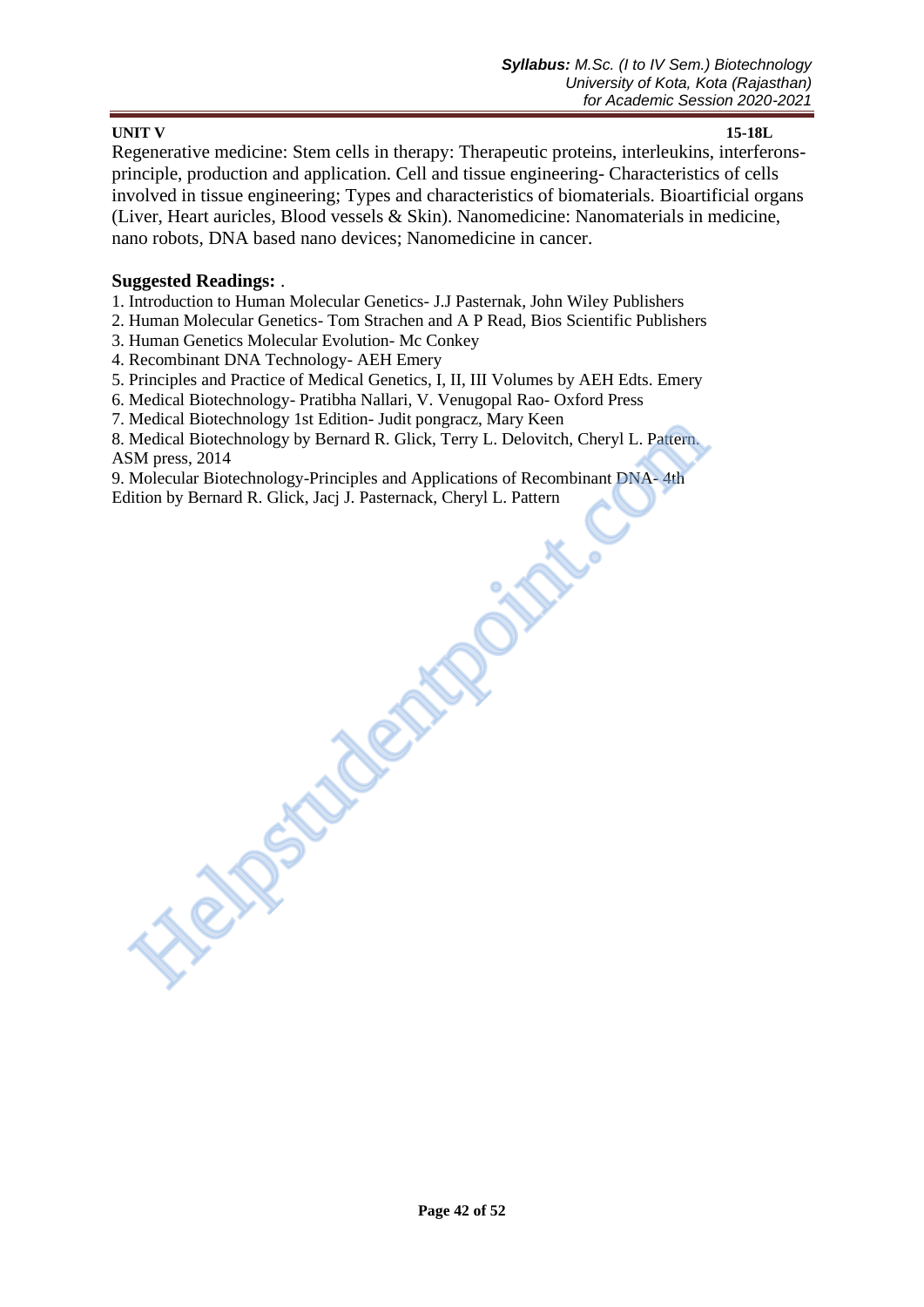## **Third Semester Examination Paper 3.5 BT 635 Lab Course V**

## **Practical Exercises**

- 1. To study the development and maintenance of animal cell line.
- 2. Studying cell death and cytotoxicity by staining methods
- 3. Differentiation of the viable and nonviable cell by staining methods.
- 4. Introduction to culture environment, medium and culture vessels for animal cell culture.
- 5. Preparation of culture media and concept of sterilization in animal cell culture.
- 6. Demonstration of establishment of primary cell culture by trypsinization
- 7. Identification of cell types by maceration method.
- 8. Preparation of metaphase chromosome from cultured cells.
- 9. Micronucleus test.
- 10. Immunofluorescence detection to check transfection efficiency (using fluorescence and confocal microscopes)
- 11. Sterilization techniques: Washing of glassware, dry and steam sterilization.
- 12. Preparation of culture Media. Stock solutions for MS media.
- 13. Micro propagation techniques. Hardening and transfer of plants to soil
- 14. Surface sterilization and Organ culture. Ovary culture
- 15. Study of somatic embryogenesis.
- 16. Anther culture, production of Haploids.
- 17. Demonstration of protoplast fusion employing PEG
- 18. Callus induction & Production of secondary metabolites.
- 19. Preparation of synthetic seeds.
- 20. Induction of hairy root cultures using *Agrobacterium rhizogenes* for the production of secondary metabolites 8. Preparation of metaphase chromosome from citative density.<br>
9. Micronucleus tsst.<br>
10. Immunofluorescence detection to check transfection efficiency (using<br>
10. Immunofluorescence detection to check transfection efficie
	- 21. Preparation of recombinant plant expression vector with gene of interest
	- 22. Genetic transformation of plant tissue using *Agrobacterium tumefaciens.*
	- 23. Confirmation of transgenic plants by PCR and southern blotting techniques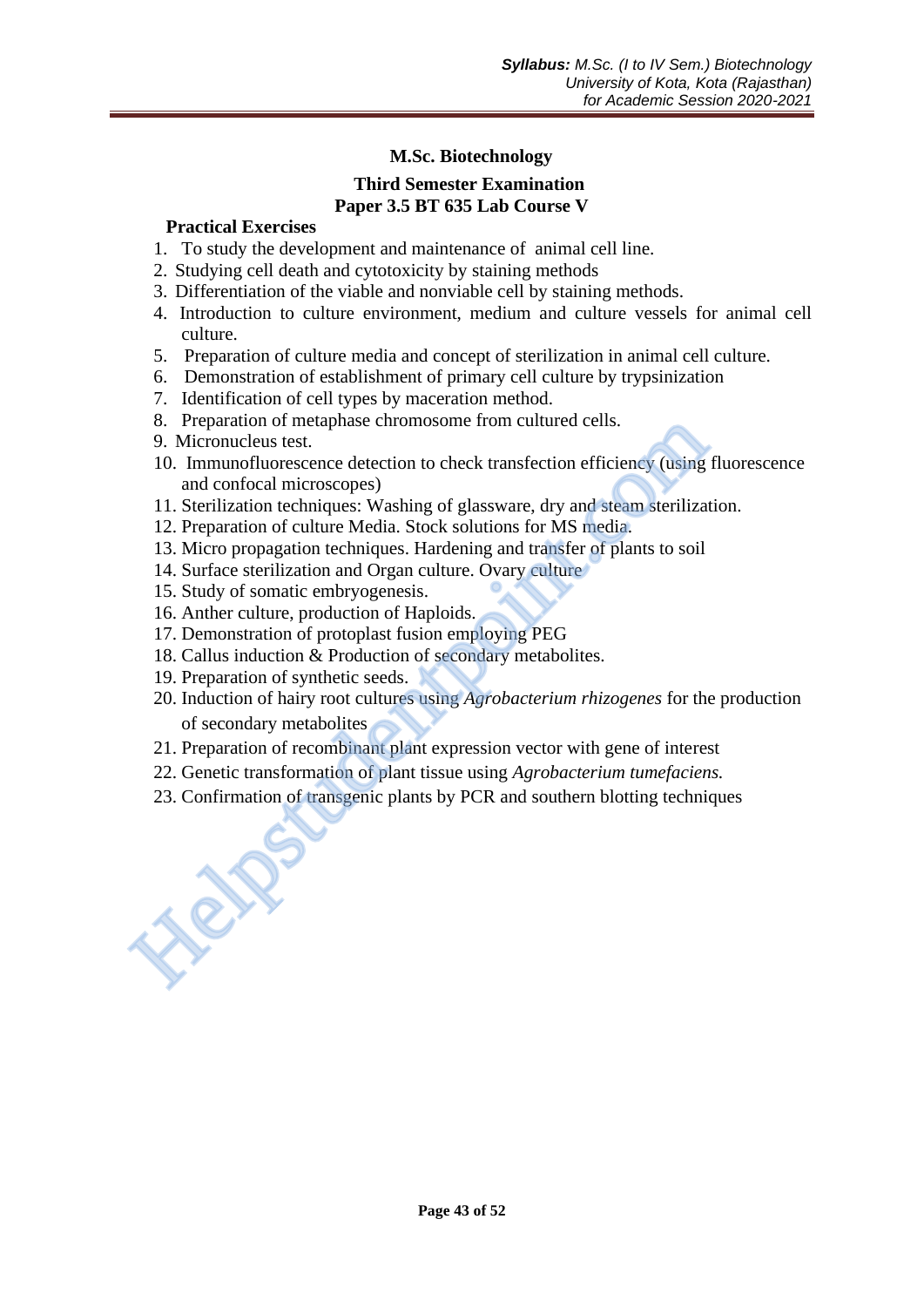## **Third Semester Examination Paper 3.6 BT 636 Lab Course VI**

## **Practical Exercises**

- 1. To estimate total hardness of water
- 2. To estimate Calcium hardness of water
- 3. To estimate the total solids (TS), total dissolved solids (TDS) and suspended solids (SS) in the given water sample
- 4. To estimate dissolved oxygen content of wastewater.
- 5. To estimate chemical oxygen demand of the given sample.
- 6. To estimate Biological Oxygen Demand (BOD).
- 7. To measure the concentration of chloride in it the given sample.
- 8. To measure the Sulfite content in the given sample by iodometric titration.
- 9. Practical based on soil bioremediations.
- 10. Detection of coliforms for Determination of the purity of potable water.
- 11. Preparation and formulation of Microbial Biopesticides
- 12. Visit to waste water treatment plant.
- 13. Genotyping of candidate genes for diseases by RFLP, Microsatellite & VNTR analysis
- 14. Screening for known mutations by ARMS-PCR/ASO.
- 15. Screening for unknown mutations by SSCP and sequencing.
- 16. Detection for dynamic mutations- Trinucleotide repeat polymorphism.
- 17. Identification of disease gene expression by Real-time PCR.
- 18. Sequencing of cDNA and cloning in expression vectors.
- 19. Detection of congenital abnormalities by triple test.
- 20. Preparation of Ag nano particles and testing their anti microbial effect.
- 21. Encapsulation of lymphocytes/ RBCs.

Helpstudentpoint.com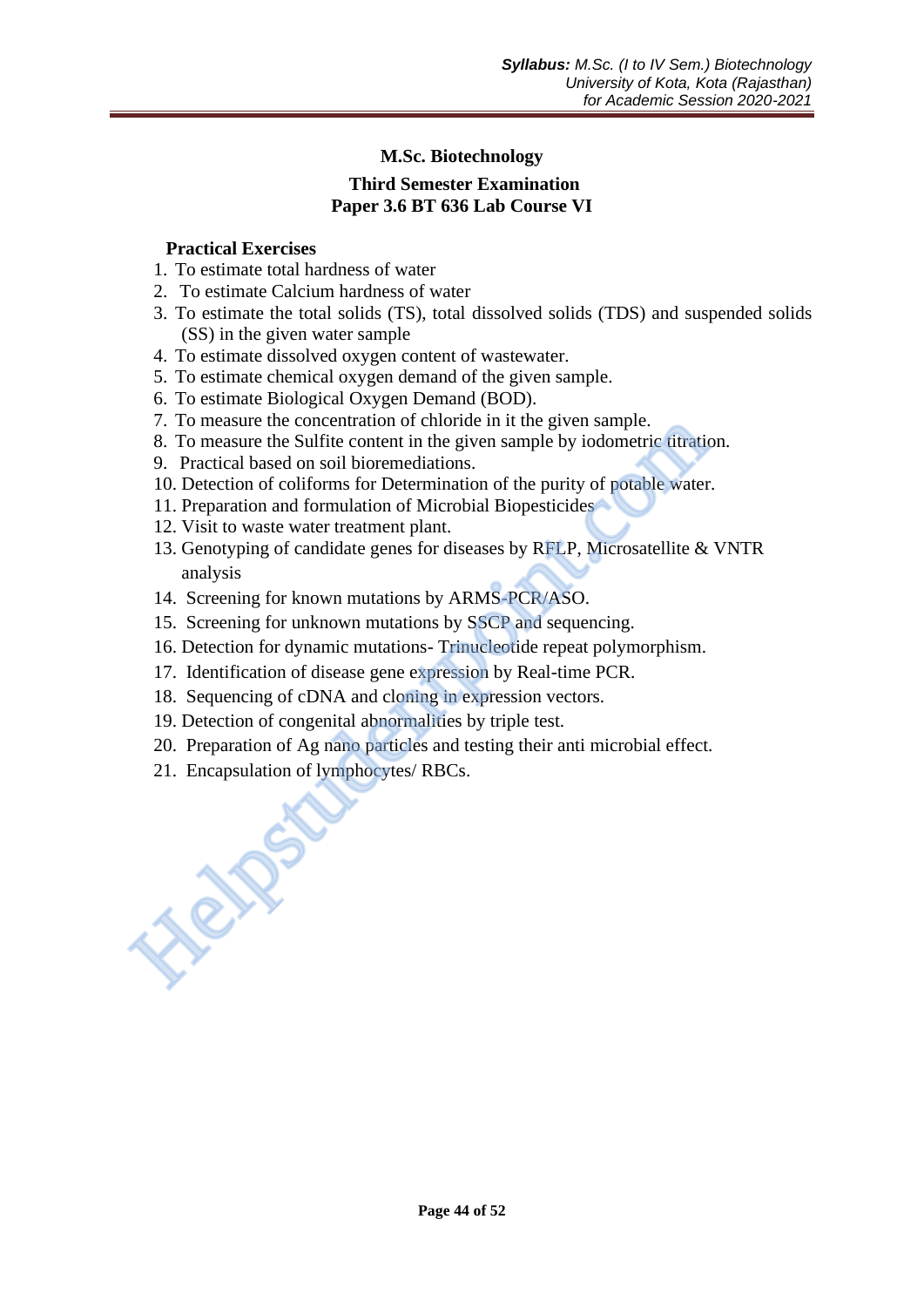#### **Fourth Semester Examination**

#### **Paper 4.1 BT-641– Industrial Bioprocess Technology**

Contact Hours / Week : 4 Hours Maximum Marks : 100 Marks

## Duration of Examination : 3 Hours Continuous/Internal/Assessment : 30 Marks Semester Assessment : 70 Marks

 *Note: The syllabus is divided into five independent units and question paper will be divided into three sections.*

- **Section-A** will carry 10 marks with 01 compulsory question comprising 10 short answer type questions(maximum 20 words answer) taking two questions from each unit. Each question shall be of one mark.
- **Section-B** will carry 25 marks with equally divided into five long answer type questions (answer about in 250 words). Paper setter shall be advised to set two questions from each unit and students are instructed to attempt five questions by selecting one question from each unit.
- **Section-C** will carry 35 marks with five long answer type questions comprising one compulsory question of 15 marks and four questions of 10 marks each. Students are instructed to attempt total three questions with one compulsory question (answer about in 500 words) and any two more questions (answer about in 400 words) out of remaining four questions. Paper setter shall be advised to design question paper covering from all five units.*.*

 *Note: Contents of each unit may be completed into 15-18 lectures or contact hours which also include revisions, seminars, internal assessments, etc.*

#### **UNIT I** 15-18L

Conventional fermentation v/s biotransformations ; Introduction to bioprocess engineering and technology. Fermentation economics; market analysis; equipment and plant costs; media; sterilization, heating and cooling; aeration and agitation; bath-process cycle times and continuous cultures; recovery costs; water usage and recycling; measurement and control of bioprocess parameters; scale up and scale down process. Effluent treatment and disposal. Application of computers in bioprocess engineering: data logging, analysis and control., Material balance in biological systems, energy balance in biological system,. **EXECTS** The set stand the advised on the two questions (max.<br> **Section-B** will carry 25 marks with equally divided into five long answer type questions (an words). Paper setter shall be advised to set two questions by se

#### **UNIT II** 15-18L

Industrial Production of Antibiotics – Penicillin, Streptomycin, Tetracyclines Organic acids – Citric acid, Lactic acid, Acetic acid and glutamic acid.; Enzymes – Amylases, Proteases, lipases; Amino acids – Lysine, Glutamic acid. Microbial Production of Ethanol, Vinegar, SCP, Vitamin B2 and B12.

#### **UNIT III** 15-18L

Fermented foods and beverages; fermentation as a method of preparing and preserving foods; microbes and their use in pickling, producing colours and flavours, Traditional fermented foods (Bread, cocoa, coffee, tea, sauerkraut, cheese, butter, yoghurt, meat, fish, etc.), alcoholic beverages (Beer, wine and whisky). Edible fungus: Mushrooms.

#### **UNIT IV 15-18L**

Applications of enzymes in food processing. Bioreactors in food fermentation; process wasteswhey, molasses, starch substrates and other food wastes for bioconversion to useful products; bacteriocins from lactic acid bacteria – production and applications in food preservation. HACCP and hurdle technology. Hygiene and safety in fermentation industries.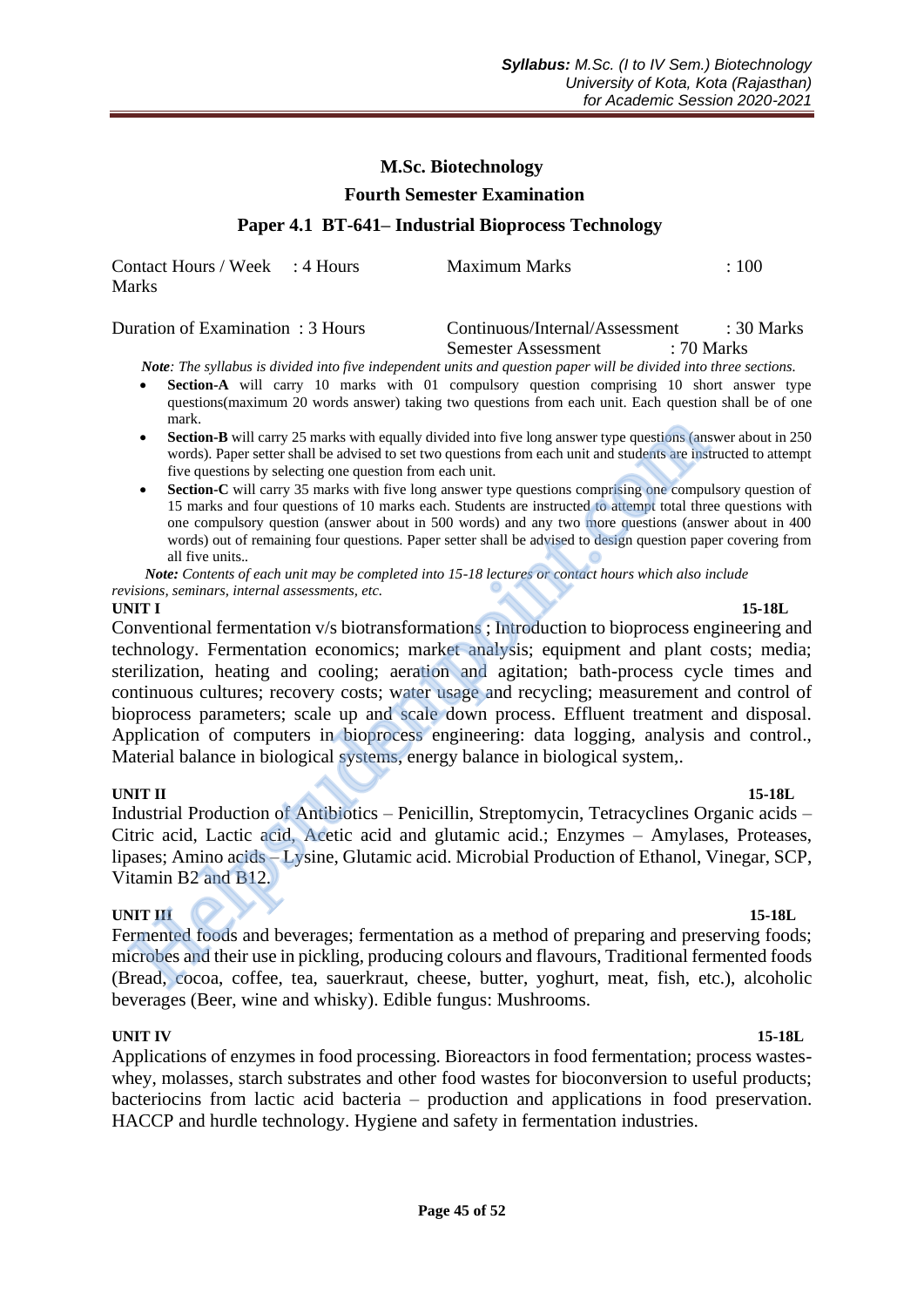#### **UNIT V 15-18L**

Protein engineering in food technology: methods, targets and applications in foods. Bioelectronics: Biochips and biosensors. Microbial production of Interferon, Insulin, flavours and fragrances. Microbial production of vaccines. Microbial production of polymers:Dextran and xanthan. Microbial transformations: Steroid biotransformation. Biofuels and biorefinery.

## **Reference Book:**

1.Jackson AT., Bioprocess in Biotechnology, Prentice Hall, Engelwood cliffs, 1991

2. Shufler ML and Kargi F., Bioprocess Engineering: Basic Concepts, 2nd Edition, Prentice Hall,Engelwood Cliffs, 2002.

3. Stanburry RF and Whitaker A., Principles of Fermentation Technology, Pergamon press, Oxford,1977

4. Baily JE and Ollis DF., Biochemical Engineering fu8ndamentals, 2nd edition, McGraw‐Hill Book Co.,New York, 1986.

5. Aiba S, Humphrey AE and Millis NF, Biochemical Engineering, 2nd Edition, University of Tokyo.Press, Tokyo 1973.

6. Young M.M., Comprehensive Biotechnology: The Principles, applications and regulations of Biotechnology in Industry, Agriculture and Medicine, Vol 1, 2, 3 and 4. Reed Elsevier India Private Ltd, India, 2004. Statew fork, 1986.<br>Aiba S, Humphrey AE and Millis NF, Biochemical Engineering, 2nd Edition, University Nough MAI. Comprehensive Biotechnology: The Principles, applications and regulators are ordered to the Main 2004.<br>Howev

7. Mansi EMTEL, Bryle CFA, Fermentation Microbiology and Biotechnology, 2nd Edition, Taylor & Francis Ltd. UK, 2007.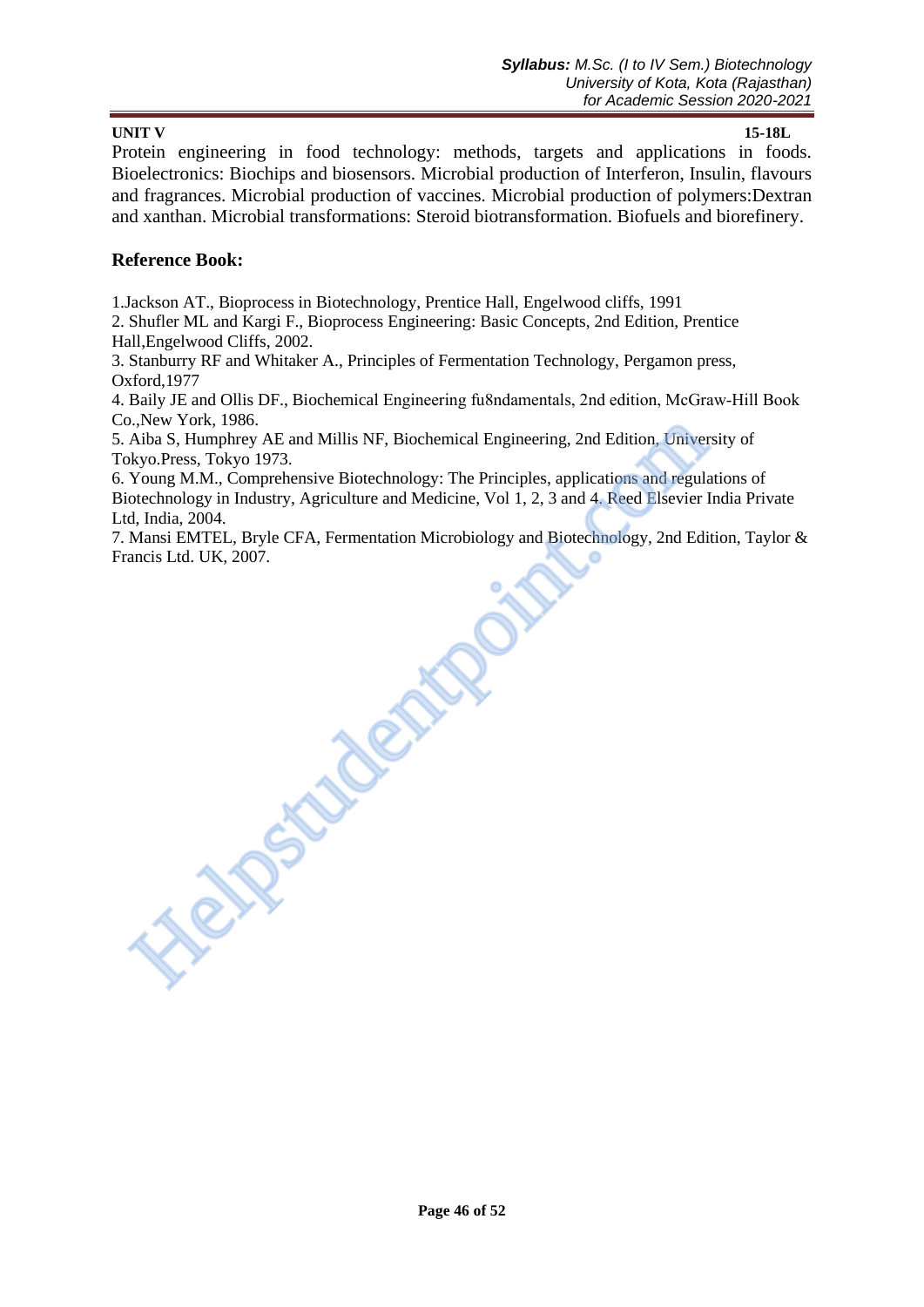#### **Fourth Semester Examination**

## **Paper 4.2 BT-642– Biostatistics,Bioinformatics & Research Methodology**

| Contact Hours / Week : 4 Hours    | Maximum Marks                  | $\cdot$ 100     |
|-----------------------------------|--------------------------------|-----------------|
| Marks                             |                                |                 |
| Duration of Examination : 3 Hours | Continuous/Internal/Assessment | $\div$ 30 Marks |
|                                   | Semester Assessment            | : 70 Marks      |

 *Note: The syllabus is divided into five independent units and question paper will be divided into three sections.*

- **Section-A** will carry 10 marks with 01 compulsory question comprising 10 short answer type questions (maximum 20 words answer) taking two questions from each unit. Each question shall be of one mark.
- **Section-B** will carry 25 marks with equally divided into five long answer type questions (answer about in 250 words). Paper setter shall be advised to set two questions from each unit and students are instructed to attempt five questions by selecting one question from each unit.
- Section-C will carry 35 marks with five long answer type questions comprising one compulsory question of 15 marks and four questions of 10 marks each. Students are instructed to attempt total three questions with one compulsory question (answer about in 500 words) and any two more questions (answer about in 400 words) out of remaining four questions. Paper setter shall be advised to design question paper covering from all five units.*.*

 *Note: Contents of each unit may be completed into 15-18 lectures or contact hours which also include revisions, seminars, internal assessments, etc.*

#### **UNIT-I 15-18L**

Introduction to statistics: Aim and Scope of statistics, Sample size & Sampling. Tabulation and graphics representation. Measure of central tendency, Measure of dispersion, Range, Standard deviation, Lorenz curve.

Skewness and kurtosis: Definition, Types and measures of skewness. Kurtosis. Correlation analysis: Definition,Types of Methods of correlation-scatter diagram, Karl Pearson's coefficient, Rank correlation.

Regression analysis: Regression Line, regression equations. Multiple regression.

#### **UNIT-II 15-18L**

Probability theory: Types and Theorems. Theoretical distributions: Binomial, Poission and Normal distribution.

Hypothesis Testing: population and sample, sampling and non sampling error. Steps in tests of hypothesis. Sampling and non sampling error. Test of significance for attributes. Test for number of success and proportion of success. Test of significance for variables (Large samples)- tests of differences between means of two samples and between two standard deviations. Tests of significance for variables (Small samples)- Students t-distribution, F-Test. Chi-square, ANOVA The questions by seection the and four questions computed to the Section-C will carry 35 marks such five long answer type questions comprising one computes the strack and four questions of 10 marks each. Stades the assent

#### **UNIT-III 15-18L**

Bioinformatics: An overview, introduction and scope of bioinformatics. Databases: Characteristics, categories and types (Genome database, Literature database, Disease database, Sequence database, Structure database). Information retrival system (Entrez, SRS). Data mining tools: Modelling tools (Rasmol, SPDV, HyperChem), Data submission tools (Bankit, Sequin, Webin, Sukura, Spin, AutoDep).

#### **UNIT-IV 15-18L**

Algorithms: Classification of algorithms. Sequence Comparison algorithms. Submission metrics algorithms, Tools for sequence alignment. Gene Prediction: Methods, Gene mapping: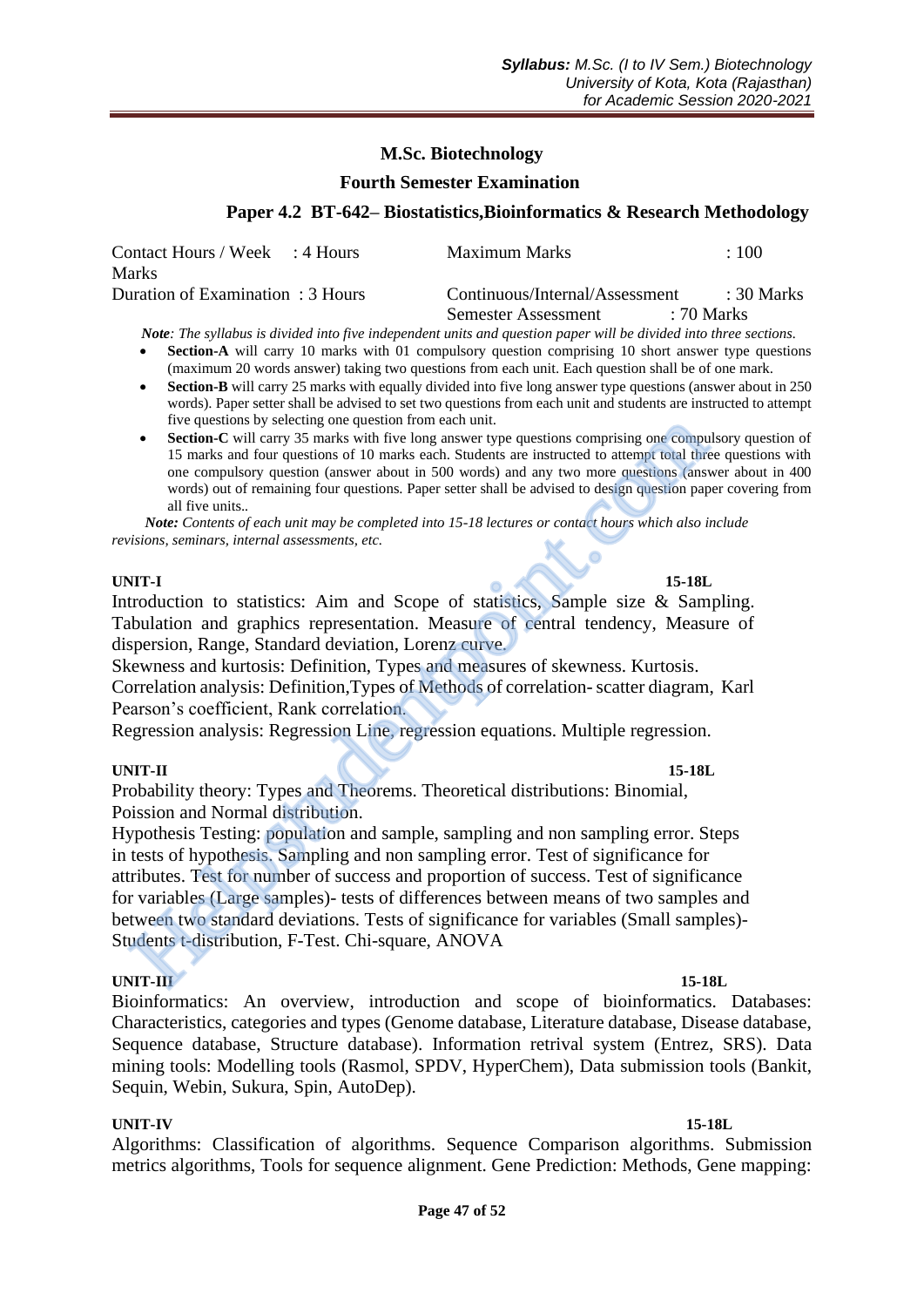DNA sequencing, Sequence alignment optimal algorithms. Tools for Genome analysis. Phylogenetic analysis: Phylogenetic trees. Methods of phylogenetic evaluation. Prediction tools Proteomics: Proteome analysis, Tools for Protein sequence analysis and proteomics, structure analysis. Molecular descriptors in QSAR studies, Small molecule force field parameters (charges), potentials, Active site identification, ligand docking, Drug stability, synthesizability and drug delivery. Steps and software of drug designing

#### **UNIT-V 15-18L**

Research Methodology: Introduction-Basic research, applied research, need based research. Identification of the problem, defining the problem. Research Project planning. Literature search-information sources, library resources-books, abstracts hand books, procedure manuals, encyclopedias, annual report, data banks, CDROMS, online literature search- internet access, websites, directories of information resources.

Progress of research- evaluation of results, statistical approach, comparison with existing methodologies, validation of findings, research communication, impact factor of journals, plagiarism. Art of scientific writing and Editing. Thesis/Dissertation writing. Software packages for statistical analysis. ogress of research- evaluation of results, statistical approach, comparison<br>encologies, validation of findings, research communication, impact facto<br>enception. Art of scientific writing and Editing. Thesis/Dissertation wri

## **Reference Book:**

- 1. Principles of Technical Writing by Robert Hays. Addison-Wesley, 1965 2.
- 2. Rastogi. S. C, Mendiratta. N and Rastogi. P. Bioinformatics Methods and Applications: Genomics, Proteomics and Drug Discovery. Prentice-Hall of India Pvt. Ltd.3rd edition.
- 3. Zhumur Ghosh & Bibekanand Mallick, Bioinformatics: Principles and Applications, Oxford University Press, Second Edition
- 4. Teresa K. Attwood and David J. Parry Smith. 2005. Introduction to Bioinformatics. Pearson education, Singapore.
- 5. A.R. Leach, Molecular Modeling- Principles and Applications, Second Edition, Pearson.
- 6. David W. Mount. 2003. Bioinformatics: Sequence & Genome Analysis.CBS Publishers and Distributors. New Delhi.
- 7. Westhead. D. R, Parish. J. H and Twyman. R. M, 2003. Bioinformatics. Viva Books Private Limited, New Delhi.
- 8. C.R., Kothari,Research methodology.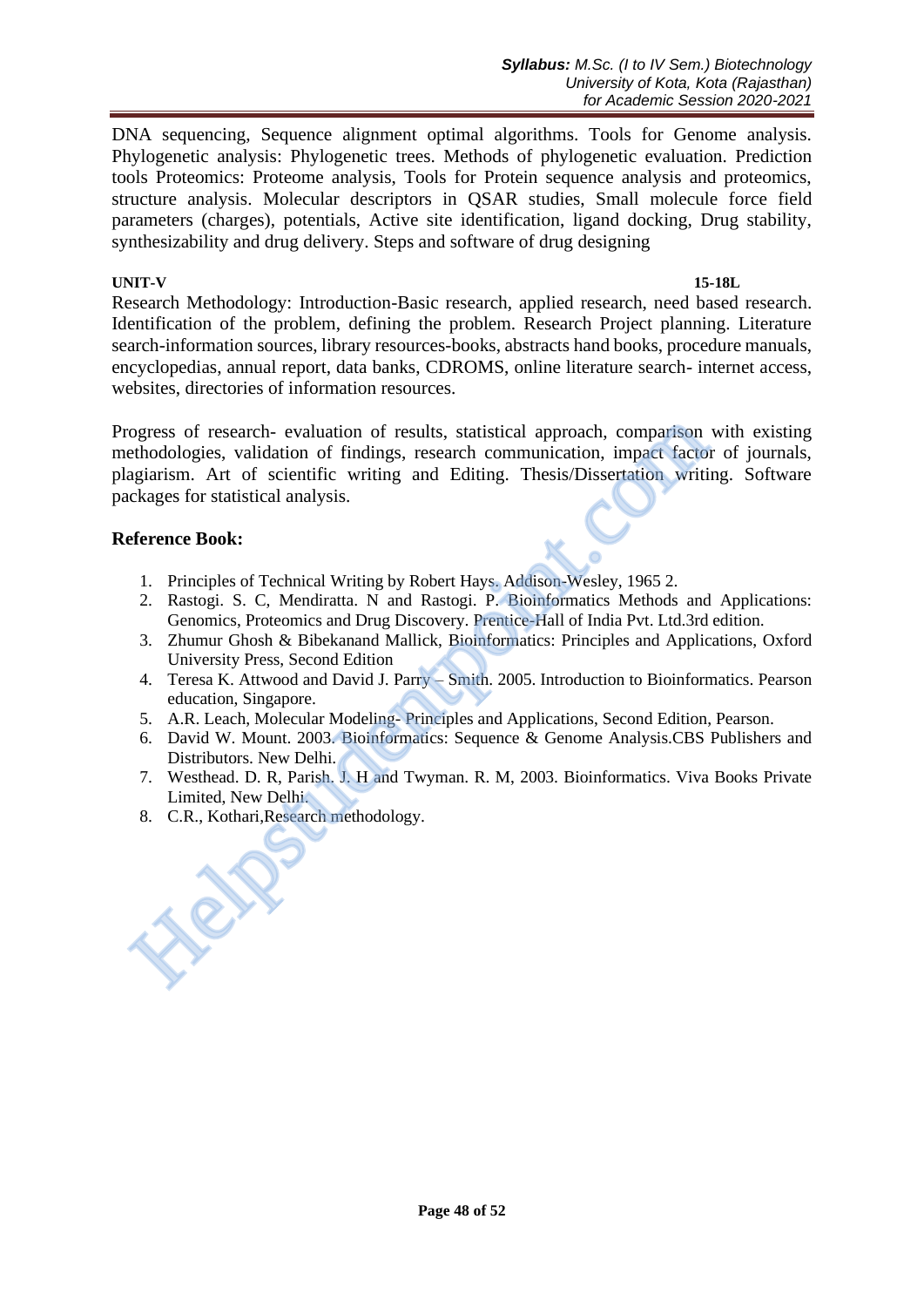## **M.Sc. Biotechnology Fourth Semester Examination Paper 4.3 BT-643– Dissertion**

A dissertation shall be initiated at the end of the Semester III and continued during Semester IV.A dissertation may be undertaken in any research laboratories/industries/university department. Project work will involve experimental work and the student will have to complete this in stipulated time i.e 3 months.The final evaluation of the project work will be through a Panel involving internal and external examiners. The students shall compulsorily submit the certificate of completion and report to the Department during the practical examination.

This process includes: Conceptualization of the independent research, Collection, analysis, and interpretation of data, Thesis writing, Oral presentation of findings, Viva-Voce. The marks will be awarded by the external examiner on the day of the practical examination on the basis of the experimental, presentation and viva-voce. The distribution of marks for project work will be: is process includes: Conceptualization of the independent research, Collection<br>dimerpretation of data, Thesis writing, Oral presentation of findings, Viva-Vocal<br>enematis will be external external examiner on the day of the

## **Project work : 200 Marks**

Experimental Work & Thesis : 100 Research work presentation :50 Viva-voce :50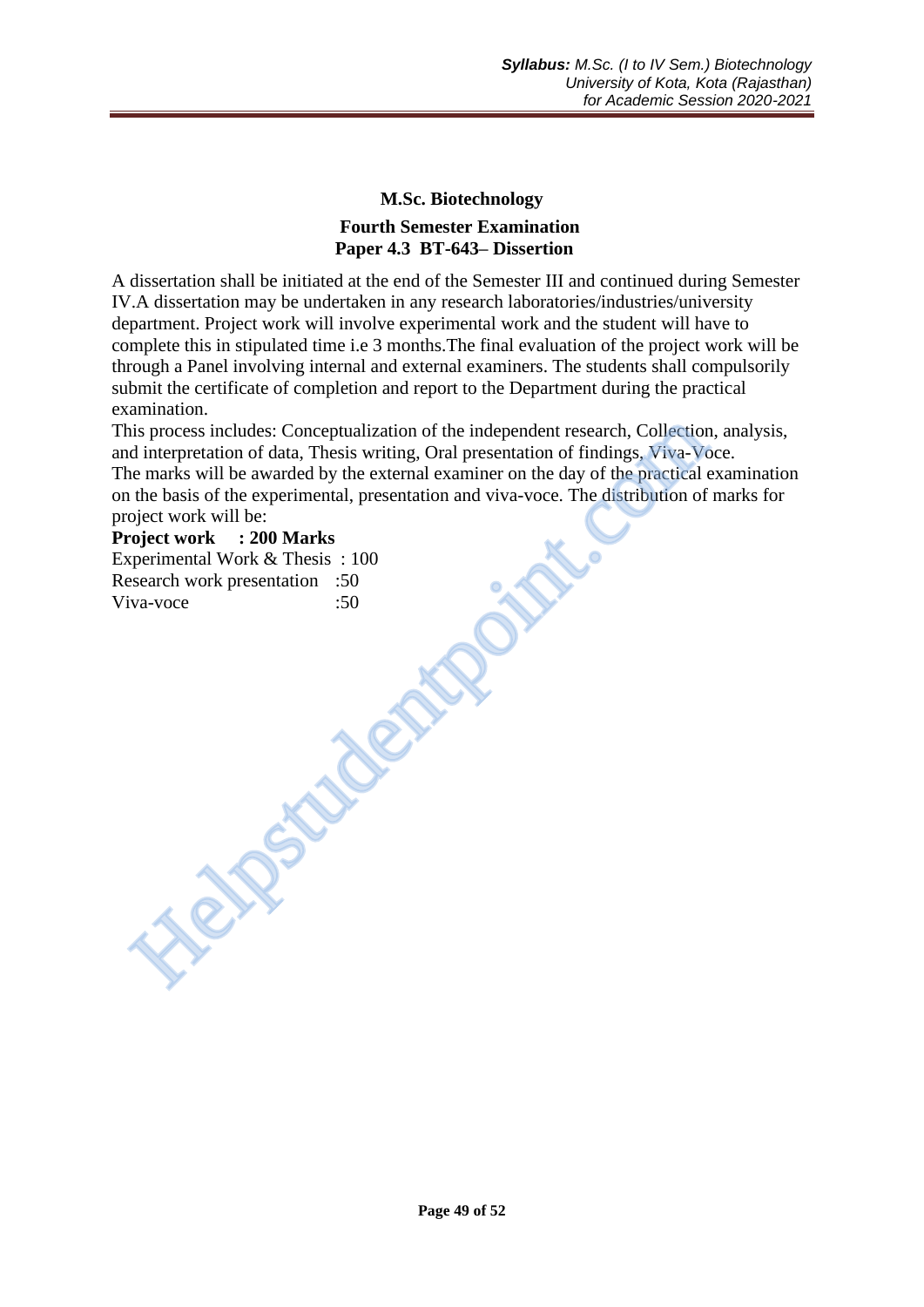## **M.Sc. Biotechnology Fourth Semester Examination Paper 4.4 BT 644 Lab Course VII**

## **Practical Exercises**

- 1. Immobilization of cells and enzymes.
- 2. Instrumentation of fermentor. Design of various types of fementers & bioreactors
- 3. Production of Beer / wine.
- 4. Demonstration of Plackett Burman design for formulation of fermentation media.
- 5. Pigment production and isolation from a microbial source (yeast, fungi or bacteria)
- 6. Physico chemical characterization of an industrial effluents.
- 7. Detection of different food enzymes by simple tests (amylase, catalase, invertase, papain, pectinase, pepsin).
- 8. Microbial fermentations for the production and estimation (qualitative and quantitative) of:
	- i.Enzymes: Amylase and Protease and cellulase.
	- ii.Amino acid: Glutamic acid.
	- iii.Organic acid: lactic acid/ Acetic Acid
	- iv.Alcohol: Ethanol (yeast / wheat flour)
- 9. A visit to any educational institute/industry to see an industrial fermenter, and other downstream processing operations.
- 10. Study of pickling process (sauerkraut /pickled cucumbers) with respect to physical,chemical/biochemical And biological changes occurring during the pickling process. 6. Physico chemical characterization of an industrial effluents.<br>
7. Detection of different food enzymes by simple tests (amylase, catalase, in papain, pertinase, pepsin).<br>
8. Microbial fermentations for the production and
	- 11. Production of Single Cell Protein.
	- 12. Production of Yoghurt.
	- 13. Mushroom cultivation.
	- 14. Introduction to Food Technology: Sterilization and Pasteurization of Food Products
	- 15. Technology of Fermented Food products.
	- 16. To access scientific data from Literature data bases (PUBMED, LITDB, Medline)
	- 17. To access nucleic acid databases for retrieval of gene sequence.
- 18. To access protein databases for retrieval of amino acid sequence of target protein.
- 19. To perform pair wise sequence alignment using Dot matrix.
- 20. To perform multiple sequence alignment using BLAST.
- 21. To perform multiple sequence alignment using CLUSTAL-W and to find conserved sequences using JAL view.
- 22. To prepare Phylogenetic tree and Cladogram using CLUSTAL-W
- 23. 3D protein structure prediction and structure refinement using Swiss-PDB viewer
- 24. Representation of statistical data by
	- a. Histogram 2. O give curves 3. Pie diagrams
- 25. Collection of data using different sampling methods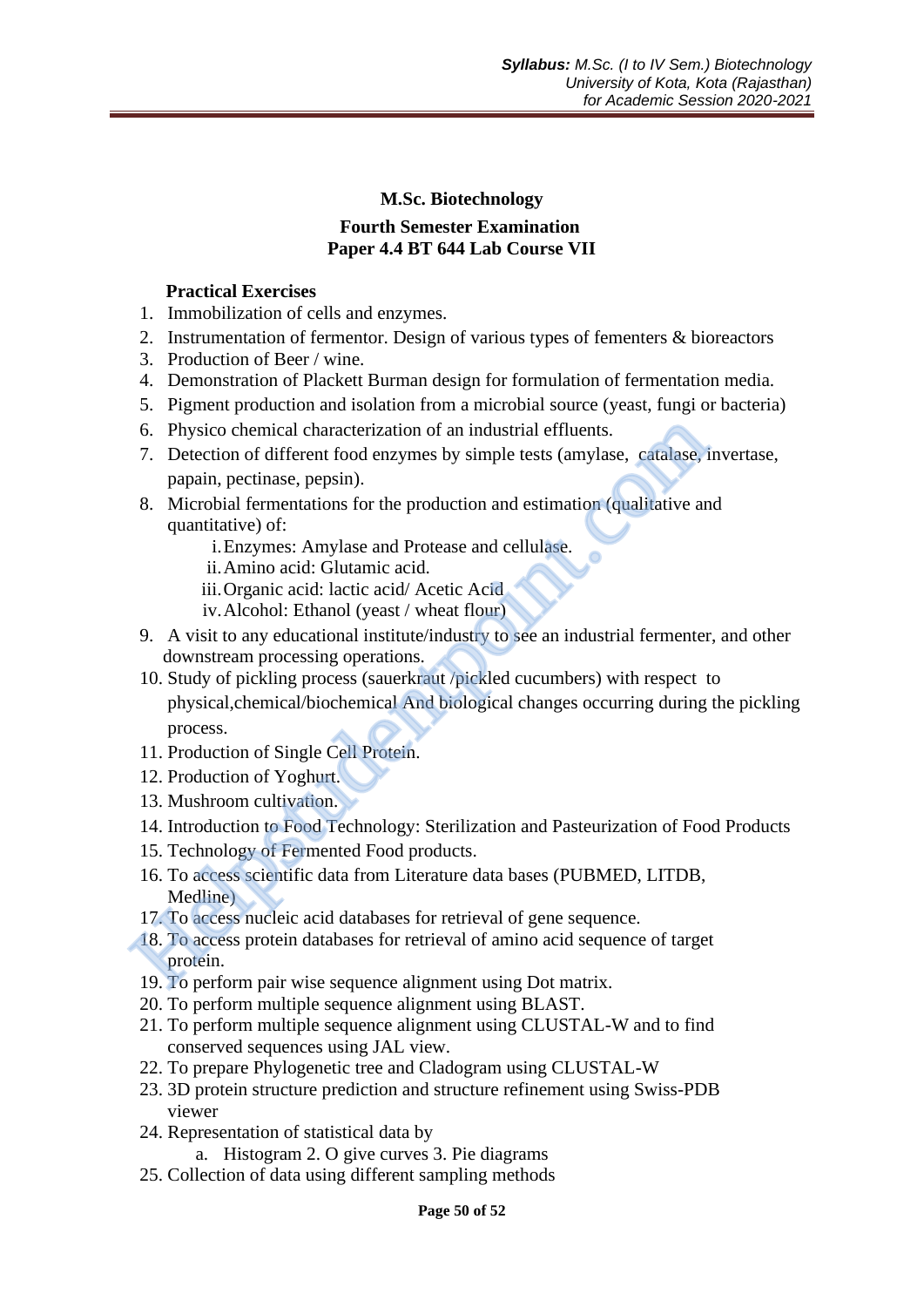- 26. Determination of Averages or Central tendencies (Mean, Mode, Median)
- 27. Determination of measures of dispersion (Mean deviation, Standard deviation and Coefficient of variation, Quartile deviation)
- 28. Application of Tests of significance (Chi-Square test, student t-test, Standard error)
- 29. Applications of computers in biology using MS-office (MS-Word, Excel, Power point)

**Helpstudentpoint.com**